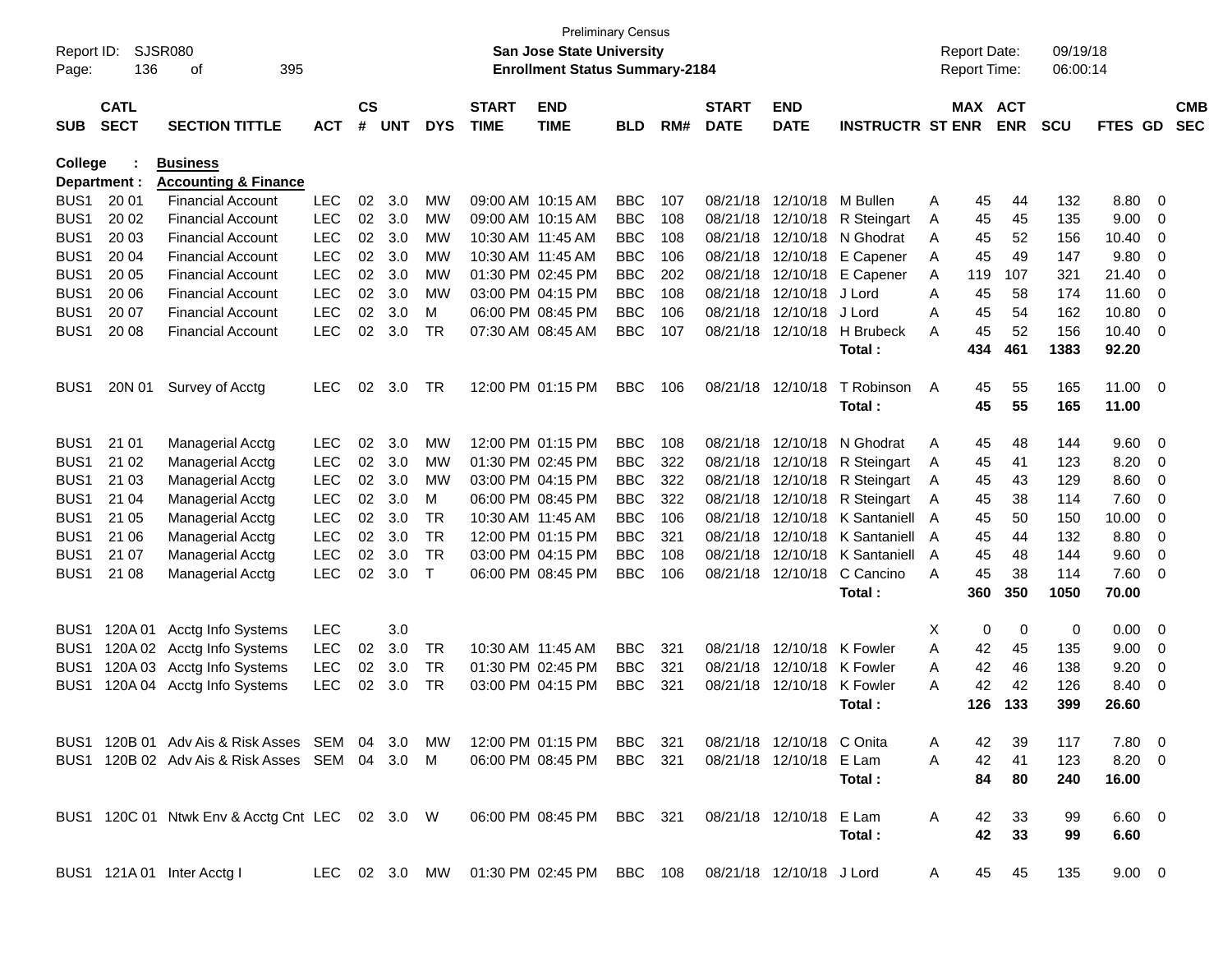|                  |                            |                              |              |                |            |            |                             | <b>Preliminary Census</b>                                          |            |     |                             |                            |                             |   |     |                                            |                      |             |                          |            |
|------------------|----------------------------|------------------------------|--------------|----------------|------------|------------|-----------------------------|--------------------------------------------------------------------|------------|-----|-----------------------------|----------------------------|-----------------------------|---|-----|--------------------------------------------|----------------------|-------------|--------------------------|------------|
| Page:            | Report ID: SJSR080<br>137  | 395<br>оf                    |              |                |            |            |                             | San Jose State University<br><b>Enrollment Status Summary-2184</b> |            |     |                             |                            |                             |   |     | <b>Report Date:</b><br><b>Report Time:</b> | 09/19/18<br>06:00:14 |             |                          |            |
| <b>SUB</b>       | <b>CATL</b><br><b>SECT</b> | <b>SECTION TITTLE</b>        | <b>ACT</b>   | <b>CS</b><br># | <b>UNT</b> | <b>DYS</b> | <b>START</b><br><b>TIME</b> | <b>END</b><br><b>TIME</b>                                          | BLD        | RM# | <b>START</b><br><b>DATE</b> | <b>END</b><br><b>DATE</b>  | <b>INSTRUCTR ST ENR</b>     |   |     | MAX ACT<br><b>ENR</b>                      | <b>SCU</b>           | FTES GD SEC |                          | <b>CMB</b> |
| BUS <sub>1</sub> |                            | 121A 02 Inter Acctg I        | <b>LEC</b>   | 02             | 3.0        | TR         |                             | 09:00 AM 10:15 AM                                                  | <b>BBC</b> | 107 |                             |                            | 08/21/18 12/10/18 H Brubeck | A | 45  | 43                                         | 129                  | 8.60        | - 0                      |            |
| BUS <sub>1</sub> |                            | 121A 03 Inter Acctg I        | <b>LEC</b>   |                | 02 3.0     | <b>TR</b>  |                             | 10:30 AM 11:45 AM                                                  | <b>BBC</b> | 107 |                             |                            | 08/21/18 12/10/18 H Brubeck | A | 45  | 46                                         | 138                  | $9.20 \ 0$  |                          |            |
| BUS <sub>1</sub> |                            | 121A 04 Inter Acctg I        | <b>LEC</b>   |                | 02 3.0     | <b>TR</b>  |                             | 12:00 PM 01:15 PM                                                  | <b>BBC</b> | 108 |                             | 08/21/18 12/10/18          | D He                        | A | 45  | 44                                         | 132                  | $8.80\ 0$   |                          |            |
| BUS <sub>1</sub> |                            | 121A 05 Inter Acctg I        | <b>LEC</b>   | 02             | 3.0        | <b>TR</b>  |                             | 01:30 PM 02:45 PM                                                  | <b>BBC</b> | 108 |                             | 08/21/18 12/10/18          | D He                        | А | 45  | 43                                         | 129                  | $8.60 \t 0$ |                          |            |
| BUS <sub>1</sub> |                            | 121A 06 Inter Acctg I        | <b>LEC</b>   | 02             | 3.0        | W          |                             | 06:00 PM 08:45 PM                                                  | <b>BBC</b> | 108 |                             | 08/21/18 12/10/18          | <b>B</b> Anderson           | A | 45  | 41                                         | 123                  | 8.20 0      |                          |            |
|                  |                            |                              |              |                |            |            |                             |                                                                    |            |     |                             |                            | Total:                      |   | 270 | 262                                        | 786                  | 52.40       |                          |            |
| BUS <sub>1</sub> |                            | 121B 01 Inter Acctg II       | LEC.         | 02             | 3.0        | MW         |                             | 01:30 PM 02:45 PM                                                  | <b>BBC</b> | 107 |                             | 08/21/18 12/10/18          | <b>B</b> Anderson           | A | 45  | 46                                         | 138                  | 9.20        | $\overline{\mathbf{0}}$  |            |
|                  |                            | BUS1 121B 02 Inter Acctg II  | <b>LEC</b>   | 02             | 3.0        | MW         |                             | 03:00 PM 04:15 PM                                                  | <b>BBC</b> | 107 |                             | 08/21/18 12/10/18          | <b>B</b> Anderson           | A | 45  | 44                                         | 132                  | 8.80 0      |                          |            |
|                  |                            |                              |              |                |            |            |                             |                                                                    |            |     |                             |                            | Total:                      |   | 90  | 90                                         | 270                  | 18.00       |                          |            |
| BUS <sub>1</sub> | 122A 01                    | Mgmt Actg Cntrl Sys          | LEC          | 03             | 3.0        | <b>MW</b>  |                             | 09:00 AM 10:15 AM                                                  | <b>BBC</b> | 106 |                             |                            | 08/21/18 12/10/18 E Capener | A | 45  | 46                                         | 138                  | 9.20        | - 0                      |            |
| BUS <sub>1</sub> |                            | 122A 02 Mgmt Actg Cntrl Sys  | <b>LEC</b>   | 03             | 3.0        | MW         | 10:30 AM 11:45 AM           |                                                                    | <b>BBC</b> | 107 |                             | 08/21/18 12/10/18 M Bullen |                             | A | 45  | 51                                         | 153                  | 10.20       | - 0                      |            |
| BUS <sub>1</sub> |                            | 122A 03 Mgmt Actg Cntrl Sys  | <b>LEC</b>   | 03             | 3.0        | MW         |                             | 12:00 PM 01:15 PM                                                  | <b>BBC</b> | 107 |                             | 08/21/18 12/10/18 M Bullen |                             | A | 45  | 46                                         | 138                  | 9.20        | $\overline{\mathbf{0}}$  |            |
| BUS1             |                            | 122A 04 Mgmt Actg Cntrl Sys  | <b>LEC</b>   |                | 3.0        |            |                             |                                                                    |            |     |                             |                            |                             | X | 0   | $\mathbf 0$                                | $\mathbf 0$          | $0.00 \t 0$ |                          |            |
|                  |                            |                              |              |                |            |            |                             |                                                                    |            |     |                             |                            | Total:                      |   | 135 | 143                                        | 429                  | 28.60       |                          |            |
| BUS <sub>1</sub> | 123A 01                    | Tax Factor Bus Inv           | <b>LEC</b>   | 02             | 3.0        | MW         |                             | 09:00 AM 10:15 AM                                                  | <b>BBC</b> | 322 |                             | 08/21/18 12/10/18          | C Chen                      | A | 45  | 46                                         | 138                  | 9.20        | $\overline{\phantom{0}}$ |            |
| BUS <sub>1</sub> |                            | 123A 02 Tax Factor Bus Inv   | <b>LEC</b>   | 02             | 3.0        | MW         | 10:30 AM 11:45 AM           |                                                                    | <b>BBC</b> | 322 |                             | 08/21/18 12/10/18 C Chen   |                             | A | 45  | 48                                         | 144                  | 9.60 0      |                          |            |
| BUS1             |                            | 123A 03 Tax Factor Bus Inv   | <b>LEC</b>   | 02             | 3.0        | <b>TR</b>  |                             | 03:00 PM 04:15 PM                                                  | <b>BBC</b> | 106 |                             | 08/21/18 12/10/18          | J Busch                     | A | 45  | 43                                         | 129                  | 8.60 0      |                          |            |
| BUS1             |                            | 123A 04 Tax Factor Bus Inv   | <b>LEC</b>   |                | 02 3.0     | <b>TR</b>  |                             | 04:30 PM 05:45 PM                                                  | <b>BBC</b> | 106 |                             | 08/21/18 12/10/18 J Busch  |                             | А | 45  | 36                                         | 108                  | $7.20 \t 0$ |                          |            |
|                  |                            |                              |              |                |            |            |                             |                                                                    |            |     |                             |                            | Total:                      |   | 180 | 173                                        | 519                  | 34.60       |                          |            |
| BUS <sub>1</sub> |                            | 123C 01 Tax Indy Pass Ent    | SEM          | 04             | 3.0        | TR         |                             | 09:00 AM 10:15 AM                                                  | <b>BBC</b> | 322 |                             | 08/21/18 12/10/18          | K Fowler                    | A | 45  | 34                                         | 102                  | 6.80        | $\overline{\phantom{0}}$ |            |
| BUS1             |                            | 123C 02 Tax Indv Pass Ent    | SEM          | 04             | 3.0        | W          |                             | 06:00 PM 08:45 PM                                                  | <b>BBC</b> | 322 |                             | 08/21/18 12/10/18 L Boman  |                             | A | 45  | 36                                         | 108                  | $7.20 \ 0$  |                          |            |
|                  |                            |                              |              |                |            |            |                             |                                                                    |            |     |                             |                            | Total:                      |   | 90  | 70                                         | 210                  | 14.00       |                          |            |
| BUS <sub>1</sub> |                            | 125A 80 WritingforAcctg      | LEC.         |                | 03 3.0     | TBA        |                             |                                                                    |            |     |                             | 08/21/18 12/10/18          | C Lycurgus                  | A | 25  | 11                                         | 33                   | $2.20 \t 0$ |                          |            |
|                  |                            |                              |              |                |            |            |                             |                                                                    |            |     |                             |                            | Total:                      |   | 25  | 11                                         | 33                   | 2.20        |                          |            |
|                  |                            | BUS1 126 01 Adv Acctg        | <b>LEC</b>   |                | 3.0        |            |                             |                                                                    |            |     |                             |                            |                             | X |     | $0\qquad 0$                                | $\mathbf 0$          | $0.00 \t 0$ |                          |            |
|                  |                            |                              |              |                |            |            |                             |                                                                    |            |     |                             |                            | Total:                      |   | 0   | $\bf{0}$                                   | 0                    | 0.00        |                          |            |
|                  |                            | BUS1 127A 01 Corp Fin Mgmt   | SEM 04 3.0 M |                |            |            |                             | 06:00 PM 08:45 PM BBC 108 08/21/18 12/10/18                        |            |     |                             |                            | <b>B</b> Parineh            | A | 45  | 25                                         | 75                   | $5.00 \t 0$ |                          |            |
|                  |                            |                              |              |                |            |            |                             |                                                                    |            |     |                             |                            | Total:                      |   | 45  | 25                                         | 75                   | 5.00        |                          |            |
|                  |                            |                              |              |                |            |            |                             |                                                                    |            |     |                             |                            |                             |   |     |                                            |                      |             |                          |            |
|                  |                            | BUS1 128 01 Acct Non-Prf Org | LEC 02 3.0 W |                |            |            |                             | 06:00 PM 08:45 PM BBC 106 08/21/18 12/10/18                        |            |     |                             |                            | J Lord                      | A | 45  | 59                                         | 177                  | 11.80 0     |                          |            |
|                  |                            |                              |              |                |            |            |                             |                                                                    |            |     |                             |                            | Total:                      |   | 45  | 59                                         | 177                  | 11.80       |                          |            |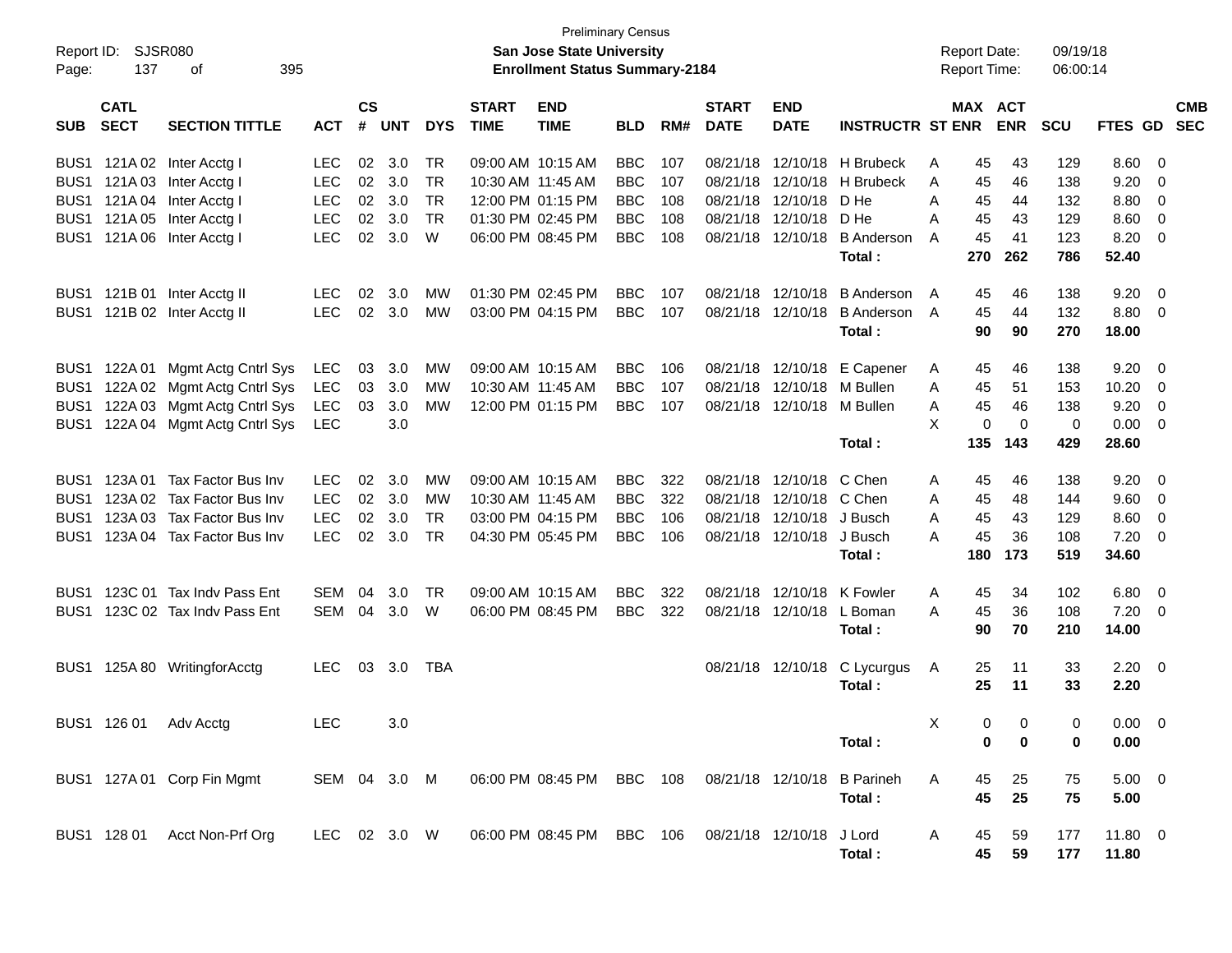| Report ID:<br>Page: | <b>SJSR080</b><br>138      | 395<br>оf                                                                                        |               |                |                |               |                             | <b>Preliminary Census</b><br>San Jose State University<br><b>Enrollment Status Summary-2184</b> |            |     |                             |                           |                                 |   | <b>Report Date:</b><br><b>Report Time:</b> |            | 09/19/18<br>06:00:14 |                 |                         |                          |
|---------------------|----------------------------|--------------------------------------------------------------------------------------------------|---------------|----------------|----------------|---------------|-----------------------------|-------------------------------------------------------------------------------------------------|------------|-----|-----------------------------|---------------------------|---------------------------------|---|--------------------------------------------|------------|----------------------|-----------------|-------------------------|--------------------------|
| <b>SUB</b>          | <b>CATL</b><br><b>SECT</b> | <b>SECTION TITTLE</b>                                                                            | <b>ACT</b>    | <b>CS</b><br># | <b>UNT</b>     | <b>DYS</b>    | <b>START</b><br><b>TIME</b> | <b>END</b><br><b>TIME</b>                                                                       | <b>BLD</b> | RM# | <b>START</b><br><b>DATE</b> | <b>END</b><br><b>DATE</b> | <b>INSTRUCTR ST ENR</b>         |   | <b>MAX ACT</b>                             | <b>ENR</b> | <b>SCU</b>           | FTES GD         |                         | <b>CMB</b><br><b>SEC</b> |
| BUS <sub>1</sub>    | 129A 01                    | <b>Financial Auditing</b>                                                                        | <b>LEC</b>    | 02             | 3.0            | TR            |                             | 09:00 AM 10:15 AM                                                                               | <b>BBC</b> | 003 |                             | 08/21/18 12/10/18 J Zhang |                                 | A | 45                                         | 39         | 117                  | 7.80            | - 0                     |                          |
| BUS <sub>1</sub>    |                            | 129A 02 Financial Auditing                                                                       | <b>LEC</b>    | 02             | 3.0            | <b>TR</b>     | 10:30 AM 11:45 AM           |                                                                                                 | <b>BBC</b> | 003 |                             | 08/21/18 12/10/18         | J Zhang                         | A | 45                                         | 49         | 147                  | 9.80            | - 0                     |                          |
| BUS <sub>1</sub>    |                            | 129A 03 Financial Auditing                                                                       | <b>LEC</b>    | 02             | 3.0            | M             |                             | 06:00 PM 08:45 PM                                                                               | <b>BBC</b> | 107 | 08/21/18                    | 12/10/18                  | M Williams                      | A | 45                                         | 42         | 126                  | 8.40            | $\overline{\mathbf{0}}$ |                          |
|                     |                            |                                                                                                  |               |                |                |               |                             |                                                                                                 |            |     |                             |                           | Total:                          |   | 135                                        | 130        | 390                  | 26.00           |                         |                          |
| BUS1                | 170 01                     | <b>Fund of Finance</b>                                                                           | <b>LEC</b>    | 02             | 3.0            | MW            |                             | 07:30 AM 08:45 AM                                                                               | <b>BBC</b> | 106 | 08/21/18                    | 12/10/18                  | <b>B</b> Parineh                | A | 45                                         | 49         | 147                  | 9.80            | - 0                     |                          |
| BUS1                | 170 02                     | <b>Fund of Finance</b>                                                                           | <b>LEC</b>    | 02             | 3.0            | MW            |                             | 07:30 AM 08:45 AM                                                                               | <b>BBC</b> | 322 | 08/21/18                    | 12/10/18                  | L Roden                         | A | 45                                         | 52         | 156                  | 10.40           | 0                       |                          |
| BUS <sub>1</sub>    | 170 03                     | <b>Fund of Finance</b>                                                                           | <b>LEC</b>    | 02             | 3.0            | МW            |                             | 09:00 AM 10:15 AM                                                                               | <b>BBC</b> | 204 | 08/21/18                    | 12/10/18                  | <b>B</b> Parineh                | A | 119                                        | 118        | 354                  | 23.60           | - 0                     |                          |
| BUS <sub>1</sub>    | 170 04                     | <b>Fund of Finance</b>                                                                           | <b>LEC</b>    | 02             | 3.0            | МW            | 10:30 AM 11:45 AM           |                                                                                                 | <b>BBC</b> | 321 | 08/21/18                    | 12/10/18                  | L Roden                         | A | 45                                         | 43         | 129                  | 8.60            | - 0                     |                          |
| BUS <sub>1</sub>    | 170 05                     | <b>Fund of Finance</b>                                                                           | <b>LEC</b>    | 02             | 3.0            | MW            |                             | 03:00 PM 04:15 PM                                                                               | <b>BBC</b> | 106 | 08/21/18                    | 12/10/18                  | D Abbott                        | A | 45                                         | 51         | 153                  | 10.20           | 0                       |                          |
| BUS <sub>1</sub>    | 170 06                     | <b>Fund of Finance</b>                                                                           | <b>LEC</b>    | 02             | 3.0            | $\mathsf{T}$  |                             | 06:00 PM 08:45 PM                                                                               | <b>BBC</b> | 321 | 08/21/18                    | 12/10/18                  | D Abbott                        | A | 45                                         | 47         | 141                  | 9.40            | 0                       |                          |
| BUS <sub>1</sub>    | 170 08                     | <b>Fund of Finance</b>                                                                           | <b>LEC</b>    | 02             | 3.0            | <b>TR</b>     |                             | 12:00 PM 01:15 PM                                                                               | <b>BBC</b> | 322 | 08/21/18                    | 12/10/18                  | A MeshcheryaA                   |   | 45                                         | 50         | 150                  | 10.00           | 0                       |                          |
| BUS <sub>1</sub>    | 170 09                     | <b>Fund of Finance</b>                                                                           | <b>LEC</b>    | 02             | 3.0            | <b>TR</b>     |                             | 01:30 PM 02:45 PM                                                                               | <b>BBC</b> | 322 | 08/21/18                    |                           | 12/10/18 A MeshcheryaA          |   | 45                                         | 49         | 147                  | 9.80            | 0                       |                          |
| BUS <sub>1</sub>    | 170 10                     | <b>Fund of Finance</b>                                                                           | <b>LEC</b>    | 02             | 3.0            | $\mathsf{T}$  |                             | 06:00 PM 08:45 PM                                                                               | <b>BBC</b> | 322 | 08/21/18                    | 12/10/18                  | M Greenough A                   |   | 45                                         | 41         | 123                  | 8.20            | 0                       |                          |
| BUS <sub>1</sub>    | 170 11                     | <b>Fund of Finance</b>                                                                           | <b>LEC</b>    | 02             | 3.0            | W             |                             | 06:00 PM 08:45 PM                                                                               | <b>BBC</b> | 326 | 08/21/18                    | 12/10/18                  | D Abbott                        | A | 45                                         | 47         | 141                  | 9.40            | 0                       |                          |
| BUS <sub>1</sub>    | 170 14                     | <b>Fund of Finance</b>                                                                           | <b>LEC</b>    | 02             | 3.0            | MW            |                             | 01:30 PM 02:45 PM                                                                               | <b>BBC</b> | 301 | 08/21/18                    | 12/10/18                  | L Roden                         | A | 45                                         | 45         | 135                  | 9.00            | 0                       |                          |
| BUS <sub>1</sub>    | 17082                      | <b>Fund of Finance</b>                                                                           | <b>LEC</b>    | 02             | 3.0            | TBA           |                             |                                                                                                 |            |     | 08/21/18                    | 12/10/18 X Xu             |                                 | A | 45                                         | 47         | 141                  | 9.40            | 0                       |                          |
|                     | BUS1 17083                 | <b>Fund of Finance</b>                                                                           | <b>LEC</b>    | 02             | 3.0            | TBA           |                             |                                                                                                 |            |     |                             | 08/21/18 12/10/18 X Xu    |                                 | А | 45                                         | 45         | 135                  | 9.00            | - 0                     |                          |
|                     |                            |                                                                                                  |               |                |                |               |                             |                                                                                                 |            |     |                             |                           | Total:                          |   | 659                                        | 684        | 2052                 | 136.80          |                         |                          |
| BUS <sub>1</sub>    | 171A 01                    | <b>Financial Instit</b>                                                                          | <b>LEC</b>    |                | 3.0            |               |                             |                                                                                                 |            |     |                             |                           |                                 | X | 0                                          | 0          | 0                    | 0.00            | - 0                     |                          |
| BUS <sub>1</sub>    |                            | 171A 02 Financial Instit                                                                         | <b>LEC</b>    | 02             | 3.0            | MW            |                             | 12:00 PM 01:15 PM                                                                               | <b>BBC</b> | 106 |                             | 08/21/18 12/10/18 X Xu    |                                 | Α | 45                                         | 48         | 144                  | 9.60            | - 0                     |                          |
| BUS <sub>1</sub>    |                            | 171A 03 Financial Instit                                                                         | <b>LEC</b>    | 02             | 3.0            | <b>TR</b>     |                             | 09:00 AM 10:15 AM                                                                               | <b>BBC</b> | 108 |                             | 08/21/18 12/10/18         | S Ivanov                        | A | 45                                         | 42         | 126                  | 8.40            | $\overline{\mathbf{0}}$ |                          |
| BUS1                |                            | 171A 04 Financial Instit                                                                         | <b>LEC</b>    | 02             | 3.0            | <b>TR</b>     | 10:30 AM 11:45 AM           |                                                                                                 | <b>BBC</b> | 108 |                             | 08/21/18 12/10/18         | S Ivanov                        | A | 45                                         | 34         | 102                  | 6.80            | $\overline{\mathbf{0}}$ |                          |
|                     |                            |                                                                                                  |               |                |                |               |                             |                                                                                                 |            |     |                             |                           | Total:                          |   | 135                                        | 124        | 372                  | 24.80           |                         |                          |
|                     |                            | BUS1 171B 01 Commercial Banking                                                                  | LEC.          |                | 02 3.0         | TR            |                             | 09:00 AM 10:15 AM                                                                               | <b>BBC</b> | 106 |                             | 08/21/18 12/10/18         | T Rajkovic                      | A | 45                                         | 53         | 159                  | $10.60 \quad 0$ |                         |                          |
|                     |                            |                                                                                                  |               |                |                |               |                             |                                                                                                 |            |     |                             |                           | Total:                          |   | 45                                         | 53         | 159                  | 10.60           |                         |                          |
|                     |                            | BUS1 172A 01 Investmt Analysis                                                                   | <b>LEC</b>    |                | $02 \quad 3.0$ | TR            | 10:30 AM 11:45 AM           |                                                                                                 | <b>BBC</b> | 322 |                             |                           | 08/21/18 12/10/18 A MeshcheryaA |   | 45                                         | 48         | 144                  | 9.60            | - 0                     |                          |
|                     |                            | BUS1 172A 02 Investmt Analysis                                                                   | LEC 02 3.0 TR |                |                |               |                             | 12:00 PM 01:15 PM BBC 107                                                                       |            |     |                             | 08/21/18 12/10/18 J Cho   |                                 |   | 45                                         | 49         | 147                  | $9.80\ 0$       |                         |                          |
|                     |                            | BUS1 172A 03 Investmt Analysis                                                                   |               |                |                | LEC 02 3.0 TR |                             | 01:30 PM 02:45 PM BBC 107                                                                       |            |     |                             | 08/21/18 12/10/18 J Cho   |                                 | A | 45                                         | -45        | 135                  | $9.00 \t 0$     |                         |                          |
|                     |                            |                                                                                                  |               |                |                |               |                             |                                                                                                 |            |     |                             |                           | Total:                          |   |                                            | 135 142    | 426                  | 28.40           |                         |                          |
|                     |                            | BUS1 172B 01 Portfolio Mgmt                                                                      |               |                |                |               |                             | LEC 02 3.0 MW 09:00 AM 10:15 AM BBC 003 08/21/18 12/10/18 F Jones                               |            |     |                             |                           |                                 | A | 45                                         | 46         | 138                  | $9.20 \ 0$      |                         |                          |
|                     |                            |                                                                                                  |               |                |                |               |                             |                                                                                                 |            |     |                             |                           | Total :                         |   | 45                                         | 46         | 138                  | 9.20            |                         |                          |
|                     |                            | BUS1 172C 01 Futures and Options LEC 02 3.0 TR 03:00 PM 04:15 PM BBC 107 08/21/18 12/10/18 J Cho |               |                |                |               |                             |                                                                                                 |            |     |                             |                           |                                 | A | 45                                         | 41         | 123                  | $8.20 \ 0$      |                         |                          |
|                     |                            |                                                                                                  |               |                |                |               |                             |                                                                                                 |            |     |                             |                           | Total:                          |   | 45                                         | 41         | 123                  | 8.20            |                         |                          |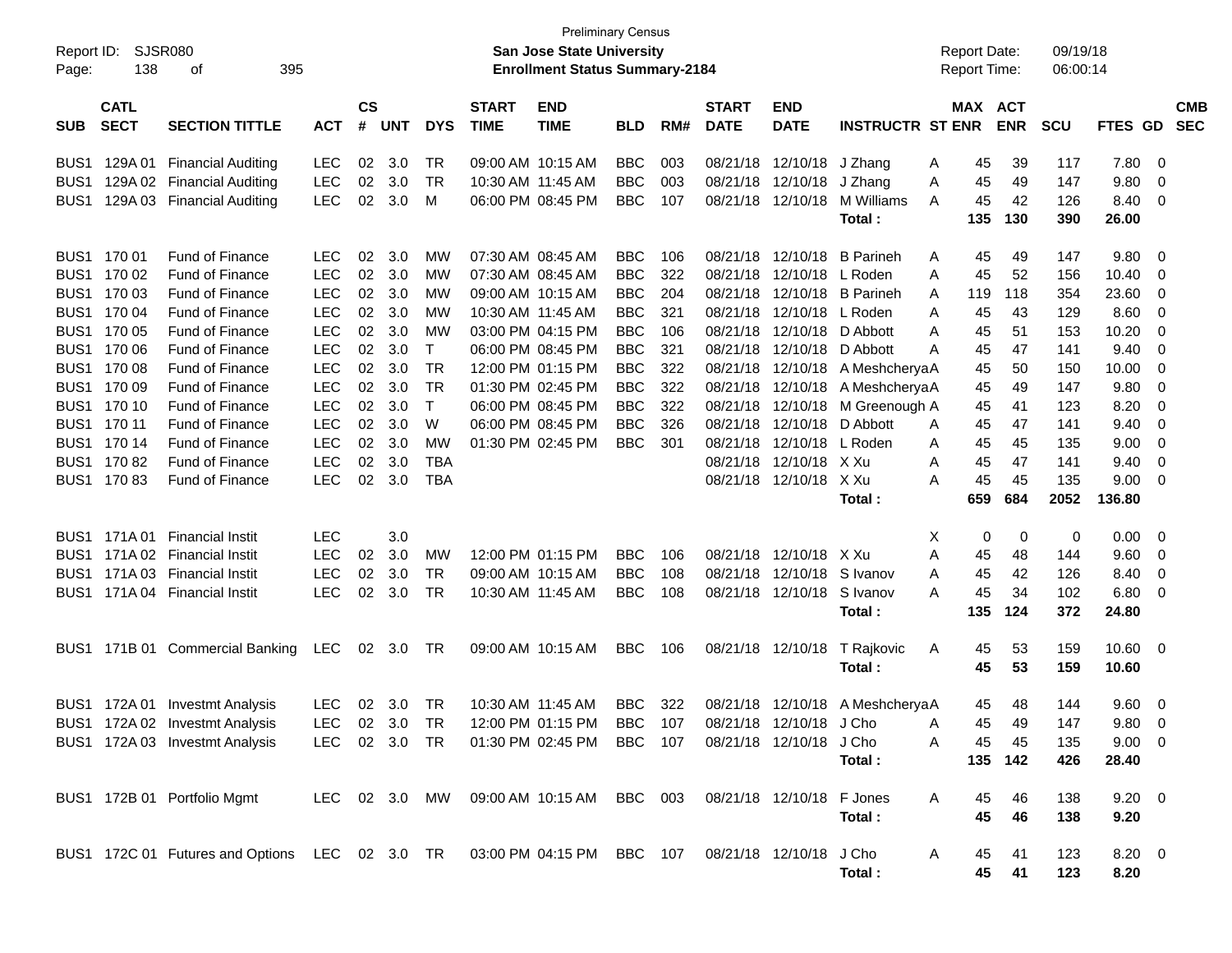| Page:                                                | Report ID: SJSR080<br>139  | 395<br>of                                                                                                        |                                                      |                      |                          |                                                      |                             | <b>Preliminary Census</b><br>San Jose State University<br><b>Enrollment Status Summary-2184</b> |                          |            |                             |                                                                                        |                                                                                |                   | <b>Report Date:</b><br><b>Report Time:</b>   |                                 | 09/19/18<br>06:00:14            |                                                          |                         |            |
|------------------------------------------------------|----------------------------|------------------------------------------------------------------------------------------------------------------|------------------------------------------------------|----------------------|--------------------------|------------------------------------------------------|-----------------------------|-------------------------------------------------------------------------------------------------|--------------------------|------------|-----------------------------|----------------------------------------------------------------------------------------|--------------------------------------------------------------------------------|-------------------|----------------------------------------------|---------------------------------|---------------------------------|----------------------------------------------------------|-------------------------|------------|
| SUB                                                  | <b>CATL</b><br><b>SECT</b> | <b>SECTION TITTLE</b>                                                                                            | <b>ACT</b>                                           | <b>CS</b><br>#       | <b>UNT</b>               | <b>DYS</b>                                           | <b>START</b><br><b>TIME</b> | <b>END</b><br><b>TIME</b>                                                                       | <b>BLD</b>               | RM#        | <b>START</b><br><b>DATE</b> | <b>END</b><br><b>DATE</b>                                                              | <b>INSTRUCTR ST ENR</b>                                                        |                   | <b>MAX ACT</b>                               | <b>ENR</b>                      | <b>SCU</b>                      | FTES GD SEC                                              |                         | <b>CMB</b> |
|                                                      |                            | BUS1 172D 01 Student Fund                                                                                        | LEC.                                                 |                      | 03 3.0                   | <b>TR</b>                                            |                             | 01:30 PM 02:45 PM                                                                               | <b>BBC</b>               | 303        |                             | 08/21/18 12/10/18 S Ivanov                                                             | Total:                                                                         | A                 | 45<br>45                                     | 20<br>20                        | 60<br>60                        | $4.00 \ 0$<br>4.00                                       |                         |            |
|                                                      |                            | BUS1 173A 01 Fin Mgt Theory Pol<br>BUS1 173A 02 Fin Mgt Theory Pol                                               | LEC.<br><b>LEC</b>                                   | 02                   | 3.0<br>02 3.0            | <b>TR</b><br>$\top$                                  |                             | 12:00 PM 01:15 PM<br>03:00 PM 05:45 PM                                                          | <b>BBC</b><br><b>BBC</b> | 003<br>202 |                             | 08/21/18 12/10/18<br>08/21/18 12/10/18                                                 | <b>B Campsey</b><br>T Rajkovic<br>Total:                                       | $\mathsf{A}$<br>A | 45<br>119<br>164                             | 50<br>117<br>167                | 150<br>351<br>501               | $10.00 \t 0$<br>23.40 0<br>33.40                         |                         |            |
|                                                      |                            | BUS1 173B 01 Prob in Fin Mgmt                                                                                    | LEC.                                                 |                      | 02 3.0 T                 |                                                      |                             | 06:00 PM 08:45 PM                                                                               | <b>BBC</b>               | 302        |                             | 08/21/18 12/10/18                                                                      | A Vuorikoski A<br>Total:                                                       |                   | 45<br>45                                     | 42<br>42                        | 126<br>126                      | 8.40 0<br>8.40                                           |                         |            |
|                                                      |                            | BUS1 173C 01 Entrepreneurial Fina                                                                                | LEC                                                  |                      | 02 3.0                   | MW                                                   |                             | 09:00 AM 10:15 AM                                                                               | BBC.                     | 321        |                             | 08/21/18 12/10/18                                                                      | L Roden<br>Total:                                                              | A                 | 45<br>45                                     | 43<br>43                        | 129<br>129                      | $8.60 \quad 0$<br>8.60                                   |                         |            |
|                                                      | BUS1 177 01<br>BUS1 177 02 | Inter Bus Fin<br>Inter Bus Fin                                                                                   | LEC.<br><b>LEC</b>                                   | 02                   | 3.0<br>02 3.0 W          | W                                                    |                             | 01:30 PM 04:15 PM<br>06:00 PM 08:45 PM                                                          | <b>BBC</b><br><b>BBC</b> | 321<br>305 |                             |                                                                                        | 08/21/18 12/10/18 A Vuorikoski A<br>08/21/18 12/10/18 A Vuorikoski A<br>Total: |                   | 42<br>45<br>87                               | 43<br>39<br>82                  | 129<br>117<br>246               | $8.60 \quad 0$<br>7.80 0<br>16.40                        |                         |            |
| BUS1                                                 |                            | 179B 01 Selec Top Bus Fin<br>BUS1 179B 02 Selec Top Bus Fin                                                      | <b>LEC</b><br><b>LEC</b>                             | 02                   | 3.0<br>02 3.0            | MW<br><b>MW</b>                                      |                             | 10:30 AM 11:45 AM<br>01:30 PM 02:45 PM                                                          | <b>BBC</b><br><b>BBC</b> | 003<br>106 | 08/21/18                    | 12/10/18<br>08/21/18 12/10/18 F Jones                                                  | F Jones<br>Total:                                                              | Α<br>A            | 45<br>45<br>90                               | 37<br>16<br>53                  | 111<br>48<br>159                | $7.40 \quad 0$<br>$3.20 \ 0$<br>10.60                    |                         |            |
| BUS <sub>1</sub><br>BUS <sub>1</sub><br>BUS1<br>BUS1 |                            | 180A 01 Indiv Study Acctg<br>180A 02 Indiv Study Acctg<br>180A 03 Indiv Study Acctg<br>180A 04 Indiv Study Acctg | <b>SUP</b><br><b>SUP</b><br><b>SUP</b><br><b>SUP</b> | 36<br>36<br>36<br>36 | 1.0<br>1.0<br>1.0<br>1.0 | <b>TBA</b><br><b>TBA</b><br><b>TBA</b><br><b>TBA</b> |                             |                                                                                                 |                          |            | 08/21/18<br>08/21/18        | 12/10/18<br>12/10/18 E Grace<br>08/21/18 12/10/18 E Grace<br>08/21/18 12/10/18 E Grace | E Grace<br>Total :                                                             | A<br>A<br>A<br>A  | 5<br>$\mathbf{1}$<br>$\mathbf{1}$<br>5<br>12 | 5<br>0<br>0<br>$\mathbf 0$<br>5 | 5<br>0<br>0<br>$\mathbf 0$<br>5 | $0.33 \ 0$<br>0.00<br>$0.00 \t 0$<br>$0.00 \t 0$<br>0.33 | $\overline{\mathbf{0}}$ |            |
|                                                      | Department :               | <b>Accounting &amp; Finance</b>                                                                                  |                                                      |                      |                          |                                                      |                             |                                                                                                 |                          |            |                             | <b>Lower Division:</b><br><b>Upper Division:</b>                                       | <b>Department Total:</b>                                                       |                   | 3658<br>839<br>2819                          | 866<br>2711                     | 3577 10721<br>2598<br>8123      | 714.73<br>173.20<br>541.53                               |                         |            |

**Graduate Division : 0 0 0 0.00**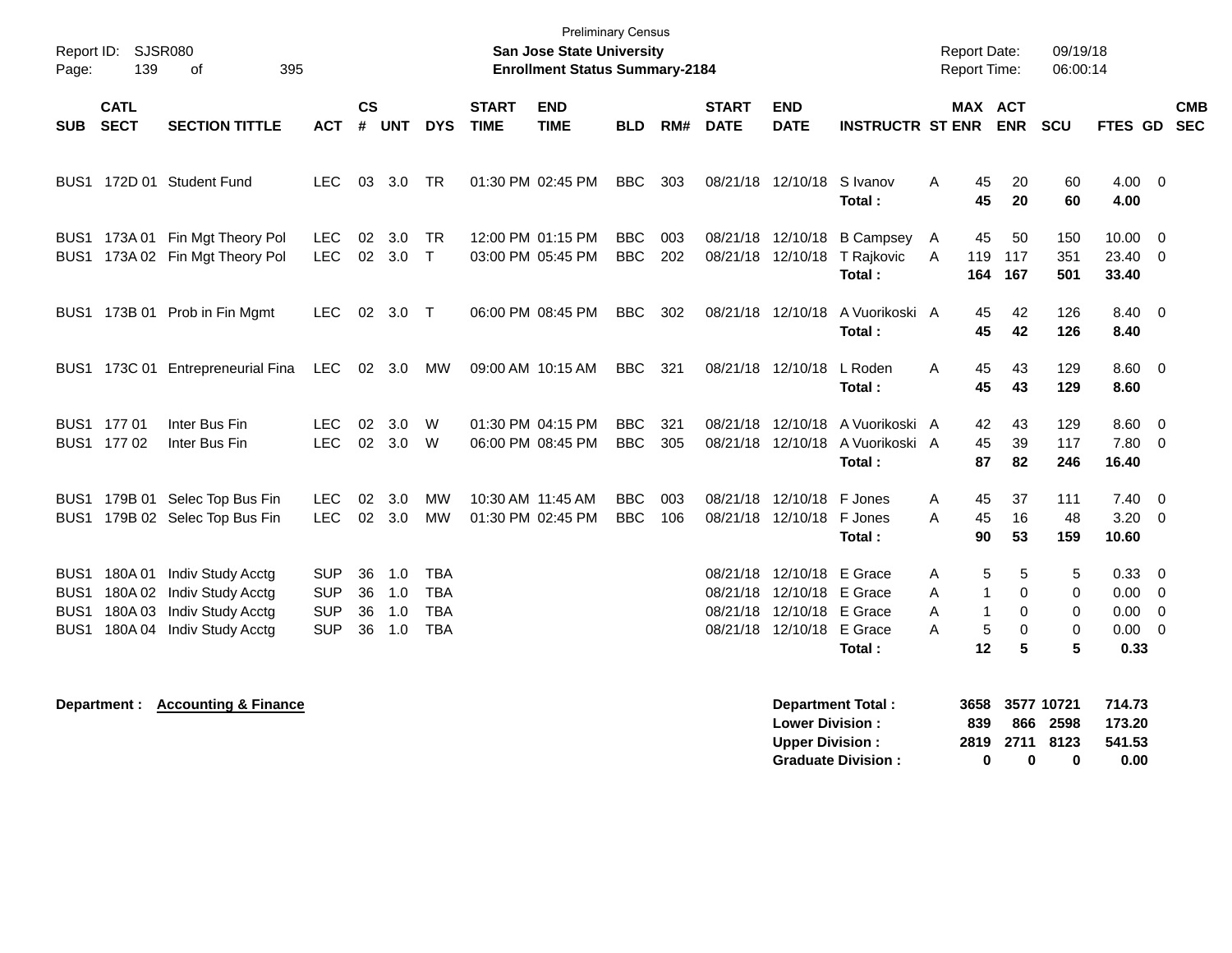| Report ID:<br>Page: | 140                        | SJSR080<br>395<br>оf                                                     |            |                    |                |            |                             | <b>San Jose State University</b><br><b>Enrollment Status Summary-2184</b> | <b>Preliminary Census</b> |         |                             |                           |                              | <b>Report Date:</b><br>Report Time: |    |                       | 09/19/18<br>06:00:14 |                |                          |
|---------------------|----------------------------|--------------------------------------------------------------------------|------------|--------------------|----------------|------------|-----------------------------|---------------------------------------------------------------------------|---------------------------|---------|-----------------------------|---------------------------|------------------------------|-------------------------------------|----|-----------------------|----------------------|----------------|--------------------------|
| <b>SUB</b>          | <b>CATL</b><br><b>SECT</b> | <b>SECTION TITTLE</b>                                                    | <b>ACT</b> | $\mathsf{cs}$<br># | <b>UNT</b>     | <b>DYS</b> | <b>START</b><br><b>TIME</b> | <b>END</b><br><b>TIME</b>                                                 | <b>BLD</b>                | RM#     | <b>START</b><br><b>DATE</b> | <b>END</b><br><b>DATE</b> | <b>INSTRUCTR ST ENR</b>      |                                     |    | MAX ACT<br><b>ENR</b> | <b>SCU</b>           | <b>FTES GD</b> | <b>CMB</b><br><b>SEC</b> |
| <b>College</b>      | Department :               | <b>Business</b><br><b>Business Graduate Programs</b>                     |            |                    |                |            |                             |                                                                           |                           |         |                             |                           |                              |                                     |    |                       |                      |                |                          |
| <b>BUS</b>          | 201 01                     | Bus Communications LEC                                                   |            | 02                 | 1.0            | M          |                             | 06:00 PM 10:00 PM                                                         | <b>BBC</b>                | 021     |                             | 08/20/18 09/17/18         | C Lycurgus                   | A                                   | 25 | 25                    | 25                   | 2.08 25        |                          |
| <b>BUS</b>          | 201 02                     | <b>Bus Communications</b>                                                | LEC        | 02                 | 1.0            | W          |                             | 06:00 PM 10:00 PM                                                         | <b>BBC</b>                | 021     |                             | 08/20/18 09/12/18         | C Lycurgus                   | A                                   | 25 | 20                    | 20                   | 1.67 20        |                          |
|                     |                            |                                                                          |            |                    |                |            |                             |                                                                           |                           |         |                             |                           | Total:                       |                                     | 50 | 45                    | 45                   | 3.75           |                          |
| <b>BUS</b>          | 210 01                     | Devel & Mng People                                                       | LEC        | 02                 | 3.0            | M          |                             | 06:00 PM 10:00 PM                                                         | <b>BBC</b>                | 021     | 09/24/18                    | 12/10/18                  | T Altura                     | Α                                   | 35 | 34                    | 102                  | 8.50 34        |                          |
| <b>BUS</b>          | 210 02                     | Devel & Mng People                                                       | LEC        |                    | 02 3.0         | W          |                             | 06:00 PM 10:00 PM                                                         | <b>BBC</b>                | 323     |                             | 09/19/18 12/10/18         | P Wells                      | A                                   | 35 | 25                    | 75                   | 6.25 25        |                          |
|                     |                            |                                                                          |            |                    |                |            |                             |                                                                           |                           |         |                             |                           | Total:                       |                                     | 70 | 59                    | 177                  | 14.75          |                          |
| <b>BUS</b>          | 220 01                     | Fin & Mgnrl Accounti                                                     | LEC        | 02                 | 3.0            | S          |                             | 08:30 AM 11:00 AM                                                         | <b>BBC</b>                | 021     | 10/06/18                    | 10/06/18                  |                              | Α                                   | 35 | 28                    | 84                   | 7.00 28        |                          |
| <b>BUS</b>          | 220 02                     | Fin & Mgnrl Accounti                                                     | LEC        |                    | 02 3.0         | S          |                             | 08:30 AM 01:00 PM                                                         | <b>BBC</b>                | 022     |                             | 10/06/18 10/06/18         |                              | A                                   | 35 | 30                    | 90                   | 7.50 30        |                          |
|                     |                            |                                                                          |            |                    |                |            |                             |                                                                           |                           |         |                             |                           | Total:                       |                                     | 70 | 58                    | 174                  | 14.50          |                          |
| <b>BUS</b>          | 220A 01                    | Fin Stmt Anal for Ac                                                     | <b>LEC</b> |                    | $02 \quad 3.0$ | TBA        |                             |                                                                           |                           |         |                             | 11/08/18 12/10/18         |                              | Α                                   | 35 | 23                    | 69                   | 5.70 22        |                          |
|                     |                            |                                                                          |            |                    |                |            |                             |                                                                           |                           |         |                             |                           | Total:                       |                                     | 35 | 23                    | 69                   | 5.70           |                          |
| <b>BUS</b>          |                            | 220H 01 Audit Cncpt/Pract                                                | <b>LEC</b> | 02                 | 3.0            | <b>TR</b>  |                             | 01:30 PM 05:30 PM                                                         | <b>BBC</b>                | 003     | 09/27/18 11/01/18           |                           |                              | Α                                   | 35 | 17                    | 51                   | 4.20 16        |                          |
|                     |                            |                                                                          |            |                    |                |            |                             |                                                                           |                           |         |                             |                           | Total:                       |                                     | 35 | 17                    | 51                   | 4.20           |                          |
| <b>BUS</b>          | 220J 01                    | Bus Comm & Ethics                                                        | LEC        | 02                 | 3.0            | MW         |                             | 01:30 PM 05:30 PM                                                         | <b>BBC</b>                | 003     |                             | 08/22/18 10/03/18         | E Grace                      | Α                                   | 35 | 22                    | 66                   | 5.50 22        |                          |
|                     |                            |                                                                          |            |                    |                |            |                             |                                                                           |                           |         |                             |                           | Total:                       |                                     | 35 | 22                    | 66                   | 5.50           |                          |
| <b>BUS</b>          |                            | 220K 01 Practicum                                                        | <b>LEC</b> |                    | 3.0            |            |                             |                                                                           |                           |         |                             |                           |                              | Χ                                   | 0  | 0                     | 0                    | $0.00 \t 0$    |                          |
|                     |                            |                                                                          |            |                    |                |            |                             |                                                                           |                           |         |                             |                           | Total:                       |                                     | 0  | 0                     | 0                    | 0.00           |                          |
| <b>BUS</b>          |                            | 220P 01 Tax Indiv Flow Thru                                              | <b>LEC</b> | 02                 | 3.0            | МW         |                             | 01:30 PM 05:30 PM                                                         | <b>BBC</b>                | 003     |                             | 10/31/18 12/10/18         | C Chen                       | Α                                   | 35 | 17                    | 51                   | 4.25 17        |                          |
|                     |                            |                                                                          |            |                    |                |            |                             |                                                                           |                           |         |                             |                           | Total:                       |                                     | 35 | 17                    | 51                   | 4.25           |                          |
| <b>BUS</b>          |                            | 220R 01 Software Application                                             | LEC        |                    | 03 3.0         | - F        |                             | 09:00 AM 01:00 PM                                                         | <b>BBC</b>                | 321     |                             | 08/31/18 11/09/18         | C Onita                      | Α                                   | 35 | 22                    | 66                   | 5.50 22        |                          |
|                     |                            |                                                                          |            |                    |                |            |                             |                                                                           |                           |         |                             |                           | Total :                      |                                     | 35 | 22                    | 66                   | 5.50           |                          |
|                     |                            | BUS 220S 01 Finan Rpt & Analy II LEC 02 3.0 TR 01:30 PM 05:30 PM BBC 003 |            |                    |                |            |                             |                                                                           |                           |         |                             |                           | 08/21/18 09/25/18 M Calegari | A                                   | 35 | 14                    | 42                   | 3.50 14        |                          |
|                     |                            |                                                                          |            |                    |                |            |                             |                                                                           |                           |         |                             |                           | Total:                       |                                     | 35 | 14                    | 42                   | 3.50           |                          |
| BUS                 | 231 04                     | Consumer Mkt Behav SEM 05 3.0 S                                          |            |                    |                |            |                             | 01:30 PM 06:00 PM                                                         | BBC 103                   |         | 12/01/18 12/01/18           |                           |                              | A                                   | 40 | 16                    | 48                   | 4.00 16        |                          |
|                     |                            |                                                                          |            |                    |                |            |                             |                                                                           |                           |         |                             |                           | Total:                       |                                     | 40 | 16                    | 48                   | 4.00           |                          |
| <b>BUS</b>          | 253 04                     | Negot/Conflict Mgmt LEC 03 3.0 S                                         |            |                    |                |            |                             | 01:30 PM 07:00 PM                                                         |                           | BBC 301 | 10/13/18 10/13/18           |                           |                              | A                                   | 40 | 29                    | 87                   | 7.20 28        |                          |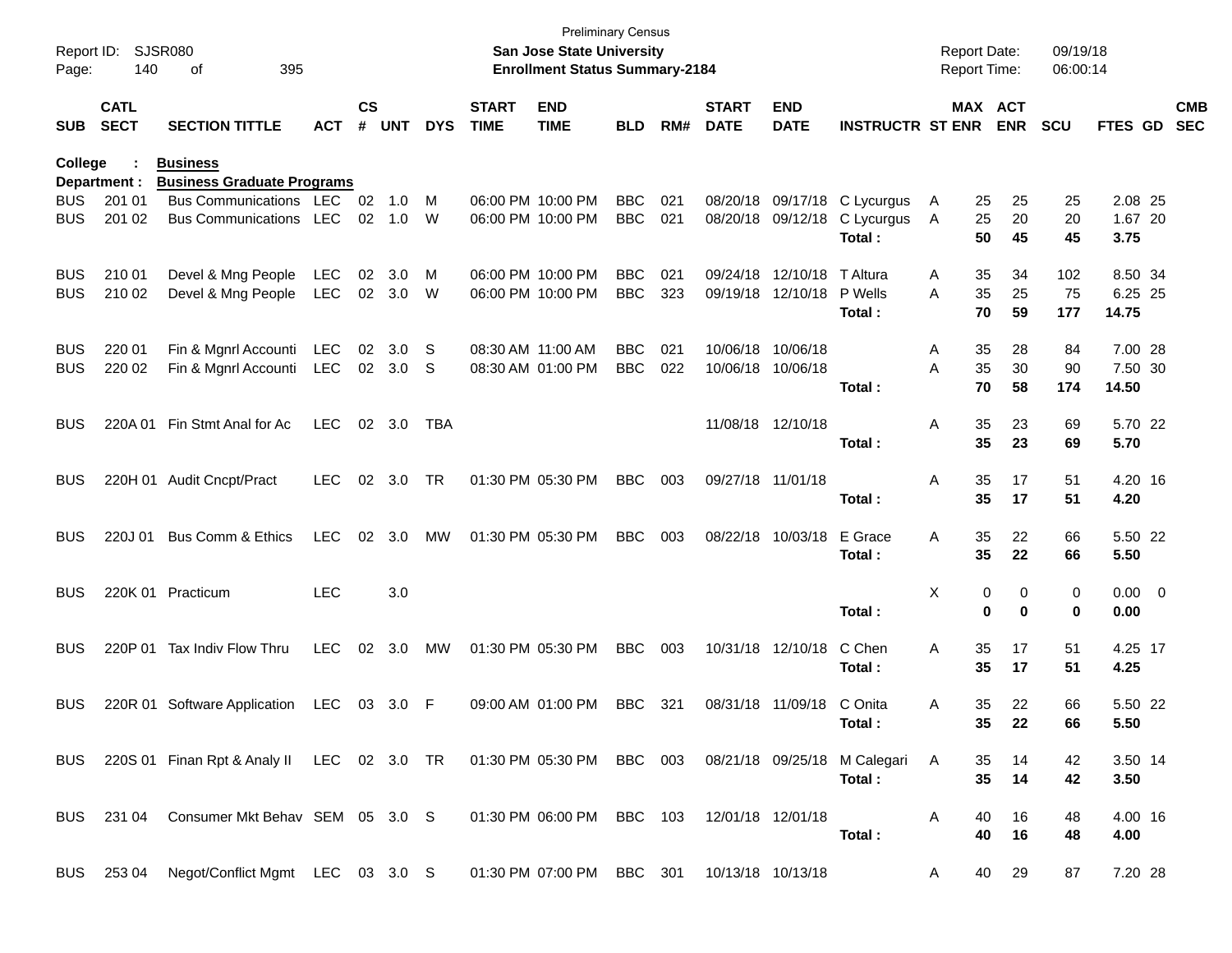| Report ID: SJSR080<br>Page: |                            |                                                |                          |                |                | <b>Preliminary Census</b><br><b>San Jose State University</b><br><b>Enrollment Status Summary-2184</b> |                             |                                        |                          |            |                             | <b>Report Date:</b>                              | Report Time:                            | 09/19/18<br>06:00:14 |                                |                                        |                        |                            |            |
|-----------------------------|----------------------------|------------------------------------------------|--------------------------|----------------|----------------|--------------------------------------------------------------------------------------------------------|-----------------------------|----------------------------------------|--------------------------|------------|-----------------------------|--------------------------------------------------|-----------------------------------------|----------------------|--------------------------------|----------------------------------------|------------------------|----------------------------|------------|
| <b>SUB</b>                  | <b>CATL</b><br><b>SECT</b> | <b>SECTION TITTLE</b>                          | <b>ACT</b>               | <b>CS</b><br># | UNT            | <b>DYS</b>                                                                                             | <b>START</b><br><b>TIME</b> | <b>END</b><br><b>TIME</b>              | <b>BLD</b>               | RM#        | <b>START</b><br><b>DATE</b> | <b>END</b><br><b>DATE</b>                        | <b>INSTRUCTR ST ENR</b>                 |                      | MAX ACT<br><b>ENR</b>          | <b>SCU</b>                             | FTES GD SEC            |                            | <b>CMB</b> |
|                             |                            |                                                |                          |                |                |                                                                                                        |                             |                                        |                          |            |                             |                                                  | Total:                                  |                      | 40<br>29                       | 87                                     | 7.20                   |                            |            |
| <b>BUS</b>                  | 260 01                     | Mgrl Dec Analysis                              | <b>LEC</b>               | 02             | 3.0            | F                                                                                                      |                             | 06:00 PM 08:00 PM                      | <b>BBC</b>               | 021        |                             | 10/05/18 10/05/18                                |                                         | Α                    | 35<br>32                       | 96                                     | 8.00 32                |                            |            |
| <b>BUS</b>                  | 260 02                     | Mgrl Dec Analysis                              | <b>LEC</b>               | 02             | 3.0            | $\vert \mathsf{F} \vert$                                                                               |                             | 06:00 PM 08:00 PM                      | <b>BBC</b>               | 022        | 09/21/18 09/21/18           |                                                  | Total:                                  | A                    | 35<br>32<br>70<br>64           | 96<br>192                              | 8.00 32<br>16.00       |                            |            |
|                             |                            |                                                |                          |                |                |                                                                                                        |                             |                                        |                          |            |                             |                                                  |                                         |                      |                                |                                        |                        |                            |            |
| <b>BUS</b>                  | 265 01                     | Silicon Valley Exp                             | LEC.                     |                | $02 \quad 2.0$ | TBA                                                                                                    |                             |                                        |                          |            |                             |                                                  | 08/20/18 12/10/18 R Partridge<br>Total: | Α                    | 9<br>40<br>40<br>9             | 18<br>18                               | $1.50$ 9<br>1.50       |                            |            |
|                             |                            |                                                |                          |                |                |                                                                                                        |                             |                                        |                          |            |                             |                                                  |                                         |                      |                                |                                        |                        |                            |            |
| <b>BUS</b><br><b>BUS</b>    | 270 01<br>270 02           | <b>Financial Mgmt</b><br><b>Financial Mgmt</b> | <b>LEC</b><br><b>LEC</b> | 02<br>02       | 3.0<br>3.0     | S<br>S                                                                                                 |                             | 08:30 AM 01:00 PM<br>01:30 PM 06:00 PM | <b>BBC</b><br><b>BBC</b> | 022<br>021 | 11/03/18 11/03/18           | 10/20/18 10/20/18                                |                                         | Α<br>A               | 35<br>36<br>35<br>21           | 108<br>63                              | 9.00 36<br>5.25 21     |                            |            |
|                             |                            |                                                |                          |                |                |                                                                                                        |                             |                                        |                          |            |                             |                                                  | Total:                                  |                      | 70<br>57                       | 171                                    | 14.25                  |                            |            |
| <b>BUS</b>                  | 280 01                     | Op & Supply Chain Mg LEC                       |                          |                | 02 3.0 S       |                                                                                                        |                             | 08:30 AM 06:00 PM                      | <b>BBC</b>               | 021        |                             | 12/08/18 12/08/18                                |                                         | Α                    | 35<br>34                       | 102                                    | 8.50 34                |                            |            |
| <b>BUS</b>                  | 280 02                     | Op & Supply Chain Mg LEC                       |                          |                | 02 3.0 S       |                                                                                                        |                             | 08:30 AM 01:00 PM                      | <b>BBC</b>               | 021        | 10/20/18 10/20/18           |                                                  |                                         | A                    | 35<br>28                       | 84                                     | 7.00 28                |                            |            |
|                             |                            |                                                |                          |                |                |                                                                                                        |                             |                                        |                          |            |                             |                                                  | Total:                                  |                      | 70<br>62                       | 186                                    | 15.50                  |                            |            |
| <b>BUS</b>                  | 283 04                     | Entrepreneurship                               | <b>LEC</b>               | 02             | 3.0            | S                                                                                                      |                             | 08:30 AM 01:00 PM                      | <b>BBC</b>               | 022        | 11/10/18 11/10/18           |                                                  |                                         | Α                    | 40<br>21                       | 63                                     | 5.25 21                |                            |            |
|                             |                            |                                                |                          |                |                |                                                                                                        |                             |                                        |                          |            |                             |                                                  | Total:                                  |                      | 40<br>21                       | 63                                     | 5.25                   |                            |            |
| <b>BUS</b>                  |                            | 297D 01 Spec Topics Bus Adm LEC                |                          |                | 02 3.0         | TBA                                                                                                    |                             |                                        |                          |            |                             | 08/21/18 12/10/18                                | E Grace                                 | Α                    | 3<br>$\mathbf{1}$              | 3                                      | 0.25                   | $\overline{\phantom{0}}$ 1 |            |
|                             |                            |                                                |                          |                |                |                                                                                                        |                             |                                        |                          |            |                             |                                                  | Total:                                  |                      | 3<br>$\blacktriangleleft$      | 3                                      | 0.25                   |                            |            |
| <b>BUS</b>                  | 298 10                     | Ind Study Prob                                 | <b>SUP</b>               | 24             | 3.0            | TBA                                                                                                    |                             |                                        |                          |            |                             | 08/20/18 10/13/18                                | D Czerwinski A                          |                      | 40<br>1                        | 3                                      | 0.25                   | $\overline{\phantom{1}}$   |            |
|                             |                            |                                                |                          |                |                |                                                                                                        |                             |                                        |                          |            |                             |                                                  | Total:                                  |                      | 40<br>$\mathbf{1}$             | 3                                      | 0.25                   |                            |            |
| <b>BUS</b>                  |                            | 298C 01 CMBA Internship                        | <b>SUP</b>               | 48             | 3.0            | TBA                                                                                                    |                             |                                        |                          |            |                             | 08/20/18 12/10/18                                | D Czerwinski A                          |                      | 0<br>15                        | 0                                      | $0.00 \quad 0$         |                            |            |
|                             |                            |                                                |                          |                |                |                                                                                                        |                             |                                        |                          |            |                             |                                                  | Total:                                  |                      | 15<br>$\bf{0}$                 | $\mathbf 0$                            | 0.00                   |                            |            |
| <b>BUS</b>                  | 298I01                     | Applied Bus Intern                             | <b>SUP</b>               | 48             | 1.0            | <b>TBA</b>                                                                                             |                             |                                        |                          |            | 08/20/18                    | 12/10/18                                         | D Czerwinski A                          |                      | 15<br>0                        | $\mathbf 0$                            | 0.00                   | $\overline{\phantom{0}}$   |            |
| <b>BUS</b>                  | 298102                     | Applied Bus Intern                             | <b>SUP</b>               | 48             | 1.0            | <b>TBA</b>                                                                                             |                             |                                        |                          |            |                             | 08/21/18 12/10/18                                | E Grace                                 | A                    | 3<br>$\mathbf{1}$              | 1                                      | $0.08$ 1               |                            |            |
|                             |                            |                                                |                          |                |                |                                                                                                        |                             |                                        |                          |            |                             |                                                  | Total:                                  |                      | 18<br>1                        | 1                                      | 0.08                   |                            |            |
|                             | Department :               | <b>Business Graduate Programs</b>              |                          |                |                |                                                                                                        |                             |                                        |                          |            |                             | <b>Lower Division:</b><br><b>Upper Division:</b> | <b>Department Total:</b>                | 846                  | 538<br>$\mathbf 0$<br>$\bf{0}$ | 1513<br>0<br>0<br>$\bf{0}$<br>$\bf{0}$ | 125.93<br>0.00<br>0.00 |                            |            |

**Graduate Division : 846 538 1513 125.93**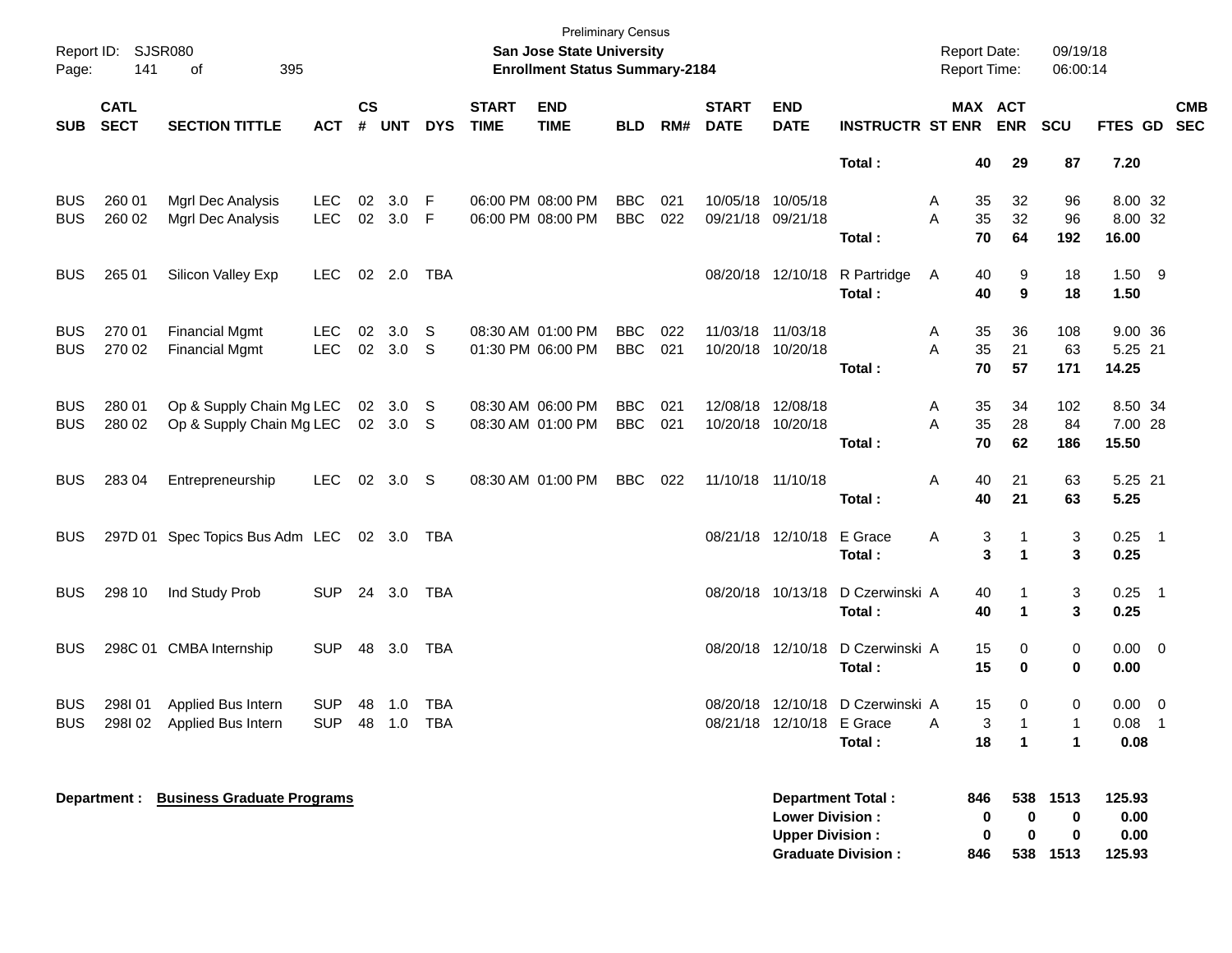| Report ID:<br>Page: | 142                        | SJSR080<br>395<br>οf                                |              |                |            |            |                             | <b>Preliminary Census</b><br>San Jose State University<br><b>Enrollment Status Summary-2184</b> |                |     |                             |                           |                             |   | <b>Report Date:</b><br>Report Time: |            | 09/19/18<br>06:00:14 |                |   |                          |
|---------------------|----------------------------|-----------------------------------------------------|--------------|----------------|------------|------------|-----------------------------|-------------------------------------------------------------------------------------------------|----------------|-----|-----------------------------|---------------------------|-----------------------------|---|-------------------------------------|------------|----------------------|----------------|---|--------------------------|
| <b>SUB</b>          | <b>CATL</b><br><b>SECT</b> | <b>SECTION TITTLE</b>                               | <b>ACT</b>   | <b>CS</b><br># | <b>UNT</b> | <b>DYS</b> | <b>START</b><br><b>TIME</b> | <b>END</b><br><b>TIME</b>                                                                       | <b>BLD</b>     | RM# | <b>START</b><br><b>DATE</b> | <b>END</b><br><b>DATE</b> | <b>INSTRUCTR ST ENR</b>     |   | MAX ACT                             | <b>ENR</b> | <b>SCU</b>           | <b>FTES GD</b> |   | <b>CMB</b><br><b>SEC</b> |
| College             |                            | <b>Business</b>                                     |              |                |            |            |                             |                                                                                                 |                |     |                             |                           |                             |   |                                     |            |                      |                |   |                          |
|                     | Department :               | <b>School of Global Innovation &amp; Leadership</b> |              |                |            |            |                             |                                                                                                 |                |     |                             |                           |                             |   |                                     |            |                      |                |   |                          |
| BUS <sub>5</sub>    | 16 60                      | Intro Lrdshp & Innov                                | <b>LEC</b>   |                | 02 3.0     | MW         |                             | 04:30 PM 05:45 PM                                                                               | <b>BBC</b>     | 220 | 08/21/18                    | 12/10/18                  | D Wilde                     | Α | 45                                  | 33         | 99                   | 6.60           | 0 |                          |
| BUS <sub>5</sub>    | 16 61                      | Intro Lrdshp & Innov                                | <b>LEC</b>   |                | 02 3.0     | TR         |                             | 09:00 AM 10:15 AM                                                                               | <b>BBC</b>     | 204 | 08/21/18                    | 12/10/18                  | <b>B</b> Makani             | Α | 119                                 | 115        | 345                  | 23.00          | 0 |                          |
| BUS <sub>5</sub>    | 16 62                      | Intro Lrdshp & Innov                                | <b>LEC</b>   | 02             | 3.0        | TR         |                             | 10:30 AM 11:45 AM                                                                               | <b>BBC</b>     | 204 | 08/21/18                    | 12/10/18                  | <b>B</b> Makani             | Α | 119                                 | 116        | 348                  | 23.20          | 0 |                          |
| BUS <sub>5</sub>    | 16 63                      | Intro Lrdshp & Innov                                | <b>LEC</b>   | 02             | 3.0        | TR         |                             | 12:00 PM 01:15 PM                                                                               | <b>BBC</b>     | 302 | 08/21/18                    | 12/10/18                  | <b>B</b> Makani             | Α | 45                                  | 45         | 135                  | 9.00           | 0 |                          |
| BUS <sub>5</sub>    | 16 64                      | Intro Lrdshp & Innov                                | <b>LEC</b>   | 02             | 3.0        | W          |                             | 06:00 PM 08:45 PM                                                                               | <b>BBC</b>     | 226 | 08/21/18                    | 12/10/18                  | R Pollard                   | Α | 45                                  | 24         | 72                   | 4.80           | 0 |                          |
| BUS <sub>5</sub>    | 16 65                      | Intro Lrdshp & Innov                                | <b>LEC</b>   | 02             | 3.0        | MW         |                             | 03:00 PM 04:15 PM                                                                               | <b>BBC</b>     | 226 | 08/21/18                    | 12/10/18                  | D Wilde                     | A | 45                                  | 40         | 120                  | 8.00           | 0 |                          |
|                     |                            |                                                     |              |                |            |            |                             |                                                                                                 |                |     |                             |                           | <b>Total :</b>              |   | 418                                 | 373        | 1119                 | 74.60          |   |                          |
| BUS <sub>5</sub>    | 140 01                     | Fund of Oper Mgmt                                   | <b>LEC</b>   | 02             | 3.0        | МW         |                             | 12:00 PM 01:15 PM                                                                               | <b>BBC</b>     | 226 | 08/21/18                    | 12/10/18                  | S Zhou                      | Α | 45                                  | 45         | 135                  | 9.00           | 0 |                          |
| BUS <sub>5</sub>    | 140 02                     | Fund of Oper Mgmt                                   | <b>LEC</b>   | 02             | 3.0        | <b>MW</b>  |                             | 03:00 PM 04:15 PM                                                                               | <b>BBC</b>     | 301 | 08/21/18                    | 12/10/18                  | X Qi                        | Α | 45                                  | 49         | 147                  | 9.80           | 0 |                          |
| BUS <sub>5</sub>    | 140 03                     | Fund of Oper Mgmt                                   | LEC          | 02             | 3.0        | МW         |                             | 04:30 PM 05:45 PM                                                                               | <b>BBC</b>     | 226 | 08/21/18                    | 12/10/18                  | X Qi                        | Α | 45                                  | 47         | 141                  | 9.40           | 0 |                          |
| BUS <sub>5</sub>    | 140 04                     | Fund of Oper Mgmt                                   | <b>LEC</b>   | 02             | 3.0        | м          |                             | 06:00 PM 08:45 PM                                                                               | <b>BBC</b>     | 226 | 08/21/18                    | 12/10/18                  | J Sung                      | Α | 45                                  | 45         | 135                  | 9.00           | 0 |                          |
| BUS <sub>5</sub>    | 140 05                     | Fund of Oper Mgmt                                   | <b>LEC</b>   | 02             | 3.0        | м          |                             | 06:00 PM 08:45 PM                                                                               | <b>BBC</b>     | 104 | 08/21/18                    | 12/10/18                  | J Tan                       | A | 45                                  | 47         | 141                  | 9.40           | 0 |                          |
| BUS <sub>5</sub>    | 140 12                     | Fund of Oper Mgmt                                   | <b>LEC</b>   | 02             | 3.0        | R          |                             | 03:00 PM 05:45 PM                                                                               | <b>BBC</b>     | 103 | 08/21/18                    | 12/10/18                  | R Salstrom                  | A | 45                                  | 46         | 138                  | 9.20           | 0 |                          |
| BUS <sub>5</sub>    | 140 13                     | Fund of Oper Mgmt                                   | <b>LEC</b>   | 02             | 3.0        | R          |                             | 06:00 PM 08:45 PM                                                                               | <b>BBC</b>     | 222 | 08/21/18                    | 12/10/18                  | <b>R</b> Salstrom           | A | 45                                  | 54         | 162                  | 10.80          | 0 |                          |
|                     | BUS5 140 14                | Fund of Oper Mgmt                                   | <b>LEC</b>   | 02             | 3.0        | TR         |                             | 09:00 AM 10:15 AM                                                                               | <b>BBC</b>     | 226 | 08/21/18                    | 12/10/18                  | C Lim                       | Α | 45                                  | 45         | 135                  | 9.00           | 0 |                          |
| BUS <sub>5</sub>    | 140 15                     | Fund of Oper Mgmt                                   | <b>LEC</b>   | 02             | 3.0        | TR         |                             | 12:00 PM 01:15 PM                                                                               | <b>BBC</b>     | 226 | 08/21/18                    | 12/10/18                  | S Lee                       | Α | 45                                  | 46         | 138                  | 9.20           | 0 |                          |
| BUS <sub>5</sub>    | 140 16                     | Fund of Oper Mgmt                                   | <b>LEC</b>   | 02             | 3.0        | TR         |                             | 10:30 AM 11:45 AM                                                                               | <b>BBC</b>     | 302 | 08/21/18                    | 12/10/18                  | J Tan                       | Α | 45                                  | 47         | 141                  | 9.40           | 0 |                          |
| BUS <sub>5</sub>    | 140 17                     | Fund of Oper Mgmt                                   | <b>LEC</b>   | 02             | 3.0        | TR         |                             | 01:30 PM 02:45 PM                                                                               | <b>BBC</b>     | 226 | 08/21/18                    | 12/10/18                  | S Lee                       | Α | 45                                  | 47         | 141                  | 9.40           | 0 |                          |
| BUS <sub>5</sub>    | 140 18                     | Fund of Oper Mgmt                                   | <b>LEC</b>   | 02             | 3.0        | TR         |                             | 03:00 PM 04:15 PM                                                                               | <b>BBC</b>     | 226 | 08/21/18                    | 12/10/18                  | S Ramakrishn A              |   | 45                                  | 48         | 144                  | 9.60           | 0 |                          |
| BUS <sub>5</sub>    | 140 19                     | Fund of Oper Mgmt                                   | <b>LEC</b>   | 02             | 3.0        | Τ          |                             | 06:00 PM 08:45 PM                                                                               | <b>BBC</b>     | 226 | 08/21/18                    | 12/10/18                  | A Maheshwari A              |   | 45                                  | 50         | 150                  | 10.00          | 0 |                          |
|                     | BUS5 140 20                | Fund of Oper Mgmt                                   | <b>LEC</b>   | 02             | 3.0        | W          |                             | 06:00 PM 08:45 PM                                                                               | <b>BBC</b>     | 220 | 08/21/18                    | 12/10/18                  | M Ashley                    | Α | 45                                  | 50         | 150                  | 10.00          | 0 |                          |
| BUS <sub>5</sub>    | 140 86                     | Fund of Oper Mgmt                                   | <b>LEC</b>   | 02             | 3.0        | <b>TBA</b> |                             |                                                                                                 |                |     | 08/21/18                    | 12/10/18                  | X Qi                        | Α | 45                                  | 43         | 129                  | 8.60           | 0 |                          |
| BUS <sub>5</sub>    | 140 87                     | Fund of Oper Mgmt                                   | <b>LEC</b>   | 02             | 3.0        | TBA        |                             |                                                                                                 |                |     | 08/21/18                    | 12/10/18                  | J Sung                      | Α | 45                                  | 44         | 132                  | 8.80           | 0 |                          |
| BUS <sub>5</sub>    | 140 88                     | Fund of Oper Mgmt                                   | <b>LEC</b>   | $02\,$         | 3.0        | TBA        |                             |                                                                                                 |                |     | 08/21/18                    | 12/10/18                  | S Zhou                      | Α | 45                                  | 45         | 135                  | 9.00           | 0 |                          |
|                     | BUS5 140 89                | Fund of Oper Mgmt                                   | <b>LEC</b>   | $02\,$         | 3.0        | TBA        |                             |                                                                                                 |                |     | 08/21/18                    | 12/10/18                  | A Loomba                    | Α | 45                                  | 44         | 132                  | 8.80           | 0 |                          |
| BUS <sub>5</sub>    | 140 90                     | Fund of Oper Mgmt                                   | <b>LEC</b>   | 02             | 3.0        | TBA        |                             |                                                                                                 |                |     | 08/21/18                    | 12/10/18                  | A Loomba                    | Α | 45                                  | 44         | 132                  | 8.80           | 0 |                          |
|                     | BUS5 140 91                | Fund of Oper Mgmt                                   | <b>LEC</b>   | 02             | 3.0        | <b>TBA</b> |                             |                                                                                                 |                |     |                             | 08/21/18 12/10/18 S Zhou  |                             | A | 45                                  | 45         | 135                  | 9.00           | 0 |                          |
|                     |                            |                                                     |              |                |            |            |                             |                                                                                                 |                |     |                             |                           | Total:                      |   |                                     | 900 931    |                      | 2793 186.20    |   |                          |
|                     | BUS5 141 01                | Proc & Supply Mgmt LEC 02 3.0 MW                    |              |                |            |            |                             | 09:00 AM 10:15 AM BBC 220                                                                       |                |     |                             | 08/21/18 12/10/18         | C Lim                       | A | 45                                  | 45         | 135                  | $9.00 \t 0$    |   |                          |
|                     |                            |                                                     |              |                |            |            |                             |                                                                                                 |                |     |                             |                           | Total:                      |   | 45                                  | 45         | 135                  | 9.00           |   |                          |
|                     |                            |                                                     |              |                |            |            |                             |                                                                                                 |                |     |                             |                           |                             |   |                                     |            |                      |                |   |                          |
|                     | BUS5 142 01                | <b>Total Quality Mgmt</b>                           | LEC          |                | 02 3.0     | МW         |                             | 07:30 AM 08:45 AM                                                                               | <b>BBC</b> 220 |     |                             | 08/21/18 12/10/18 C Lim   |                             | A | 45                                  | 32         | 96                   | $6.40\ 0$      |   |                          |
|                     | BUS5 142 02                | <b>Total Quality Mgmt</b>                           | <b>LEC</b>   |                | 02 3.0     | TR         |                             | 10:30 AM 11:45 AM                                                                               | <b>BBC</b>     | 226 |                             | 08/21/18 12/10/18 C Lim   |                             | A | 45                                  | 41         | 123                  | $8.20 \ 0$     |   |                          |
|                     | BUS5 142 03                | <b>Total Quality Mgmt</b>                           | LEC 02 3.0 R |                |            |            |                             | 06:00 PM 08:45 PM                                                                               | BBC 107        |     |                             |                           | 08/21/18 12/10/18 G Naroola | Α | 45                                  | 45         | 135                  | $9.00 \t 0$    |   |                          |
|                     |                            |                                                     |              |                |            |            |                             |                                                                                                 |                |     |                             |                           | Total:                      |   |                                     | 135 118    | 354                  | 23.60          |   |                          |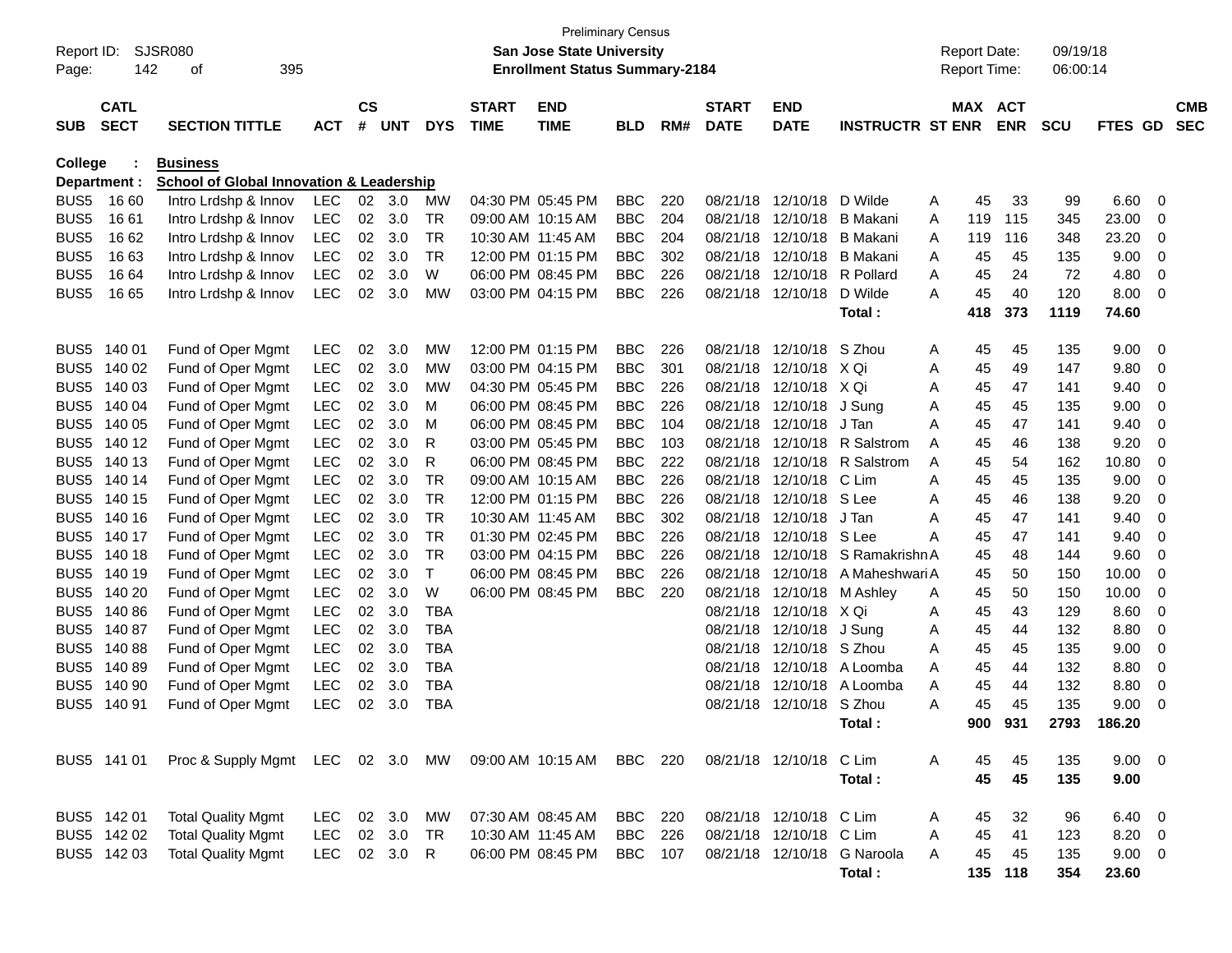| Report ID:<br>Page:                  | 143                        | <b>SJSR080</b><br>395<br>οf                                                                  |                                        |                    |                            |                                 |                             | <b>Preliminary Census</b><br>San Jose State University<br><b>Enrollment Status Summary-2184</b> |                          |            |                             |                                        |                                                                  | <b>Report Date:</b><br><b>Report Time:</b> |                       | 09/19/18<br>06:00:14 |                                           |                                                     |                          |
|--------------------------------------|----------------------------|----------------------------------------------------------------------------------------------|----------------------------------------|--------------------|----------------------------|---------------------------------|-----------------------------|-------------------------------------------------------------------------------------------------|--------------------------|------------|-----------------------------|----------------------------------------|------------------------------------------------------------------|--------------------------------------------|-----------------------|----------------------|-------------------------------------------|-----------------------------------------------------|--------------------------|
| <b>SUB</b>                           | <b>CATL</b><br><b>SECT</b> | <b>SECTION TITTLE</b>                                                                        | <b>ACT</b>                             | $\mathsf{cs}$<br># | <b>UNT</b>                 | <b>DYS</b>                      | <b>START</b><br><b>TIME</b> | <b>END</b><br><b>TIME</b>                                                                       | <b>BLD</b>               | RM#        | <b>START</b><br><b>DATE</b> | <b>END</b><br><b>DATE</b>              | <b>INSTRUCTR ST ENR</b>                                          |                                            | MAX ACT<br><b>ENR</b> | <b>SCU</b>           | <b>FTES GD</b>                            |                                                     | <b>CMB</b><br><b>SEC</b> |
|                                      | BUS5 144 01<br>BUS5 144 82 | Supply Chain Mgmt<br>Supply Chain Mgmt                                                       | LEC<br><b>LEC</b>                      | 02<br>02           | 3.0<br>3.0                 | R<br>TBA                        |                             | 06:00 PM 08:45 PM                                                                               | <b>BBC</b>               | 226        | 08/21/18                    | 12/10/18<br>08/21/18 12/10/18          | M Zhou<br>M Zhou<br>Total:                                       | A<br>45<br>45<br>A<br>90                   | 35<br>42<br>77        | 105<br>126<br>231    | $7.00 \t 0$<br>8.40<br>15.40              | $\overline{\mathbf{0}}$                             |                          |
|                                      | BUS5 145 01                | Global Operations St LEC                                                                     |                                        | 02                 | -3.0                       | $\top$                          |                             | 06:00 PM 08:45 PM                                                                               | <b>BBC</b>               | 222        |                             | 08/21/18 12/10/18                      | G Naroola<br>Total:                                              | Α<br>45<br>45                              | 48<br>48              | 144<br>144           | $9.60 \quad 0$<br>9.60                    |                                                     |                          |
|                                      | BUS5 146 01<br>BUS5 146 02 | Fund Project Mgmt<br>Fund Project Mgmt                                                       | <b>LEC</b><br><b>LEC</b>               | 03<br>03           | 3.0<br>3.0                 | R<br>TR                         |                             | 06:00 PM 08:45 PM<br>04:30 PM 05:45 PM                                                          | <b>BBC</b><br><b>BBC</b> | 021<br>108 | 08/21/18<br>08/21/18        | 12/10/18<br>12/10/18                   | J Song<br>J Song<br>Total:                                       | A<br>45<br>45<br>A<br>90                   | 45<br>44<br>89        | 135<br>132<br>267    | 9.00<br>8.80<br>17.80                     | $\overline{\mathbf{0}}$<br>$\overline{\phantom{0}}$ |                          |
|                                      | BUS5 147 01                | Servic Oper Mgmt                                                                             | LEC                                    | 02                 | 3.0                        | МW                              |                             | 01:30 PM 02:45 PM                                                                               | <b>BBC</b>               | 226        |                             | 08/21/18 12/10/18                      | S Zhou<br>Total:                                                 | Α<br>45<br>45                              | 45<br>45              | 135<br>135           | $9.00 \t 0$<br>9.00                       |                                                     |                          |
| BUS <sub>5</sub>                     | 162 01<br>BUS5 162 02      | Intl & Compar Mgmt<br>Intl & Compar Mgmt                                                     | <b>LEC</b><br><b>LEC</b>               | 02                 | 3.0<br>02 3.0              | МW<br>МW                        |                             | 09:00 AM 10:15 AM<br>10:30 AM 11:45 AM                                                          | <b>BBC</b><br><b>BBC</b> | 323<br>323 | 08/21/18<br>08/21/18        | 12/10/18<br>12/10/18                   | Y No<br>A Semenov<br>Total:                                      | Α<br>45<br>A<br>45<br>90                   | 21<br>42<br>63        | 63<br>126<br>189     | 4.20<br>8.40<br>12.60                     | $\overline{\phantom{0}}$<br>$\overline{\mathbf{0}}$ |                          |
| BUS <sub>5</sub>                     | 162A 01                    | <b>IB Strategy</b>                                                                           | SEM                                    | 05                 | 3.0                        | MW                              |                             | 12:00 PM 01:15 PM                                                                               | <b>BBC</b>               | 323        |                             | 08/21/18 12/10/18                      | A Semenov<br>Total:                                              | A<br>45<br>45                              | 27<br>27              | 81<br>81             | 5.40 0<br>5.40                            |                                                     |                          |
| BUS <sub>5</sub>                     |                            | 163B 01 Emerging Markets                                                                     | SEM                                    | 05                 | 3.0                        | W                               |                             | 04:30 PM 07:15 PM                                                                               | <b>BBC</b>               | 301        |                             | 08/21/18 12/10/18                      | T Kothari<br>Total:                                              | A<br>45<br>45                              | 16<br>16              | 48<br>48             | $3.20 \ 0$<br>3.20                        |                                                     |                          |
| BUS <sub>5</sub>                     |                            | 164A 01 Country Bus & Mgmt                                                                   | LEC                                    | 01                 | 3.0 M                      |                                 |                             | 03:00 PM 05:45 PM                                                                               | <b>BBC</b>               | 104        |                             | 08/21/18 12/10/18                      | C Reade<br>Total:                                                | A<br>45<br>45                              | 20<br>20              | 60<br>60             | $4.00 \t 0$<br>4.00                       |                                                     |                          |
| BUS <sub>5</sub><br>BUS <sub>5</sub> | 165A 01                    | Global Leadership<br>165A 02 Global Leadership                                               | LEC<br><b>LEC</b>                      | 02                 | 3.0<br>3.0                 | M                               |                             | 03:00 PM 05:45 PM                                                                               | <b>BBC</b>               | 323        |                             | 08/21/18 12/10/18 R Pollard            | Total:                                                           | 45<br>A<br>X<br>45                         | 35<br>0<br>0<br>35    | 105<br>0<br>105      | 7.00<br>0.00<br>7.00                      | $\overline{\phantom{0}}$<br>$\overline{\mathbf{0}}$ |                          |
|                                      | BUS5 167 01<br>ENVS 167 01 | <b>Managing Envir Iss</b><br>Managing Envir Iss                                              | LEC<br><b>LEC</b>                      |                    | 02 3.0<br>02 3.0 TR        | TR                              |                             | 09:00 AM 10:15 AM<br>09:00 AM 10:15 AM                                                          | BBC<br><b>BBC</b>        | 102<br>102 |                             |                                        | 08/21/18 12/10/18 R Roman<br>08/21/18 12/10/18 R Roman<br>Total: | 45<br>A<br>A<br>45                         | 28<br>0<br>5<br>33    | 84<br>15<br>99       | 5.60 0 C<br>$1.00 \t 0 C$<br>6.60         |                                                     |                          |
|                                      |                            | BUS5 180D 01 Individ Studies<br>BUS5 180D 02 Individ Studies<br>BUS5 180D 03 Individ Studies | <b>SUP</b><br><b>SUP</b><br><b>SUP</b> |                    | 36 1.0<br>36 2.0<br>36 3.0 | <b>TBA</b><br><b>TBA</b><br>TBA |                             |                                                                                                 |                          |            |                             | 08/21/18 12/10/18<br>08/21/18 12/10/18 | 08/21/18 12/10/18 R Pollard                                      | 45<br>A<br>45<br>Α<br>45<br>A              | 0<br>0<br>6           | 0<br>0<br>18         | $0.00 \t 0$<br>$0.00 \t 0$<br>$1.20 \t 0$ |                                                     |                          |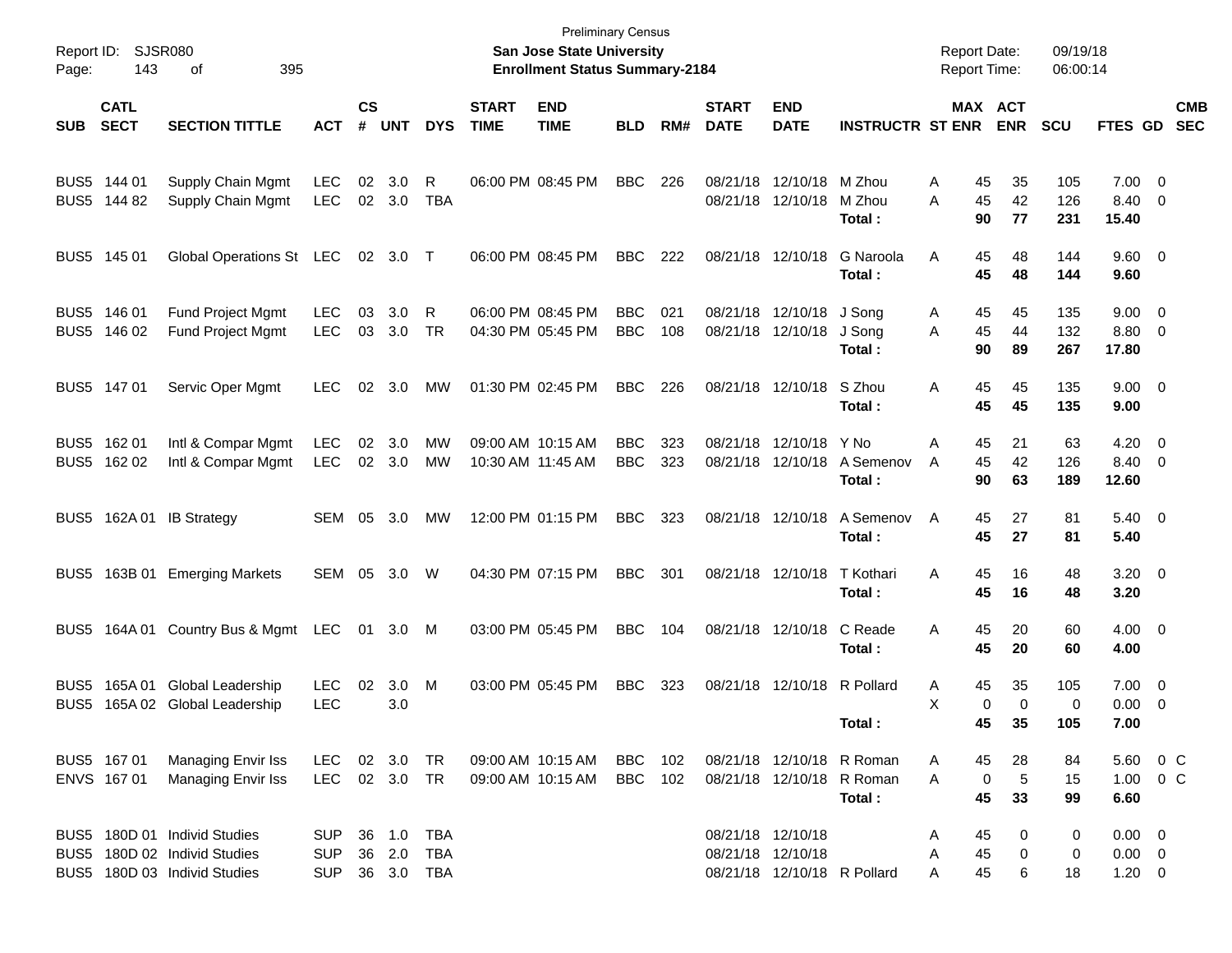| Report ID:<br>Page:                            | SJSR080<br>144             | 395<br>οf                                                                                           |                                        |                             |                         |                                |                             | <b>Preliminary Census</b><br><b>San Jose State University</b><br><b>Enrollment Status Summary-2184</b> |                                        |                   |                                  |                                                                                          |                                            |             | <b>Report Date:</b><br><b>Report Time:</b> |                      | 09/19/18<br>06:00:14 |                                        |                                 |                          |
|------------------------------------------------|----------------------------|-----------------------------------------------------------------------------------------------------|----------------------------------------|-----------------------------|-------------------------|--------------------------------|-----------------------------|--------------------------------------------------------------------------------------------------------|----------------------------------------|-------------------|----------------------------------|------------------------------------------------------------------------------------------|--------------------------------------------|-------------|--------------------------------------------|----------------------|----------------------|----------------------------------------|---------------------------------|--------------------------|
| <b>SUB</b>                                     | <b>CATL</b><br><b>SECT</b> | <b>SECTION TITTLE</b>                                                                               | <b>ACT</b>                             | $\mathbf{c}\mathbf{s}$<br># | <b>UNT</b>              | <b>DYS</b>                     | <b>START</b><br><b>TIME</b> | <b>END</b><br><b>TIME</b>                                                                              | <b>BLD</b>                             | RM#               | <b>START</b><br><b>DATE</b>      | <b>END</b><br><b>DATE</b>                                                                | <b>INSTRUCTR ST ENR</b>                    |             | MAX ACT                                    | <b>ENR</b>           | <b>SCU</b>           | FTES GD                                |                                 | <b>CMB</b><br><b>SEC</b> |
| BUS5<br>BUS5                                   |                            | 180D 04 Individ Studies<br>180D 05 Individ Studies                                                  | <b>SUP</b><br><b>SUP</b>               | 36<br>36                    | 3.0<br>3.0              | <b>TBA</b><br><b>TBA</b>       |                             |                                                                                                        |                                        |                   | 08/21/18 12/10/18                | 08/21/18 12/10/18                                                                        | J Song                                     | A<br>Α      | 45<br>45                                   | 0                    | 3<br>0               | 0.20<br>0.00                           | $\overline{\phantom{0}}$<br>- 0 |                          |
| BUS5 181 01                                    |                            | Intro Entrepreneur                                                                                  | <b>LEC</b>                             | 03                          | 3.0                     | МW                             |                             | 03:00 PM 04:15 PM                                                                                      | <b>BBC</b>                             | 220               |                                  | 08/21/18 12/10/18 X Quan                                                                 | Total :                                    | A           | 225<br>45                                  | $\overline{7}$<br>43 | 21<br>129            | 1.40<br>8.60                           | - 0                             |                          |
| BUS5 181 02<br>BUS5 181 03                     |                            | Intro Entrepreneur<br>Intro Entrepreneur                                                            | <b>LEC</b><br><b>LEC</b>               | 03                          | 3.0<br>3.0              | TR                             |                             | 12:00 PM 01:15 PM                                                                                      | <b>BBC</b>                             | 220               |                                  | 08/21/18 12/10/18                                                                        | S Pruthi<br>Total :                        | X<br>Α      | 0<br>45<br>90                              | 0<br>41<br>84        | 0<br>123<br>252      | 0.00<br>8.20<br>16.80                  | 0<br>0                          |                          |
| BUS5 183 01<br>BUS5 183 02                     |                            | Global Entreneurship<br>Global Entreneurship                                                        | <b>LEC</b><br><b>LEC</b>               | 02                          | 3.0<br>02 3.0           | <b>MW</b><br>МW                |                             | 10:30 AM 11:45 AM<br>12:00 PM 01:15 PM                                                                 | <b>BBC</b><br><b>BBC</b>               | 220<br>220        |                                  | 08/21/18 12/10/18 X Quan<br>08/21/18 12/10/18                                            | X Quan<br>Total :                          | A<br>A      | 45<br>45<br>90                             | 44<br>42<br>86       | 132<br>126<br>258    | 8.80<br>8.40<br>17.20                  | $\overline{0}$<br>0             |                          |
| BUS5                                           | 184A 01                    | Mgmt of Innovation                                                                                  | SEM                                    | 05                          | 3.0                     | R                              |                             | 06:00 PM 08:45 PM                                                                                      | <b>BBC</b>                             | 104               |                                  | 08/21/18 12/10/18                                                                        | P Gupta<br>Total:                          | A           | 45<br>45                                   | 24<br>24             | 72<br>72             | $4.80$ 0<br>4.80                       |                                 |                          |
| BUS5                                           | 186V 01 VLAB               |                                                                                                     | <b>LEC</b>                             | 03                          | 3.0                     | M                              |                             | 04:30 PM 07:15 PM                                                                                      | <b>BBC</b>                             | 302               |                                  | 08/21/18 12/10/18                                                                        | A Basu<br>Total :                          | A           | 15<br>15                                   | 17<br>17             | 51<br>51             | $3.45$ 1<br>3.45                       |                                 |                          |
| BUS5 187 01<br>BUS5 187 02                     |                            | Global Dimensn Bus<br><b>Global Dimensn Bus</b>                                                     | <b>LEC</b><br><b>LEC</b>               | 02<br>02                    | 3.0<br>3.0              | TR<br>MW                       |                             | 10:30 AM 11:45 AM<br>09:00 AM 10:15 AM                                                                 | <b>BBC</b><br><b>BBC</b>               | 326<br>202        | 08/21/18                         | 08/21/18 12/10/18                                                                        | Y No<br>12/10/18 A Musgrave                | A<br>A      | 45<br>119                                  | 44<br>119            | 132<br>357           | 8.80<br>23.80                          | - 0<br>0                        |                          |
| BUS5 187 03<br>BUS <sub>5</sub><br>BUS5 187 05 | 18704                      | <b>Global Dimensn Bus</b><br><b>Global Dimensn Bus</b><br><b>Global Dimensn Bus</b>                 | LEC<br><b>LEC</b><br><b>LEC</b>        | 02<br>02<br>02              | 3.0<br>3.0<br>3.0       | МW<br>МW<br>МW                 |                             | 10:30 AM 11:45 AM<br>12:00 PM 01:15 PM<br>01:30 PM 02:45 PM                                            | <b>BBC</b><br><b>BBC</b><br><b>BBC</b> | 202<br>326<br>326 | 08/21/18<br>08/21/18             | 12/10/18<br>08/21/18 12/10/18<br>12/10/18                                                | C Reade<br>T Shirley<br>T Shirley          | A<br>A<br>A | 119<br>45<br>45                            | 115<br>45<br>44      | 345<br>135<br>132    | 23.00<br>9.00<br>8.80                  | 0<br>0<br>0                     |                          |
| BUS5 187 06<br>BUS5 187 12<br>BUS5 187 13      |                            | <b>Global Dimensn Bus</b><br><b>Global Dimensn Bus</b><br><b>Global Dimensn Bus</b>                 | <b>LEC</b><br><b>LEC</b><br><b>LEC</b> | 02<br>02<br>02              | 3.0<br>3.0<br>3.0       | M<br>TR<br>TR                  |                             | 06:00 PM 08:45 PM<br>07:30 AM 08:45 AM<br>09:00 AM 10:15 AM                                            | <b>BBC</b><br><b>BBC</b><br><b>BBC</b> | 222<br>224<br>220 | 08/21/18<br>08/21/18<br>08/21/18 | 12/10/18 I Yang                                                                          | 12/10/18 A Osland<br>12/10/18 S Francis    | A<br>A<br>Α | 45<br>45<br>45                             | 44<br>48<br>46       | 132<br>144<br>138    | 8.80<br>9.60<br>9.20                   | 0<br>0<br>0                     |                          |
| BUS5 187 14<br>BUS5 187 15                     |                            | <b>Global Dimensn Bus</b><br><b>Global Dimensn Bus</b>                                              | <b>LEC</b><br><b>LEC</b>               | 02<br>02                    | 3.0<br>3.0              | TR<br>TR                       |                             | 09:00 AM 10:15 AM<br>01:30 PM 02:45 PM                                                                 | <b>BBC</b><br><b>BBC</b>               | 004<br>202        | 08/21/18<br>08/21/18             |                                                                                          | 12/10/18 S Francis<br>12/10/18 W Van Hooff | A<br>A      | 119<br>119                                 | 118<br>102           | 354<br>306           | 23.60<br>20.40                         | 0<br>0                          |                          |
| BUS5 187 16<br>BUS5 187 87<br>BUS5 18788       |                            | Global Dimensn Bus<br>Global Dimensn Bus<br>Global Dimensn Bus LEC 02 3.0                           | <b>LEC</b><br>LEC                      | 02                          | - 3.0<br>$02 \quad 3.0$ | <b>TR</b><br><b>TBA</b><br>TBA |                             | 03:00 PM 04:15 PM                                                                                      | <b>BBC</b>                             | 220               |                                  | 08/21/18 12/10/18 A Osland<br>08/21/18 12/10/18 I Yang                                   | 08/21/18 12/10/18 W Van Hooff A            | A<br>A      | 45<br>45<br>45                             | 44<br>46<br>46       | 132<br>138<br>138    | 8.80<br>9.20<br>$9.20 \ 0$             | 0<br>$\Omega$                   |                          |
| BUS5 187 89<br>BUS5 187 90<br>BUS5 187 91      |                            | Global Dimensn Bus<br>Global Dimensn Bus<br>Global Dimensn Bus LEC 02 3.0 TBA                       | LEC<br>LEC                             |                             | 02 3.0<br>02 3.0        | TBA<br>TBA                     |                             |                                                                                                        |                                        |                   |                                  | 08/21/18 12/10/18 A Osland<br>08/21/18 12/10/18 T Kothari<br>08/21/18 12/10/18 T Kothari |                                            | A<br>A      | 45<br>45<br>45                             | 46<br>48<br>43       | 138<br>144<br>129    | $9.20 \ 0$<br>$9.60 \quad 0$<br>8.60 0 |                                 |                          |
|                                                |                            | BUS5 196E 01 Startup Founders and LEC 02 3.0 W 03:00 PM 05:45 PM BBC 302 08/21/18 12/10/18 S Bennet |                                        |                             |                         |                                |                             |                                                                                                        |                                        |                   |                                  |                                                                                          | Total:<br>Total:                           | A           | 30<br>30                                   | 1016 998<br>16<br>16 | 2994<br>48<br>48     | 199.60<br>$3.20 \ 0$<br>3.20           |                                 |                          |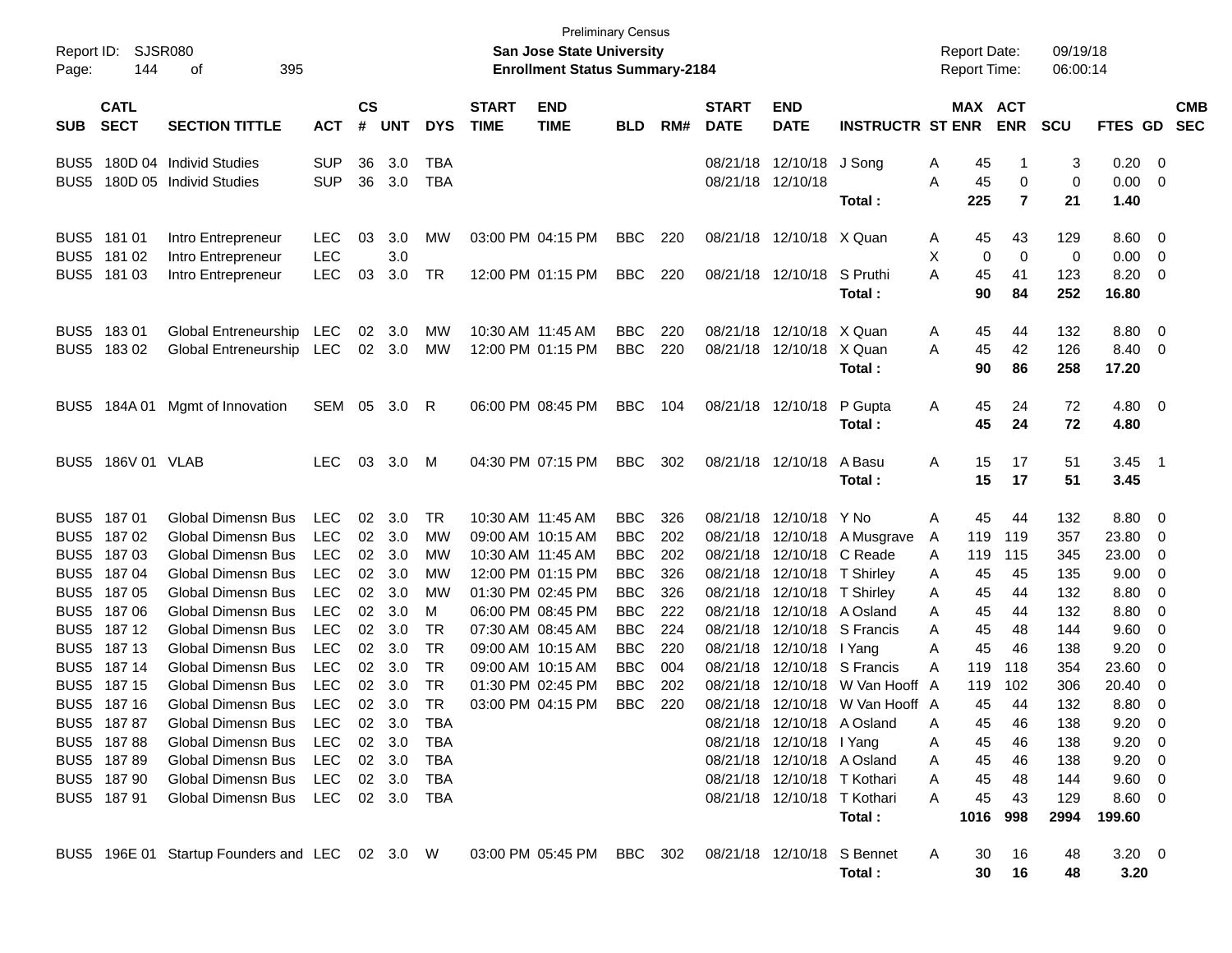| Report ID:<br>Page: | 145                 | SJSR080<br>of         | 395     |                  |            |                             | <b>San Jose State University</b><br><b>Enrollment Status Summary-2184</b> | <b>Preliminary Census</b> |     |                             |                           |                         | Report Date:<br>Report Time: |                | 09/19/18<br>06:00:14 |             |     |
|---------------------|---------------------|-----------------------|---------|------------------|------------|-----------------------------|---------------------------------------------------------------------------|---------------------------|-----|-----------------------------|---------------------------|-------------------------|------------------------------|----------------|----------------------|-------------|-----|
| <b>SUB</b>          | <b>CATL</b><br>SECT | <b>SECTION TITTLE</b> | $ACT$ # | CS<br><b>UNT</b> | <b>DYS</b> | <b>START</b><br><b>TIME</b> | <b>END</b><br>TIME                                                        | <b>BLD</b>                | RM# | <b>START</b><br><b>DATE</b> | <b>END</b><br><b>DATE</b> | <b>INSTRUCTR ST ENR</b> |                              | MAX ACT<br>ENR | scu                  | FTES GD SEC | СМВ |

**Department : School of Global Innovation & Leadership** 

|   |   |     | 630.45                                       |
|---|---|-----|----------------------------------------------|
|   |   |     | 74.60                                        |
|   |   |     | 555.85                                       |
| o | n | 0   | 0.00                                         |
|   |   | 418 | 3594 3152 9456<br>373 1119<br>3176 2779 8337 |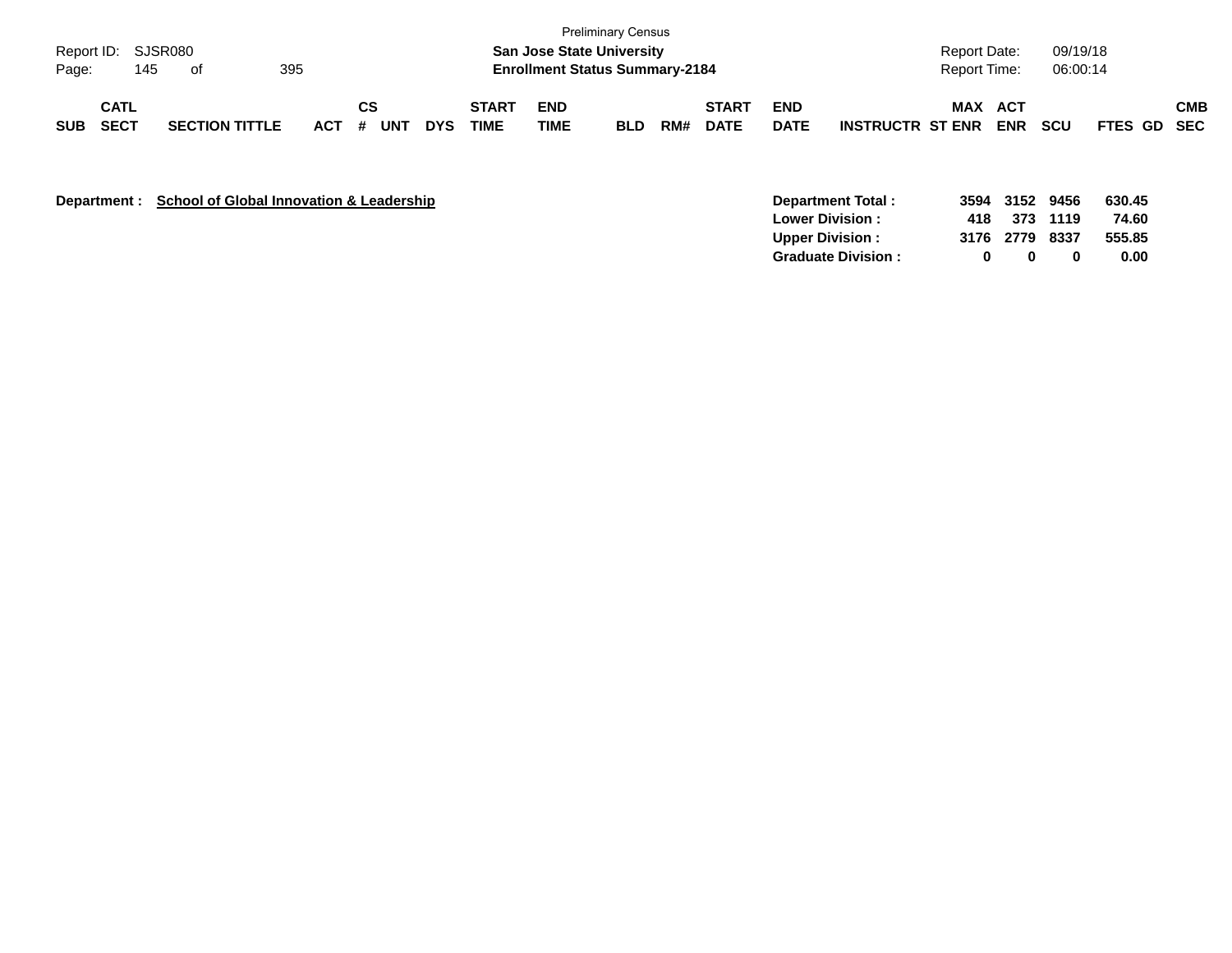| Report ID:<br>Page: | 146                        | SJSR080<br>395<br>οf                           |              |                    |            |              |                             | <b>Preliminary Census</b><br><b>San Jose State University</b><br><b>Enrollment Status Summary-2184</b> |            |     |                             |                           |                               |   | <b>Report Date:</b><br><b>Report Time:</b> |            | 09/19/18<br>06:00:14 |                     |                         |                          |
|---------------------|----------------------------|------------------------------------------------|--------------|--------------------|------------|--------------|-----------------------------|--------------------------------------------------------------------------------------------------------|------------|-----|-----------------------------|---------------------------|-------------------------------|---|--------------------------------------------|------------|----------------------|---------------------|-------------------------|--------------------------|
| <b>SUB</b>          | <b>CATL</b><br><b>SECT</b> | <b>SECTION TITTLE</b>                          | <b>ACT</b>   | $\mathsf{cs}$<br># | <b>UNT</b> | <b>DYS</b>   | <b>START</b><br><b>TIME</b> | <b>END</b><br><b>TIME</b>                                                                              | <b>BLD</b> | RM# | <b>START</b><br><b>DATE</b> | <b>END</b><br><b>DATE</b> | <b>INSTRUCTR ST ENR</b>       |   | MAX ACT                                    | <b>ENR</b> | <b>SCU</b>           | FTES GD             |                         | <b>CMB</b><br><b>SEC</b> |
| <b>College</b>      | Department :               | <b>Business</b><br><b>School of Management</b> |              |                    |            |              |                             |                                                                                                        |            |     |                             |                           |                               |   |                                            |            |                      |                     |                         |                          |
| BUS3                | 10 60                      | <b>Discover Business</b>                       | <b>LEC</b>   | 02                 | 3.0        | R            |                             | 06:00 PM 08:45 PM                                                                                      | <b>BBC</b> | 102 | 08/21/18                    | 12/10/18                  | M Schwartz                    | A | 45                                         | 15         | 45                   | 3.00                | $\overline{0}$          |                          |
| BUS3                | 1061                       | <b>Discover Business</b>                       | <b>LEC</b>   |                    | 3.0        |              |                             |                                                                                                        |            |     |                             |                           |                               | X | 0                                          | 0          | 0                    | 0.00                | 0                       |                          |
| BUS3                | 10 62                      | <b>Discover Business</b>                       | <b>LEC</b>   | 02                 | 3.0        | MW           |                             | 01:30 PM 02:45 PM                                                                                      | <b>BBC</b> | 102 |                             | 08/21/18 12/10/18         | V Agarwal                     | A | 45                                         | 23         | 69                   | 4.60                | 0                       |                          |
| BUS3                | 1063                       | <b>Discover Business</b>                       | <b>LEC</b>   | 02                 | 3.0        | <b>TR</b>    | 01:30 PM 02:45 PM           |                                                                                                        | <b>BBC</b> | 021 |                             | 08/21/18 12/10/18         | W Easter                      | A | 45                                         | 17         | 51                   | 3.40                | 0                       |                          |
|                     |                            |                                                |              |                    |            |              |                             |                                                                                                        |            |     |                             |                           | Total:                        |   | 135                                        | 55         | 165                  | 11.00               |                         |                          |
| BUS3                | 1260                       | <b>Money Matters</b>                           | <b>LEC</b>   |                    | 3.0        |              |                             |                                                                                                        |            |     |                             |                           |                               | Χ | 0                                          | 0          | 0                    | 0.00                | $\overline{\mathbf{0}}$ |                          |
| BUS3                | 1261                       | <b>Money Matters</b>                           | <b>LEC</b>   | 01                 | 3.0        | MW           | 09:00 AM 10:15 AM           |                                                                                                        | <b>BBC</b> | 104 | 08/21/18                    | 12/10/18                  | A Rao                         | A | 45                                         | 41         | 123                  | 8.20                | $\overline{0}$          |                          |
| BUS3                | 1262                       | <b>Money Matters</b>                           | <b>LEC</b>   | 01                 | 3.0        | T            |                             | 06:00 PM 08:45 PM                                                                                      | <b>BBC</b> | 105 | 08/21/18                    | 12/10/18                  | J Jain                        | A | 45                                         | 36         | 108                  | 7.25                | -1                      |                          |
| BUS3                | 12 80                      | <b>Money Matters</b>                           | <b>LEC</b>   | 01                 | 3.0        | <b>TBA</b>   |                             |                                                                                                        |            |     | 08/21/18                    | 12/10/18                  | R Okumoto                     | A | 119                                        | 112        | 336                  | 22.40               | 0                       |                          |
|                     |                            |                                                |              |                    |            |              |                             |                                                                                                        |            |     |                             |                           | Total:                        |   | 209                                        | 189        | 567                  | 37.85               |                         |                          |
| BUS3                | 80 01                      | Legal Environment of LEC                       |              |                    | 3.0        |              |                             |                                                                                                        |            |     |                             |                           |                               | Χ | 0                                          | 0          | 0                    | 0.00                | - 0                     |                          |
| BUS3                | 80 02                      | Legal Environment of LEC                       |              | 03                 | 3.0        | MW           |                             | 10:30 AM 11:45 AM                                                                                      | <b>BBC</b> | 204 | 08/21/18                    | 12/10/18                  | N Clinch                      | A | 119                                        | 109        | 327                  | 21.80               | 0                       |                          |
| BUS3                | 80 03                      | Legal Environment of LEC                       |              | 03                 | 3.0        | MW           |                             | 12:00 PM 01:15 PM                                                                                      | <b>BBC</b> | 104 | 08/21/18                    | 12/10/18                  | N Clinch                      | A | 45                                         | 45         | 135                  | 9.00                | 0                       |                          |
| BUS3                | 80 04                      | Legal Environment of LEC                       |              | 03                 | 3.0        | <b>MW</b>    | 09:00 AM 10:15 AM           |                                                                                                        | <b>BBC</b> | 326 | 08/21/18                    | 12/10/18                  | N Clinch                      | A | 45                                         | 43         | 129                  | 8.60                | 0                       |                          |
| BUS3                | 80 05                      | Legal Environment of LEC                       |              | 03                 | 3.0        | R            | 03:00 PM 05:45 PM           |                                                                                                        | <b>BBC</b> | 326 | 08/21/18                    | 12/10/18                  | J Dworak                      | A | 45                                         | 50         | 150                  | 10.00               | 0                       |                          |
| BUS3                | 80 06                      | Legal Environment of LEC                       |              | 03                 | 3.0        | T            |                             | 06:00 PM 08:45 PM                                                                                      | <b>BBC</b> | 003 | 08/21/18                    | 12/10/18                  | A Casey                       | A | 45                                         | 48         | 144                  | 9.60                | 0                       |                          |
| BUS3                | 80 07                      | Legal Environment of LEC                       |              | 03                 | 3.0        | <b>TR</b>    |                             | 03:00 PM 04:15 PM                                                                                      | <b>BBC</b> | 104 | 08/21/18                    | 12/10/18                  | I Yang                        | A | 45                                         | 47         | 141                  | 9.40                | 0                       |                          |
| BUS3                | 80 08                      | Legal Environment of LEC                       |              | 03                 | 3.0        | <b>TR</b>    |                             | 01:30 PM 02:45 PM                                                                                      | <b>BBC</b> | 104 | 08/21/18                    | 12/10/18                  | I Yang                        | A | 45                                         | 46         | 138                  | 9.20                | 0                       |                          |
| BUS3                | 80 80                      | Legal Environment of LEC                       |              | 03                 | 3.0        | <b>TBA</b>   |                             |                                                                                                        |            |     |                             | 08/21/18 12/10/18         | I Yang<br>Total:              | A | 45<br>434                                  | 44<br>432  | 132<br>1296          | 8.80<br>86.40       | 0                       |                          |
| BUS3                | 149 01                     | Negotn & Cnflct Reso LEC                       |              | 02                 | $3.0$ F    |              |                             | 09:30 AM 12:15 PM                                                                                      | <b>BBC</b> | 105 |                             | 08/21/18 12/10/18         | Y No                          | Α | 45                                         | 21         | 63                   | 4.20                | $\overline{\mathbf{0}}$ |                          |
|                     |                            |                                                |              |                    |            |              |                             |                                                                                                        |            |     |                             |                           | Total:                        |   | 45                                         | 21         | 63                   | 4.20                |                         |                          |
| BUS3                | 150 01                     | Fund of HR Mgmt                                | <b>LEC</b>   | 02                 | 3.0        | MW           |                             | 12:00 PM 01:15 PM                                                                                      | <b>BBC</b> | 021 | 08/21/18                    | 12/10/18                  | R Partridge                   | A | 42                                         | 46         | 138                  | 9.20                | $\overline{0}$          |                          |
|                     | BUS3 150 02                | Fund of HR Mgmt                                | <b>LEC</b>   | 02                 | 3.0        | W            |                             | 03:00 PM 05:45 PM                                                                                      | <b>BBC</b> | 104 |                             | 08/21/18 12/10/18         | N Long                        | A | 42                                         | 51         | 153                  | 10.20               | 0                       |                          |
|                     | BUS3 150 03                | Fund of HR Mgmt                                | <b>LEC</b>   |                    | 02 3.0     | $\mathsf{R}$ |                             | 03:00 PM 05:45 PM                                                                                      | <b>BBC</b> | 105 |                             |                           | 08/21/18 12/10/18 M Gavino    | Α | 42                                         | 43         | 129                  | 8.60                | $\mathbf 0$             |                          |
|                     | BUS3 150 04                | Fund of HR Mgmt                                | LEC          |                    | 3.0        |              |                             |                                                                                                        |            |     |                             |                           |                               | Χ | 0                                          | 0          | 0                    | $0.00 \t 0$         |                         |                          |
|                     | BUS3 150 05                | Fund of HR Mgmt                                | LEC          |                    | 02 3.0     | MW           |                             | 01:30 PM 02:45 PM                                                                                      | BBC 021    |     |                             |                           | 08/21/18 12/10/18 R Partridge | A | 42                                         | 44         | 132                  | 8.80 0              |                         |                          |
|                     | BUS3 150 06                | Fund of HR Mgmt                                | LEC 02 3.0   |                    |            | R            |                             | 06:00 PM 08:45 PM                                                                                      | BBC 105    |     |                             | 08/21/18 12/10/18 S Moore |                               | A | 42                                         | 39         | 117                  | $7.80\ 0$           |                         |                          |
|                     |                            |                                                |              |                    |            |              |                             |                                                                                                        |            |     |                             |                           | Total:                        |   | 210                                        | 223        | 669                  | 44.60               |                         |                          |
|                     | BUS3 151 01                | <b>Labor Relations</b>                         | LEC 02 3.0 W |                    |            |              |                             | 06:00 PM 08:45 PM BBC 104 08/21/18 12/10/18 N Long                                                     |            |     |                             |                           | Total:                        | A | 45<br>45                                   | 40<br>40   | 120<br>120           | $8.00 \t 0$<br>8.00 |                         |                          |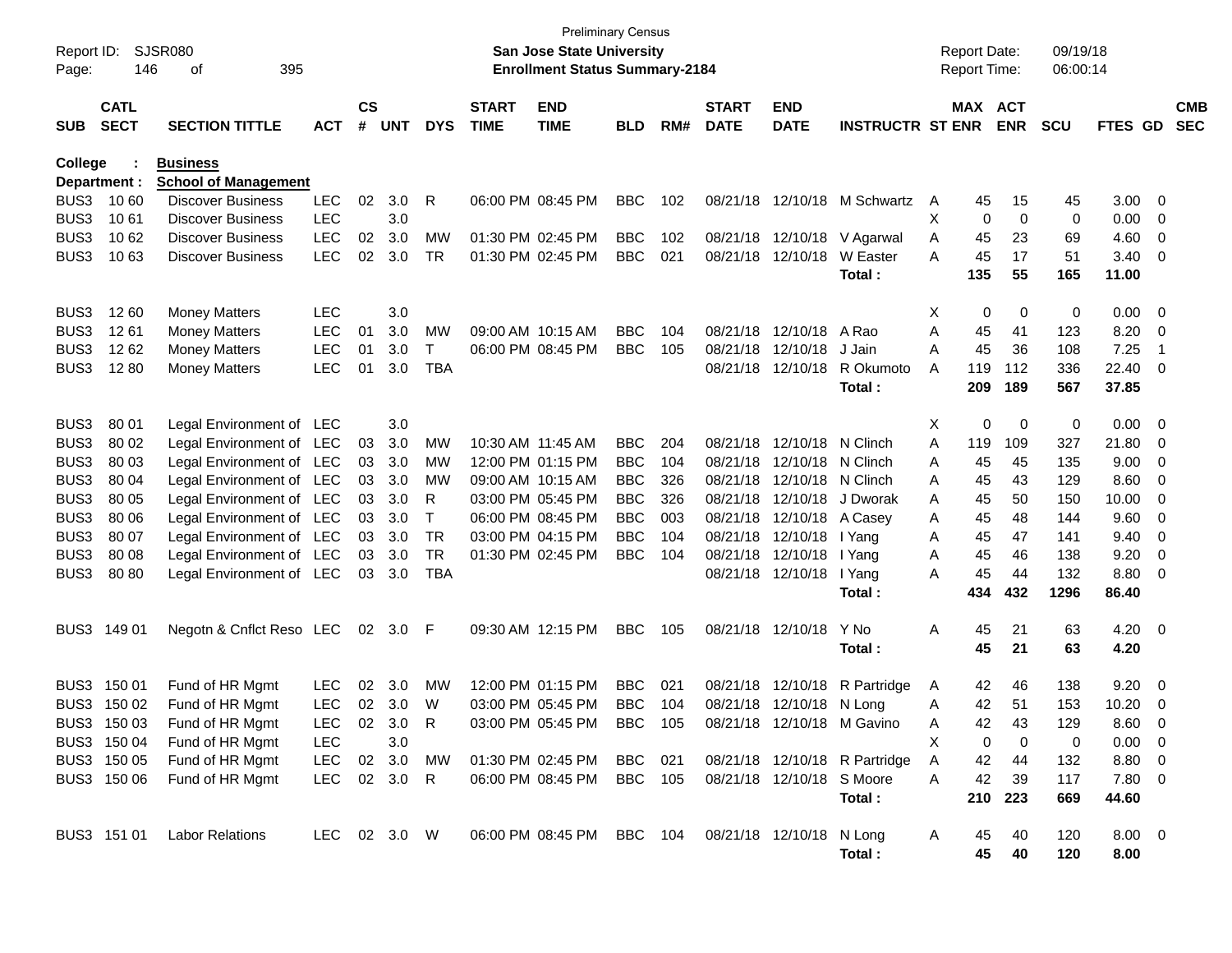| Report ID:<br>Page: | <b>SJSR080</b><br>147      | 395<br>οf                                      |              |                             |            |              |                             | <b>Preliminary Census</b><br><b>San Jose State University</b><br><b>Enrollment Status Summary-2184</b> |                |     |                             |                             |                         | <b>Report Date:</b><br>Report Time: |                     | 09/19/18<br>06:00:14 |                       |                          |
|---------------------|----------------------------|------------------------------------------------|--------------|-----------------------------|------------|--------------|-----------------------------|--------------------------------------------------------------------------------------------------------|----------------|-----|-----------------------------|-----------------------------|-------------------------|-------------------------------------|---------------------|----------------------|-----------------------|--------------------------|
| <b>SUB</b>          | <b>CATL</b><br><b>SECT</b> | <b>SECTION TITTLE</b>                          | <b>ACT</b>   | $\mathbf{c}\mathbf{s}$<br># | <b>UNT</b> | <b>DYS</b>   | <b>START</b><br><b>TIME</b> | <b>END</b><br><b>TIME</b>                                                                              | <b>BLD</b>     | RM# | <b>START</b><br><b>DATE</b> | <b>END</b><br><b>DATE</b>   | <b>INSTRUCTR ST ENR</b> | MAX ACT                             | <b>ENR</b>          | <b>SCU</b>           | FTES GD               | <b>CMB</b><br><b>SEC</b> |
|                     | BUS3 154 01                | Wkfrce Plan Staff &                            | <b>LEC</b>   | 02                          | 3.0        | МW           |                             | 03:00 PM 04:15 PM                                                                                      | <b>BBC</b>     | 021 |                             | 08/21/18 12/10/18           | R Partridge<br>Total:   | 45<br>A<br>45                       | 51<br>51            | 153<br>153           | $10.20 \t 0$<br>10.20 |                          |
|                     | BUS3 155 01                | Performance Mgmnt & LEC                        |              |                             | 02 3.0 R   |              |                             | 06:00 PM 08:45 PM                                                                                      | BBC            | 003 |                             | 08/21/18 12/10/18           | E Vyas<br>Total:        | 45<br>Α<br>45                       | 14<br>14            | 42<br>42             | $2.80 \t 0$<br>2.80   |                          |
|                     | BUS3 157 01                | Legal Issues in Hrm                            | <b>LEC</b>   | 02                          | 3.0        | M            |                             | 06:00 PM 08:45 PM                                                                                      | BBC            | 220 | 08/21/18 12/10/18           |                             | A Casey<br>Total:       | 45<br>Α<br>45                       | 50<br>50            | 150<br>150           | $10.00 \t 0$<br>10.00 |                          |
|                     | BUS3 158 01                | Compensatn & Rewd St EC                        |              |                             | 02 3.0 R   |              |                             | 03:00 PM 05:45 PM                                                                                      | <b>BBC</b>     | 021 |                             | 08/21/18 12/10/18           | J Cleveland<br>Total:   | 45<br>A<br>45                       | 45<br>45            | 135<br>135           | $9.00 \t 0$<br>9.00   |                          |
|                     | BUS3 159 01                | Senior Sem in HRM                              | SEM          | 05                          | 3.0        | $\top$       |                             | 03:00 PM 05:45 PM                                                                                      | <b>BBC</b>     | 105 |                             | 08/21/18 12/10/18           | M Gavino<br>Total:      | 45<br>Α<br>45                       | 33<br>33            | 99<br>99             | $6.60$ 0<br>6.60      |                          |
|                     | BUS3 160 01                | Fund Mgmt & Org Beh LEC                        |              |                             | 02 3.0     | MW           |                             | 10:30 AM 11:45 AM                                                                                      | <b>BBC</b>     | 102 |                             | 08/21/18 12/10/18           | A Musgrave              | 45<br>$\mathsf{A}$                  | 51                  | 153                  | $10.20 \t 0$          |                          |
| BUS3                | 160 02                     | Fund Mgmt & Org Beh LEC                        |              | 02                          | 3.0        | <b>TR</b>    |                             | 12:00 PM 01:15 PM                                                                                      | <b>BBC</b>     | 202 | 08/21/18                    |                             | 12/10/18 N Da Silva     | 119<br>A                            | 120                 | 360                  | 24.00                 | $\overline{\phantom{0}}$ |
| BUS3                | 160 03                     | Fund Mgmt & Org Beh LEC                        |              | 02                          | 3.0        | <b>TR</b>    |                             | 10:30 AM 11:45 AM                                                                                      | <b>BBC</b>     | 105 | 08/21/18                    |                             | 12/10/18 N Da Silva     | 45<br>A                             | 45                  | 135                  | 9.00                  | $\overline{\phantom{0}}$ |
|                     | BUS3 160 04                | Fund Mgmt & Org Beh LEC                        |              | 02                          | 3.0        | MW           |                             | 04:30 PM 05:45 PM                                                                                      | <b>BBC</b>     | 326 | 08/21/18                    | 12/10/18 T Shirley          |                         | 45<br>Α                             | 44                  | 132                  | 8.80                  | $\overline{\mathbf{0}}$  |
|                     | BUS3 160 05                | Fund Mgmt & Org Beh LEC                        |              | 02                          | 3.0        | W            |                             | 06:00 PM 08:45 PM                                                                                      | <b>BBC</b>     | 003 | 08/21/18                    | 12/10/18 M Hill             |                         | 45<br>Α                             | 46                  | 138                  | 9.20                  | $\overline{0}$           |
|                     | BUS3 160 06                | Fund Mgmt & Org Beh LEC                        |              | 02                          | 3.0        | R            |                             | 06:00 PM 08:45 PM                                                                                      | <b>BBC</b>     | 323 | 08/21/18                    | 12/10/18 C Van              |                         | 25<br>Α                             | 36                  | 108                  | 7.20                  | - 0                      |
|                     | BUS3 160 07                | Fund Mgmt & Org Beh LEC                        |              | 02                          | 3.0        | <b>TR</b>    |                             | 12:00 PM 01:15 PM                                                                                      | <b>BBC</b>     | 021 | 08/21/18                    |                             | 12/10/18 E Mullen       | 45<br>A                             | 46                  | 138                  | 9.20                  | $\overline{0}$           |
|                     | BUS3 160 08                | Fund Mgmt & Org Beh LEC                        |              | 02                          | 3.0        | <b>TR</b>    |                             | 10:30 AM 11:45 AM                                                                                      | <b>BBC</b>     | 004 | 08/21/18                    |                             | 12/10/18 S Francis      | A<br>80                             | 108                 | 324                  | 21.60                 | $\overline{0}$           |
|                     | BUS3 160 09                | Fund Mgmt & Org Beh LEC                        |              | 02                          | 3.0        | <b>TR</b>    |                             | 04:30 PM 05:45 PM                                                                                      | <b>BBC</b>     | 102 | 08/21/18                    |                             | 12/10/18 R Pollard      | 45<br>A                             | 47                  | 141                  | 9.40                  | 0                        |
|                     | BUS3 160 10                | Fund Mgmt & Org Beh LEC                        |              | 02                          | 3.0        | R            |                             | 06:00 PM 08:45 PM                                                                                      | <b>BBC</b>     | 326 | 08/21/18                    |                             | 12/10/18 G Castro       | 45<br>A                             | 48                  | 144                  | 9.60                  | $\overline{\phantom{0}}$ |
|                     | BUS3 160 11                | Fund Mgmt & Org Beh LEC                        |              | 02                          | 3.0        | M            |                             | 06:00 PM 08:45 PM                                                                                      | <b>BBC</b>     | 003 | 08/21/18                    |                             | 12/10/18 A Gomez        | 45<br>Α                             | 46                  | 138                  | 9.20                  | $\overline{0}$           |
|                     | BUS3 160 12                | Fund Mgmt & Org Beh LEC                        |              | 02                          | 3.0        | Τ            |                             | 06:00 PM 08:45 PM                                                                                      | <b>BBC</b>     | 202 | 08/21/18                    | 12/10/18 P Wells            |                         | A<br>119                            | 119                 | 357                  | 23.80                 | 0                        |
|                     | BUS3 160 13                | Fund Mgmt & Org Beh LEC                        |              | 02                          | 3.0        | MW           |                             | 03:00 PM 04:15 PM                                                                                      | <b>BBC</b>     | 326 | 08/21/18                    |                             | 12/10/18 T Shirley      | 45<br>Α                             | 45                  | 135                  | 9.00                  | $\overline{\mathbf{0}}$  |
| BUS3                | 160 14                     | Fund Mgmt & Org Beh LEC                        |              | 02                          | 3.0        | $\mathsf{T}$ |                             | 06:00 PM 08:45 PM                                                                                      | <b>BBC</b>     | 102 | 08/21/18                    |                             | 12/10/18 R Pollard      | A<br>45                             | 43                  | 129                  | 8.60                  | $\overline{\phantom{0}}$ |
|                     | BUS3 160 15                | Fund Mgmt & Org Beh LEC                        |              | 02                          | 3.0        | W            |                             | 06:00 PM 08:45 PM                                                                                      | <b>BBC</b>     | 222 |                             | 08/21/18 12/10/18 R Blitzer |                         | 45<br>Α                             | 43                  | 129                  | 8.60                  | $\overline{\phantom{0}}$ |
|                     |                            | BUS3 160 80 Fund Mgmt & Org Beh LEC 02 3.0 TBA |              |                             |            |              |                             |                                                                                                        |                |     |                             | 08/21/18 12/10/18 A Rao     | Total:                  | Α                                   | 120 118<br>958 1005 | 354<br>3015          | 23.60 0<br>201.00     |                          |
|                     |                            |                                                |              |                             |            |              |                             |                                                                                                        |                |     |                             |                             |                         |                                     |                     |                      |                       |                          |
|                     |                            | BUS3 161A 01 Applied Org Behavr                | SEM 05 3.0 T |                             |            |              |                             | 03:00 PM 05:45 PM                                                                                      | <b>BBC</b> 301 |     |                             | 08/21/18 12/10/18 G Lester  |                         | 45<br>A                             | 44                  | 132                  | 8.80 0                |                          |
|                     |                            | BUS3 161A 02 Applied Org Behavr                | SEM 05 3.0 W |                             |            |              |                             | 06:00 PM 08:45 PM                                                                                      | <b>BBC</b> 105 |     |                             | 08/21/18 12/10/18 G Lester  |                         | 45<br>A                             | 35                  | 105                  | $7.00 \t 0$           |                          |
|                     |                            |                                                |              |                             |            |              |                             |                                                                                                        |                |     |                             |                             | Total:                  | 90                                  | 79                  | 237                  | 15.80                 |                          |
|                     |                            | BUS3 161B 01 Org Theory                        | <b>LEC</b>   |                             | 02 3.0 TR  |              |                             | 10:30 AM 11:45 AM                                                                                      | <b>BBC</b> 104 |     |                             | 08/21/18 12/10/18 T Altura  |                         | 45<br>A                             | 37                  | 111                  | $7.40 \ 0$            |                          |
|                     |                            | BUS3 161B 02 Org Theory                        | LEC          |                             | 02 3.0 TR  |              |                             | 12:00 PM 01:15 PM                                                                                      | <b>BBC</b> 104 |     |                             | 08/21/18 12/10/18 T Altura  |                         | 45<br>Α                             | 42                  | 126                  | 8.40 0                |                          |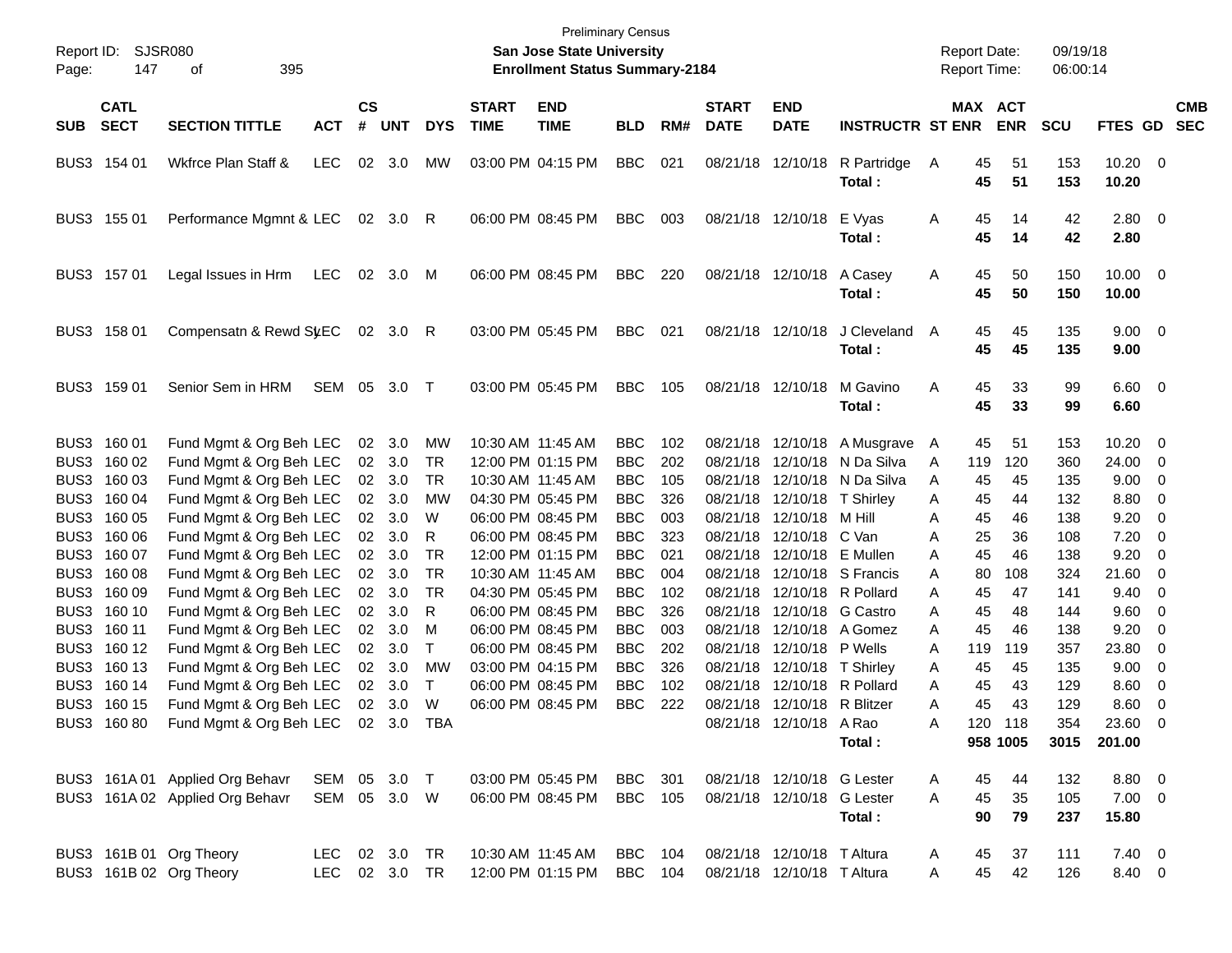| <b>CS</b><br><b>CATL</b><br><b>END</b><br><b>START</b><br><b>END</b><br>MAX ACT<br><b>CMB</b><br><b>START</b><br>#<br><b>SECT</b><br><b>SECTION TITTLE</b><br><b>UNT</b><br><b>DYS</b><br><b>TIME</b><br><b>TIME</b><br>RM#<br><b>DATE</b><br><b>DATE</b><br><b>INSTRUCTR ST ENR</b><br><b>ENR</b><br><b>SCU</b><br><b>FTES GD</b><br><b>SEC</b><br><b>SUB</b><br><b>ACT</b><br><b>BLD</b><br>102<br>6.80<br>BUS3 161B 03 Org Theory<br><b>LEC</b><br>02 3.0<br>м<br>06:00 PM 08:45 PM<br><b>BBC</b><br>105<br>08/21/18 12/10/18<br>R Pollard<br>A<br>45<br>34<br>$\overline{\phantom{0}}$<br>135<br>113<br>339<br>22.60<br>Total:<br>BUS3 166 01<br>3.0<br>Bus, Govt, Society<br><b>LEC</b><br>02<br>TR<br>10:30 AM 11:45 AM<br><b>BBC</b><br>102<br>08/21/18 12/10/18<br>R Roman<br>45<br>46<br>138<br>9.20<br>$\overline{0}$<br>Α<br>BUS3 166 02<br>LEC<br>02<br>3.0<br>TR<br><b>BBC</b><br>102<br>8.60<br>Bus, Govt, Society<br>12:00 PM 01:15 PM<br>08/21/18 12/10/18<br>R Roman<br>A<br>45<br>43<br>129<br>0<br>LEC<br>02<br>3.0<br>W<br><b>BBC</b><br>2.80<br>BUS3 166 03<br>Bus, Govt, Society<br>06:00 PM 08:45 PM<br>102<br>08/21/18 12/10/18 M Maguire<br>45<br>14<br>42<br>0<br>A<br><b>LEC</b><br>02<br>3.0<br><b>BBC</b><br>102<br>45<br>102<br>6.80<br>BUS3 166 04<br>Bus, Govt, Society<br>MW<br>04:30 PM 05:45 PM<br>08/21/18 12/10/18<br>M Maguire<br>A<br>34<br>$\overline{\mathbf{0}}$<br>180<br>137<br>411<br>27.40<br>Total:<br><b>Honors Seminar</b><br>02<br>03:00 PM 05:45 PM<br>08/21/18 12/10/18<br>E Mullen<br>$3.20 \ 0$<br>BUS3 169A01<br><b>LEC</b><br>3.0<br>$\top$<br><b>BBC</b><br>323<br>Α<br>40<br>16<br>48<br>40<br>16<br>48<br>3.20<br>Total:<br>6.0<br>08/21/18 12/10/18<br>0.00<br>BUS3 180D 01 Indiv St Org Mgmt<br><b>SUP</b><br>36<br><b>TBA</b><br>0<br>0<br>0<br>$\overline{\mathbf{0}}$<br>Α<br><b>SUP</b><br><b>TBA</b><br>12/10/18 M Virick<br>BUS3<br>180D 02 Indiv St Org Mgmt<br>36<br>1.0<br>08/21/18<br>10<br>0<br>0<br>0.00<br>0<br>Α<br>180D 03 Indiv St Org Mgmt<br><b>SUP</b><br><b>TBA</b><br>08/21/18 12/10/18 M Virick<br>BUS3<br>36<br>1.0<br>10<br>0<br>0<br>0.00<br>0<br>A<br>180D 04 Indiv St Org Mgmt<br><b>SUP</b><br><b>TBA</b><br>08/21/18 12/10/18 M Virick<br>BUS3<br>36<br>1.0<br>10<br>0<br>0.00<br>0<br>A<br>0<br><b>SUP</b><br><b>TBA</b><br>08/21/18 12/10/18 M Virick<br>BUS3<br>180D 05 Indiv St Org Mgmt<br>36<br>1.0<br>10<br>0<br>0.00<br>0<br>A<br>0<br><b>SUP</b><br><b>TBA</b><br>08/21/18 12/10/18 M Virick<br>BUS3<br>180D 06 Indiv St Org Mgmt<br>36<br>3.0<br>10<br>0<br>0.00<br>0<br>A<br>0<br><b>SUP</b><br><b>TBA</b><br>08/21/18 12/10/18 M Virick<br>BUS3<br>180D 07 Indiv St Org Mgmt<br>36<br>3.0<br>10<br>0<br>0<br>0.00<br>0<br>A<br><b>SUP</b><br>3.0<br><b>TBA</b><br>10<br>0.00<br>BUS3<br>180D 08 Indiv St Org Mgmt<br>36<br>08/21/18 12/10/18 M Virick<br>Α<br>0<br>0<br>0<br>70<br>0<br>0.00<br>Total:<br>0<br>03:00 PM 04:15 PM<br>6.80<br>BUS3 189 01<br><b>Strategic Mgmt</b><br>SEM<br>05<br>3.0<br>МW<br><b>BBC</b><br>102<br>08/21/18 12/10/18<br>S Chou<br>30<br>34<br>102<br>$\overline{\mathbf{0}}$<br>Α<br>3.0<br><b>BBC</b><br>103<br>08/21/18<br>6.40<br>BUS3 189 02<br><b>Strategic Mgmt</b><br><b>SEM</b><br>05<br>МW<br>09:00 AM 10:15 AM<br>12/10/18 S Khavul<br>30<br>32<br>96<br>0<br>Α<br>3.0<br><b>BBC</b><br>6.20<br>BUS3 189 03<br><b>Strategic Mgmt</b><br><b>SEM</b><br>05<br>м<br>06:00 PM 08:45 PM<br>102<br>08/21/18 12/10/18 S Chou<br>30<br>31<br>0<br>A<br>93<br><b>TR</b><br><b>BBC</b><br>BUS3 189 04<br><b>Strategic Mgmt</b><br><b>SEM</b><br>05<br>3.0<br>09:00 AM 10:15 AM<br>103<br>08/21/18<br>12/10/18 G Mathur<br>30<br>28<br>84<br>5.60<br>0<br>Α<br>3.0<br><b>BBC</b><br>BUS3 189 05<br><b>Strategic Mgmt</b><br>SEM<br>05<br>W<br>03:00 PM 05:45 PM<br>105<br>08/21/18<br>12/10/18 G Lester<br>30<br>30<br>90<br>6.00<br>0<br>Α<br>3.0<br>R<br><b>BBC</b><br>130<br>BUS3 189 06<br><b>Strategic Mgmt</b><br>SEM<br>05<br>06:00 PM 08:45 PM<br>08/21/18<br>12/10/18 S Rodan<br>30<br>23<br>69<br>4.60<br>0<br>Α<br>3.0<br>R<br><b>BBC</b><br>205<br>BUS3<br>18907<br><b>Strategic Mgmt</b><br><b>SEM</b><br>05<br>06:00 PM 08:45 PM<br>08/21/18<br>12/10/18 L Gee<br>30<br>39<br>117<br>7.80<br>0<br>A<br><b>TR</b><br><b>BBC</b><br>103<br>30<br>31<br>6.20<br>BUS3 189 08<br><b>Strategic Mgmt</b><br>SEM<br>05<br>3.0<br>10:30 AM 11:45 AM<br>08/21/18 12/10/18 G Mathur<br>93<br>0<br>A<br>BUS3 189 09<br><b>Strategic Mgmt</b><br>SEM<br>05<br>3.0<br>TR<br>01:30 PM 02:45 PM<br><b>BBC</b><br>102<br>08/21/18 12/10/18 R Roman<br>30<br>34<br>102<br>6.80<br>$\overline{\mathbf{0}}$<br>Α<br>BUS3 189 10<br>SEM<br>3.0<br>W<br><b>BBC</b><br>30<br>29<br>5.80<br><b>Strategic Mgmt</b><br>05<br>06:00 PM 08:45 PM<br>130<br>08/21/18 12/10/18 R Wood<br>87<br>Α<br>- 0<br>BUS3 189 11<br><b>SEM</b><br>3.0<br>X<br>0<br>0<br>0.00<br><b>Strategic Mgmt</b><br>0<br>$\overline{\mathbf{0}}$<br>3.0<br>BUS3 189 12<br><b>SEM</b><br>х<br>0<br>0.00<br><b>Strategic Mgmt</b><br>0<br>0<br>0<br>BUS3 189 13<br><b>Strategic Mgmt</b><br>SEM<br>3.0<br>TR<br>08/21/18 12/10/18 R Wood<br>5.60<br>05<br>03:00 PM 04:15 PM<br><b>BBC</b><br>102<br>Α<br>30<br>28<br>84<br>$\overline{\mathbf{0}}$<br>BUS3 189 14<br>SEM<br>3.0<br><b>BBC</b><br>08/21/18 12/10/18 S Khavul<br>30<br>29<br>5.80<br><b>Strategic Mgmt</b><br>05<br>МW<br>10:30 AM 11:45 AM<br>103<br>87<br>0<br>Α<br>BUS3 189 15<br>SEM<br>3.0<br><b>BBC</b><br>08/21/18 12/10/18 C Wang<br>30<br>30<br>90<br>6.00<br><b>Strategic Mgmt</b><br>05<br>MW<br>07:30 AM 08:45 AM<br>102<br>$\overline{\phantom{0}}$<br>Α<br>BUS3 189 16<br><b>Strategic Mgmt</b><br>SEM<br>05 3.0<br>09:00 AM 10:15 AM<br><b>BBC</b><br>102<br>08/21/18 12/10/18 C Wang<br>30<br>35<br>$7.00 \t 0$<br>МW<br>105<br>Α<br>BUS3 189 17<br>SEM 05 3.0<br>12:00 PM 01:15 PM<br>08/21/18 12/10/18 C Wang<br>$30\,$<br>$6.80\ 0$ | Report ID:<br>Page: | 148 | <b>SJSR080</b><br>395<br>οf |  |    | <b>San Jose State University</b><br><b>Enrollment Status Summary-2184</b> | <b>Preliminary Census</b> |     |  | <b>Report Date:</b><br><b>Report Time:</b> |    | 09/19/18<br>06:00:14 |  |  |
|--------------------------------------------------------------------------------------------------------------------------------------------------------------------------------------------------------------------------------------------------------------------------------------------------------------------------------------------------------------------------------------------------------------------------------------------------------------------------------------------------------------------------------------------------------------------------------------------------------------------------------------------------------------------------------------------------------------------------------------------------------------------------------------------------------------------------------------------------------------------------------------------------------------------------------------------------------------------------------------------------------------------------------------------------------------------------------------------------------------------------------------------------------------------------------------------------------------------------------------------------------------------------------------------------------------------------------------------------------------------------------------------------------------------------------------------------------------------------------------------------------------------------------------------------------------------------------------------------------------------------------------------------------------------------------------------------------------------------------------------------------------------------------------------------------------------------------------------------------------------------------------------------------------------------------------------------------------------------------------------------------------------------------------------------------------------------------------------------------------------------------------------------------------------------------------------------------------------------------------------------------------------------------------------------------------------------------------------------------------------------------------------------------------------------------------------------------------------------------------------------------------------------------------------------------------------------------------------------------------------------------------------------------------------------------------------------------------------------------------------------------------------------------------------------------------------------------------------------------------------------------------------------------------------------------------------------------------------------------------------------------------------------------------------------------------------------------------------------------------------------------------------------------------------------------------------------------------------------------------------------------------------------------------------------------------------------------------------------------------------------------------------------------------------------------------------------------------------------------------------------------------------------------------------------------------------------------------------------------------------------------------------------------------------------------------------------------------------------------------------------------------------------------------------------------------------------------------------------------------------------------------------------------------------------------------------------------------------------------------------------------------------------------------------------------------------------------------------------------------------------------------------------------------------------------------------------------------------------------------------------------------------------------------------------------------------------------------------------------------------------------------------------------------------------------------------------------------------------------------------------------------------------------------------------------------------------------------------------------------------------------------------------------------------------------------------------------------------------------------------------------------------------------------------------------------------------------------------------------------------------------------------------------------------------------------------------------------------------------------------------------------------------------------------------------------------------------------------------------------------------------------------------------------------------------------------------------------------------------------------------------------------------------------------------------------------------------------------------------------------------------------------------------------------------------------------------------------------------------------------------------------------------------------------------------------------------------------------------------------------------------------------------------------------------------------------------------------------------------------------------------------------------------------------------------------------------------------------------------------------------------------------------------------------|---------------------|-----|-----------------------------|--|----|---------------------------------------------------------------------------|---------------------------|-----|--|--------------------------------------------|----|----------------------|--|--|
|                                                                                                                                                                                                                                                                                                                                                                                                                                                                                                                                                                                                                                                                                                                                                                                                                                                                                                                                                                                                                                                                                                                                                                                                                                                                                                                                                                                                                                                                                                                                                                                                                                                                                                                                                                                                                                                                                                                                                                                                                                                                                                                                                                                                                                                                                                                                                                                                                                                                                                                                                                                                                                                                                                                                                                                                                                                                                                                                                                                                                                                                                                                                                                                                                                                                                                                                                                                                                                                                                                                                                                                                                                                                                                                                                                                                                                                                                                                                                                                                                                                                                                                                                                                                                                                                                                                                                                                                                                                                                                                                                                                                                                                                                                                                                                                                                                                                                                                                                                                                                                                                                                                                                                                                                                                                                                                                                                                                                                                                                                                                                                                                                                                                                                                                                                                                                                                                                                                    |                     |     |                             |  |    |                                                                           |                           |     |  |                                            |    |                      |  |  |
|                                                                                                                                                                                                                                                                                                                                                                                                                                                                                                                                                                                                                                                                                                                                                                                                                                                                                                                                                                                                                                                                                                                                                                                                                                                                                                                                                                                                                                                                                                                                                                                                                                                                                                                                                                                                                                                                                                                                                                                                                                                                                                                                                                                                                                                                                                                                                                                                                                                                                                                                                                                                                                                                                                                                                                                                                                                                                                                                                                                                                                                                                                                                                                                                                                                                                                                                                                                                                                                                                                                                                                                                                                                                                                                                                                                                                                                                                                                                                                                                                                                                                                                                                                                                                                                                                                                                                                                                                                                                                                                                                                                                                                                                                                                                                                                                                                                                                                                                                                                                                                                                                                                                                                                                                                                                                                                                                                                                                                                                                                                                                                                                                                                                                                                                                                                                                                                                                                                    |                     |     |                             |  |    |                                                                           |                           |     |  |                                            |    |                      |  |  |
|                                                                                                                                                                                                                                                                                                                                                                                                                                                                                                                                                                                                                                                                                                                                                                                                                                                                                                                                                                                                                                                                                                                                                                                                                                                                                                                                                                                                                                                                                                                                                                                                                                                                                                                                                                                                                                                                                                                                                                                                                                                                                                                                                                                                                                                                                                                                                                                                                                                                                                                                                                                                                                                                                                                                                                                                                                                                                                                                                                                                                                                                                                                                                                                                                                                                                                                                                                                                                                                                                                                                                                                                                                                                                                                                                                                                                                                                                                                                                                                                                                                                                                                                                                                                                                                                                                                                                                                                                                                                                                                                                                                                                                                                                                                                                                                                                                                                                                                                                                                                                                                                                                                                                                                                                                                                                                                                                                                                                                                                                                                                                                                                                                                                                                                                                                                                                                                                                                                    |                     |     |                             |  |    |                                                                           |                           |     |  |                                            |    |                      |  |  |
|                                                                                                                                                                                                                                                                                                                                                                                                                                                                                                                                                                                                                                                                                                                                                                                                                                                                                                                                                                                                                                                                                                                                                                                                                                                                                                                                                                                                                                                                                                                                                                                                                                                                                                                                                                                                                                                                                                                                                                                                                                                                                                                                                                                                                                                                                                                                                                                                                                                                                                                                                                                                                                                                                                                                                                                                                                                                                                                                                                                                                                                                                                                                                                                                                                                                                                                                                                                                                                                                                                                                                                                                                                                                                                                                                                                                                                                                                                                                                                                                                                                                                                                                                                                                                                                                                                                                                                                                                                                                                                                                                                                                                                                                                                                                                                                                                                                                                                                                                                                                                                                                                                                                                                                                                                                                                                                                                                                                                                                                                                                                                                                                                                                                                                                                                                                                                                                                                                                    |                     |     |                             |  |    |                                                                           |                           |     |  |                                            |    |                      |  |  |
|                                                                                                                                                                                                                                                                                                                                                                                                                                                                                                                                                                                                                                                                                                                                                                                                                                                                                                                                                                                                                                                                                                                                                                                                                                                                                                                                                                                                                                                                                                                                                                                                                                                                                                                                                                                                                                                                                                                                                                                                                                                                                                                                                                                                                                                                                                                                                                                                                                                                                                                                                                                                                                                                                                                                                                                                                                                                                                                                                                                                                                                                                                                                                                                                                                                                                                                                                                                                                                                                                                                                                                                                                                                                                                                                                                                                                                                                                                                                                                                                                                                                                                                                                                                                                                                                                                                                                                                                                                                                                                                                                                                                                                                                                                                                                                                                                                                                                                                                                                                                                                                                                                                                                                                                                                                                                                                                                                                                                                                                                                                                                                                                                                                                                                                                                                                                                                                                                                                    |                     |     |                             |  |    |                                                                           |                           |     |  |                                            |    |                      |  |  |
|                                                                                                                                                                                                                                                                                                                                                                                                                                                                                                                                                                                                                                                                                                                                                                                                                                                                                                                                                                                                                                                                                                                                                                                                                                                                                                                                                                                                                                                                                                                                                                                                                                                                                                                                                                                                                                                                                                                                                                                                                                                                                                                                                                                                                                                                                                                                                                                                                                                                                                                                                                                                                                                                                                                                                                                                                                                                                                                                                                                                                                                                                                                                                                                                                                                                                                                                                                                                                                                                                                                                                                                                                                                                                                                                                                                                                                                                                                                                                                                                                                                                                                                                                                                                                                                                                                                                                                                                                                                                                                                                                                                                                                                                                                                                                                                                                                                                                                                                                                                                                                                                                                                                                                                                                                                                                                                                                                                                                                                                                                                                                                                                                                                                                                                                                                                                                                                                                                                    |                     |     |                             |  |    |                                                                           |                           |     |  |                                            |    |                      |  |  |
|                                                                                                                                                                                                                                                                                                                                                                                                                                                                                                                                                                                                                                                                                                                                                                                                                                                                                                                                                                                                                                                                                                                                                                                                                                                                                                                                                                                                                                                                                                                                                                                                                                                                                                                                                                                                                                                                                                                                                                                                                                                                                                                                                                                                                                                                                                                                                                                                                                                                                                                                                                                                                                                                                                                                                                                                                                                                                                                                                                                                                                                                                                                                                                                                                                                                                                                                                                                                                                                                                                                                                                                                                                                                                                                                                                                                                                                                                                                                                                                                                                                                                                                                                                                                                                                                                                                                                                                                                                                                                                                                                                                                                                                                                                                                                                                                                                                                                                                                                                                                                                                                                                                                                                                                                                                                                                                                                                                                                                                                                                                                                                                                                                                                                                                                                                                                                                                                                                                    |                     |     |                             |  |    |                                                                           |                           |     |  |                                            |    |                      |  |  |
|                                                                                                                                                                                                                                                                                                                                                                                                                                                                                                                                                                                                                                                                                                                                                                                                                                                                                                                                                                                                                                                                                                                                                                                                                                                                                                                                                                                                                                                                                                                                                                                                                                                                                                                                                                                                                                                                                                                                                                                                                                                                                                                                                                                                                                                                                                                                                                                                                                                                                                                                                                                                                                                                                                                                                                                                                                                                                                                                                                                                                                                                                                                                                                                                                                                                                                                                                                                                                                                                                                                                                                                                                                                                                                                                                                                                                                                                                                                                                                                                                                                                                                                                                                                                                                                                                                                                                                                                                                                                                                                                                                                                                                                                                                                                                                                                                                                                                                                                                                                                                                                                                                                                                                                                                                                                                                                                                                                                                                                                                                                                                                                                                                                                                                                                                                                                                                                                                                                    |                     |     |                             |  |    |                                                                           |                           |     |  |                                            |    |                      |  |  |
|                                                                                                                                                                                                                                                                                                                                                                                                                                                                                                                                                                                                                                                                                                                                                                                                                                                                                                                                                                                                                                                                                                                                                                                                                                                                                                                                                                                                                                                                                                                                                                                                                                                                                                                                                                                                                                                                                                                                                                                                                                                                                                                                                                                                                                                                                                                                                                                                                                                                                                                                                                                                                                                                                                                                                                                                                                                                                                                                                                                                                                                                                                                                                                                                                                                                                                                                                                                                                                                                                                                                                                                                                                                                                                                                                                                                                                                                                                                                                                                                                                                                                                                                                                                                                                                                                                                                                                                                                                                                                                                                                                                                                                                                                                                                                                                                                                                                                                                                                                                                                                                                                                                                                                                                                                                                                                                                                                                                                                                                                                                                                                                                                                                                                                                                                                                                                                                                                                                    |                     |     |                             |  |    |                                                                           |                           |     |  |                                            |    |                      |  |  |
|                                                                                                                                                                                                                                                                                                                                                                                                                                                                                                                                                                                                                                                                                                                                                                                                                                                                                                                                                                                                                                                                                                                                                                                                                                                                                                                                                                                                                                                                                                                                                                                                                                                                                                                                                                                                                                                                                                                                                                                                                                                                                                                                                                                                                                                                                                                                                                                                                                                                                                                                                                                                                                                                                                                                                                                                                                                                                                                                                                                                                                                                                                                                                                                                                                                                                                                                                                                                                                                                                                                                                                                                                                                                                                                                                                                                                                                                                                                                                                                                                                                                                                                                                                                                                                                                                                                                                                                                                                                                                                                                                                                                                                                                                                                                                                                                                                                                                                                                                                                                                                                                                                                                                                                                                                                                                                                                                                                                                                                                                                                                                                                                                                                                                                                                                                                                                                                                                                                    |                     |     |                             |  |    |                                                                           |                           |     |  |                                            |    |                      |  |  |
|                                                                                                                                                                                                                                                                                                                                                                                                                                                                                                                                                                                                                                                                                                                                                                                                                                                                                                                                                                                                                                                                                                                                                                                                                                                                                                                                                                                                                                                                                                                                                                                                                                                                                                                                                                                                                                                                                                                                                                                                                                                                                                                                                                                                                                                                                                                                                                                                                                                                                                                                                                                                                                                                                                                                                                                                                                                                                                                                                                                                                                                                                                                                                                                                                                                                                                                                                                                                                                                                                                                                                                                                                                                                                                                                                                                                                                                                                                                                                                                                                                                                                                                                                                                                                                                                                                                                                                                                                                                                                                                                                                                                                                                                                                                                                                                                                                                                                                                                                                                                                                                                                                                                                                                                                                                                                                                                                                                                                                                                                                                                                                                                                                                                                                                                                                                                                                                                                                                    |                     |     |                             |  |    |                                                                           |                           |     |  |                                            |    |                      |  |  |
|                                                                                                                                                                                                                                                                                                                                                                                                                                                                                                                                                                                                                                                                                                                                                                                                                                                                                                                                                                                                                                                                                                                                                                                                                                                                                                                                                                                                                                                                                                                                                                                                                                                                                                                                                                                                                                                                                                                                                                                                                                                                                                                                                                                                                                                                                                                                                                                                                                                                                                                                                                                                                                                                                                                                                                                                                                                                                                                                                                                                                                                                                                                                                                                                                                                                                                                                                                                                                                                                                                                                                                                                                                                                                                                                                                                                                                                                                                                                                                                                                                                                                                                                                                                                                                                                                                                                                                                                                                                                                                                                                                                                                                                                                                                                                                                                                                                                                                                                                                                                                                                                                                                                                                                                                                                                                                                                                                                                                                                                                                                                                                                                                                                                                                                                                                                                                                                                                                                    |                     |     |                             |  |    |                                                                           |                           |     |  |                                            |    |                      |  |  |
|                                                                                                                                                                                                                                                                                                                                                                                                                                                                                                                                                                                                                                                                                                                                                                                                                                                                                                                                                                                                                                                                                                                                                                                                                                                                                                                                                                                                                                                                                                                                                                                                                                                                                                                                                                                                                                                                                                                                                                                                                                                                                                                                                                                                                                                                                                                                                                                                                                                                                                                                                                                                                                                                                                                                                                                                                                                                                                                                                                                                                                                                                                                                                                                                                                                                                                                                                                                                                                                                                                                                                                                                                                                                                                                                                                                                                                                                                                                                                                                                                                                                                                                                                                                                                                                                                                                                                                                                                                                                                                                                                                                                                                                                                                                                                                                                                                                                                                                                                                                                                                                                                                                                                                                                                                                                                                                                                                                                                                                                                                                                                                                                                                                                                                                                                                                                                                                                                                                    |                     |     |                             |  |    |                                                                           |                           |     |  |                                            |    |                      |  |  |
|                                                                                                                                                                                                                                                                                                                                                                                                                                                                                                                                                                                                                                                                                                                                                                                                                                                                                                                                                                                                                                                                                                                                                                                                                                                                                                                                                                                                                                                                                                                                                                                                                                                                                                                                                                                                                                                                                                                                                                                                                                                                                                                                                                                                                                                                                                                                                                                                                                                                                                                                                                                                                                                                                                                                                                                                                                                                                                                                                                                                                                                                                                                                                                                                                                                                                                                                                                                                                                                                                                                                                                                                                                                                                                                                                                                                                                                                                                                                                                                                                                                                                                                                                                                                                                                                                                                                                                                                                                                                                                                                                                                                                                                                                                                                                                                                                                                                                                                                                                                                                                                                                                                                                                                                                                                                                                                                                                                                                                                                                                                                                                                                                                                                                                                                                                                                                                                                                                                    |                     |     |                             |  |    |                                                                           |                           |     |  |                                            |    |                      |  |  |
|                                                                                                                                                                                                                                                                                                                                                                                                                                                                                                                                                                                                                                                                                                                                                                                                                                                                                                                                                                                                                                                                                                                                                                                                                                                                                                                                                                                                                                                                                                                                                                                                                                                                                                                                                                                                                                                                                                                                                                                                                                                                                                                                                                                                                                                                                                                                                                                                                                                                                                                                                                                                                                                                                                                                                                                                                                                                                                                                                                                                                                                                                                                                                                                                                                                                                                                                                                                                                                                                                                                                                                                                                                                                                                                                                                                                                                                                                                                                                                                                                                                                                                                                                                                                                                                                                                                                                                                                                                                                                                                                                                                                                                                                                                                                                                                                                                                                                                                                                                                                                                                                                                                                                                                                                                                                                                                                                                                                                                                                                                                                                                                                                                                                                                                                                                                                                                                                                                                    |                     |     |                             |  |    |                                                                           |                           |     |  |                                            |    |                      |  |  |
|                                                                                                                                                                                                                                                                                                                                                                                                                                                                                                                                                                                                                                                                                                                                                                                                                                                                                                                                                                                                                                                                                                                                                                                                                                                                                                                                                                                                                                                                                                                                                                                                                                                                                                                                                                                                                                                                                                                                                                                                                                                                                                                                                                                                                                                                                                                                                                                                                                                                                                                                                                                                                                                                                                                                                                                                                                                                                                                                                                                                                                                                                                                                                                                                                                                                                                                                                                                                                                                                                                                                                                                                                                                                                                                                                                                                                                                                                                                                                                                                                                                                                                                                                                                                                                                                                                                                                                                                                                                                                                                                                                                                                                                                                                                                                                                                                                                                                                                                                                                                                                                                                                                                                                                                                                                                                                                                                                                                                                                                                                                                                                                                                                                                                                                                                                                                                                                                                                                    |                     |     |                             |  |    |                                                                           |                           |     |  |                                            |    |                      |  |  |
|                                                                                                                                                                                                                                                                                                                                                                                                                                                                                                                                                                                                                                                                                                                                                                                                                                                                                                                                                                                                                                                                                                                                                                                                                                                                                                                                                                                                                                                                                                                                                                                                                                                                                                                                                                                                                                                                                                                                                                                                                                                                                                                                                                                                                                                                                                                                                                                                                                                                                                                                                                                                                                                                                                                                                                                                                                                                                                                                                                                                                                                                                                                                                                                                                                                                                                                                                                                                                                                                                                                                                                                                                                                                                                                                                                                                                                                                                                                                                                                                                                                                                                                                                                                                                                                                                                                                                                                                                                                                                                                                                                                                                                                                                                                                                                                                                                                                                                                                                                                                                                                                                                                                                                                                                                                                                                                                                                                                                                                                                                                                                                                                                                                                                                                                                                                                                                                                                                                    |                     |     |                             |  |    |                                                                           |                           |     |  |                                            |    |                      |  |  |
|                                                                                                                                                                                                                                                                                                                                                                                                                                                                                                                                                                                                                                                                                                                                                                                                                                                                                                                                                                                                                                                                                                                                                                                                                                                                                                                                                                                                                                                                                                                                                                                                                                                                                                                                                                                                                                                                                                                                                                                                                                                                                                                                                                                                                                                                                                                                                                                                                                                                                                                                                                                                                                                                                                                                                                                                                                                                                                                                                                                                                                                                                                                                                                                                                                                                                                                                                                                                                                                                                                                                                                                                                                                                                                                                                                                                                                                                                                                                                                                                                                                                                                                                                                                                                                                                                                                                                                                                                                                                                                                                                                                                                                                                                                                                                                                                                                                                                                                                                                                                                                                                                                                                                                                                                                                                                                                                                                                                                                                                                                                                                                                                                                                                                                                                                                                                                                                                                                                    |                     |     |                             |  |    |                                                                           |                           |     |  |                                            |    |                      |  |  |
|                                                                                                                                                                                                                                                                                                                                                                                                                                                                                                                                                                                                                                                                                                                                                                                                                                                                                                                                                                                                                                                                                                                                                                                                                                                                                                                                                                                                                                                                                                                                                                                                                                                                                                                                                                                                                                                                                                                                                                                                                                                                                                                                                                                                                                                                                                                                                                                                                                                                                                                                                                                                                                                                                                                                                                                                                                                                                                                                                                                                                                                                                                                                                                                                                                                                                                                                                                                                                                                                                                                                                                                                                                                                                                                                                                                                                                                                                                                                                                                                                                                                                                                                                                                                                                                                                                                                                                                                                                                                                                                                                                                                                                                                                                                                                                                                                                                                                                                                                                                                                                                                                                                                                                                                                                                                                                                                                                                                                                                                                                                                                                                                                                                                                                                                                                                                                                                                                                                    |                     |     |                             |  |    |                                                                           |                           |     |  |                                            |    |                      |  |  |
|                                                                                                                                                                                                                                                                                                                                                                                                                                                                                                                                                                                                                                                                                                                                                                                                                                                                                                                                                                                                                                                                                                                                                                                                                                                                                                                                                                                                                                                                                                                                                                                                                                                                                                                                                                                                                                                                                                                                                                                                                                                                                                                                                                                                                                                                                                                                                                                                                                                                                                                                                                                                                                                                                                                                                                                                                                                                                                                                                                                                                                                                                                                                                                                                                                                                                                                                                                                                                                                                                                                                                                                                                                                                                                                                                                                                                                                                                                                                                                                                                                                                                                                                                                                                                                                                                                                                                                                                                                                                                                                                                                                                                                                                                                                                                                                                                                                                                                                                                                                                                                                                                                                                                                                                                                                                                                                                                                                                                                                                                                                                                                                                                                                                                                                                                                                                                                                                                                                    |                     |     |                             |  |    |                                                                           |                           |     |  |                                            |    |                      |  |  |
|                                                                                                                                                                                                                                                                                                                                                                                                                                                                                                                                                                                                                                                                                                                                                                                                                                                                                                                                                                                                                                                                                                                                                                                                                                                                                                                                                                                                                                                                                                                                                                                                                                                                                                                                                                                                                                                                                                                                                                                                                                                                                                                                                                                                                                                                                                                                                                                                                                                                                                                                                                                                                                                                                                                                                                                                                                                                                                                                                                                                                                                                                                                                                                                                                                                                                                                                                                                                                                                                                                                                                                                                                                                                                                                                                                                                                                                                                                                                                                                                                                                                                                                                                                                                                                                                                                                                                                                                                                                                                                                                                                                                                                                                                                                                                                                                                                                                                                                                                                                                                                                                                                                                                                                                                                                                                                                                                                                                                                                                                                                                                                                                                                                                                                                                                                                                                                                                                                                    |                     |     |                             |  |    |                                                                           |                           |     |  |                                            |    |                      |  |  |
|                                                                                                                                                                                                                                                                                                                                                                                                                                                                                                                                                                                                                                                                                                                                                                                                                                                                                                                                                                                                                                                                                                                                                                                                                                                                                                                                                                                                                                                                                                                                                                                                                                                                                                                                                                                                                                                                                                                                                                                                                                                                                                                                                                                                                                                                                                                                                                                                                                                                                                                                                                                                                                                                                                                                                                                                                                                                                                                                                                                                                                                                                                                                                                                                                                                                                                                                                                                                                                                                                                                                                                                                                                                                                                                                                                                                                                                                                                                                                                                                                                                                                                                                                                                                                                                                                                                                                                                                                                                                                                                                                                                                                                                                                                                                                                                                                                                                                                                                                                                                                                                                                                                                                                                                                                                                                                                                                                                                                                                                                                                                                                                                                                                                                                                                                                                                                                                                                                                    |                     |     |                             |  |    |                                                                           |                           |     |  |                                            |    |                      |  |  |
|                                                                                                                                                                                                                                                                                                                                                                                                                                                                                                                                                                                                                                                                                                                                                                                                                                                                                                                                                                                                                                                                                                                                                                                                                                                                                                                                                                                                                                                                                                                                                                                                                                                                                                                                                                                                                                                                                                                                                                                                                                                                                                                                                                                                                                                                                                                                                                                                                                                                                                                                                                                                                                                                                                                                                                                                                                                                                                                                                                                                                                                                                                                                                                                                                                                                                                                                                                                                                                                                                                                                                                                                                                                                                                                                                                                                                                                                                                                                                                                                                                                                                                                                                                                                                                                                                                                                                                                                                                                                                                                                                                                                                                                                                                                                                                                                                                                                                                                                                                                                                                                                                                                                                                                                                                                                                                                                                                                                                                                                                                                                                                                                                                                                                                                                                                                                                                                                                                                    |                     |     |                             |  |    |                                                                           |                           |     |  |                                            |    |                      |  |  |
|                                                                                                                                                                                                                                                                                                                                                                                                                                                                                                                                                                                                                                                                                                                                                                                                                                                                                                                                                                                                                                                                                                                                                                                                                                                                                                                                                                                                                                                                                                                                                                                                                                                                                                                                                                                                                                                                                                                                                                                                                                                                                                                                                                                                                                                                                                                                                                                                                                                                                                                                                                                                                                                                                                                                                                                                                                                                                                                                                                                                                                                                                                                                                                                                                                                                                                                                                                                                                                                                                                                                                                                                                                                                                                                                                                                                                                                                                                                                                                                                                                                                                                                                                                                                                                                                                                                                                                                                                                                                                                                                                                                                                                                                                                                                                                                                                                                                                                                                                                                                                                                                                                                                                                                                                                                                                                                                                                                                                                                                                                                                                                                                                                                                                                                                                                                                                                                                                                                    |                     |     |                             |  |    |                                                                           |                           |     |  |                                            |    |                      |  |  |
|                                                                                                                                                                                                                                                                                                                                                                                                                                                                                                                                                                                                                                                                                                                                                                                                                                                                                                                                                                                                                                                                                                                                                                                                                                                                                                                                                                                                                                                                                                                                                                                                                                                                                                                                                                                                                                                                                                                                                                                                                                                                                                                                                                                                                                                                                                                                                                                                                                                                                                                                                                                                                                                                                                                                                                                                                                                                                                                                                                                                                                                                                                                                                                                                                                                                                                                                                                                                                                                                                                                                                                                                                                                                                                                                                                                                                                                                                                                                                                                                                                                                                                                                                                                                                                                                                                                                                                                                                                                                                                                                                                                                                                                                                                                                                                                                                                                                                                                                                                                                                                                                                                                                                                                                                                                                                                                                                                                                                                                                                                                                                                                                                                                                                                                                                                                                                                                                                                                    |                     |     |                             |  |    |                                                                           |                           |     |  |                                            |    |                      |  |  |
|                                                                                                                                                                                                                                                                                                                                                                                                                                                                                                                                                                                                                                                                                                                                                                                                                                                                                                                                                                                                                                                                                                                                                                                                                                                                                                                                                                                                                                                                                                                                                                                                                                                                                                                                                                                                                                                                                                                                                                                                                                                                                                                                                                                                                                                                                                                                                                                                                                                                                                                                                                                                                                                                                                                                                                                                                                                                                                                                                                                                                                                                                                                                                                                                                                                                                                                                                                                                                                                                                                                                                                                                                                                                                                                                                                                                                                                                                                                                                                                                                                                                                                                                                                                                                                                                                                                                                                                                                                                                                                                                                                                                                                                                                                                                                                                                                                                                                                                                                                                                                                                                                                                                                                                                                                                                                                                                                                                                                                                                                                                                                                                                                                                                                                                                                                                                                                                                                                                    |                     |     |                             |  |    |                                                                           |                           |     |  |                                            |    |                      |  |  |
|                                                                                                                                                                                                                                                                                                                                                                                                                                                                                                                                                                                                                                                                                                                                                                                                                                                                                                                                                                                                                                                                                                                                                                                                                                                                                                                                                                                                                                                                                                                                                                                                                                                                                                                                                                                                                                                                                                                                                                                                                                                                                                                                                                                                                                                                                                                                                                                                                                                                                                                                                                                                                                                                                                                                                                                                                                                                                                                                                                                                                                                                                                                                                                                                                                                                                                                                                                                                                                                                                                                                                                                                                                                                                                                                                                                                                                                                                                                                                                                                                                                                                                                                                                                                                                                                                                                                                                                                                                                                                                                                                                                                                                                                                                                                                                                                                                                                                                                                                                                                                                                                                                                                                                                                                                                                                                                                                                                                                                                                                                                                                                                                                                                                                                                                                                                                                                                                                                                    |                     |     |                             |  |    |                                                                           |                           |     |  |                                            |    |                      |  |  |
|                                                                                                                                                                                                                                                                                                                                                                                                                                                                                                                                                                                                                                                                                                                                                                                                                                                                                                                                                                                                                                                                                                                                                                                                                                                                                                                                                                                                                                                                                                                                                                                                                                                                                                                                                                                                                                                                                                                                                                                                                                                                                                                                                                                                                                                                                                                                                                                                                                                                                                                                                                                                                                                                                                                                                                                                                                                                                                                                                                                                                                                                                                                                                                                                                                                                                                                                                                                                                                                                                                                                                                                                                                                                                                                                                                                                                                                                                                                                                                                                                                                                                                                                                                                                                                                                                                                                                                                                                                                                                                                                                                                                                                                                                                                                                                                                                                                                                                                                                                                                                                                                                                                                                                                                                                                                                                                                                                                                                                                                                                                                                                                                                                                                                                                                                                                                                                                                                                                    |                     |     |                             |  |    |                                                                           |                           |     |  |                                            |    |                      |  |  |
|                                                                                                                                                                                                                                                                                                                                                                                                                                                                                                                                                                                                                                                                                                                                                                                                                                                                                                                                                                                                                                                                                                                                                                                                                                                                                                                                                                                                                                                                                                                                                                                                                                                                                                                                                                                                                                                                                                                                                                                                                                                                                                                                                                                                                                                                                                                                                                                                                                                                                                                                                                                                                                                                                                                                                                                                                                                                                                                                                                                                                                                                                                                                                                                                                                                                                                                                                                                                                                                                                                                                                                                                                                                                                                                                                                                                                                                                                                                                                                                                                                                                                                                                                                                                                                                                                                                                                                                                                                                                                                                                                                                                                                                                                                                                                                                                                                                                                                                                                                                                                                                                                                                                                                                                                                                                                                                                                                                                                                                                                                                                                                                                                                                                                                                                                                                                                                                                                                                    |                     |     |                             |  |    |                                                                           |                           |     |  |                                            |    |                      |  |  |
|                                                                                                                                                                                                                                                                                                                                                                                                                                                                                                                                                                                                                                                                                                                                                                                                                                                                                                                                                                                                                                                                                                                                                                                                                                                                                                                                                                                                                                                                                                                                                                                                                                                                                                                                                                                                                                                                                                                                                                                                                                                                                                                                                                                                                                                                                                                                                                                                                                                                                                                                                                                                                                                                                                                                                                                                                                                                                                                                                                                                                                                                                                                                                                                                                                                                                                                                                                                                                                                                                                                                                                                                                                                                                                                                                                                                                                                                                                                                                                                                                                                                                                                                                                                                                                                                                                                                                                                                                                                                                                                                                                                                                                                                                                                                                                                                                                                                                                                                                                                                                                                                                                                                                                                                                                                                                                                                                                                                                                                                                                                                                                                                                                                                                                                                                                                                                                                                                                                    |                     |     |                             |  |    |                                                                           |                           |     |  |                                            |    |                      |  |  |
|                                                                                                                                                                                                                                                                                                                                                                                                                                                                                                                                                                                                                                                                                                                                                                                                                                                                                                                                                                                                                                                                                                                                                                                                                                                                                                                                                                                                                                                                                                                                                                                                                                                                                                                                                                                                                                                                                                                                                                                                                                                                                                                                                                                                                                                                                                                                                                                                                                                                                                                                                                                                                                                                                                                                                                                                                                                                                                                                                                                                                                                                                                                                                                                                                                                                                                                                                                                                                                                                                                                                                                                                                                                                                                                                                                                                                                                                                                                                                                                                                                                                                                                                                                                                                                                                                                                                                                                                                                                                                                                                                                                                                                                                                                                                                                                                                                                                                                                                                                                                                                                                                                                                                                                                                                                                                                                                                                                                                                                                                                                                                                                                                                                                                                                                                                                                                                                                                                                    |                     |     |                             |  |    |                                                                           |                           |     |  |                                            |    |                      |  |  |
|                                                                                                                                                                                                                                                                                                                                                                                                                                                                                                                                                                                                                                                                                                                                                                                                                                                                                                                                                                                                                                                                                                                                                                                                                                                                                                                                                                                                                                                                                                                                                                                                                                                                                                                                                                                                                                                                                                                                                                                                                                                                                                                                                                                                                                                                                                                                                                                                                                                                                                                                                                                                                                                                                                                                                                                                                                                                                                                                                                                                                                                                                                                                                                                                                                                                                                                                                                                                                                                                                                                                                                                                                                                                                                                                                                                                                                                                                                                                                                                                                                                                                                                                                                                                                                                                                                                                                                                                                                                                                                                                                                                                                                                                                                                                                                                                                                                                                                                                                                                                                                                                                                                                                                                                                                                                                                                                                                                                                                                                                                                                                                                                                                                                                                                                                                                                                                                                                                                    |                     |     |                             |  |    |                                                                           |                           |     |  |                                            |    |                      |  |  |
|                                                                                                                                                                                                                                                                                                                                                                                                                                                                                                                                                                                                                                                                                                                                                                                                                                                                                                                                                                                                                                                                                                                                                                                                                                                                                                                                                                                                                                                                                                                                                                                                                                                                                                                                                                                                                                                                                                                                                                                                                                                                                                                                                                                                                                                                                                                                                                                                                                                                                                                                                                                                                                                                                                                                                                                                                                                                                                                                                                                                                                                                                                                                                                                                                                                                                                                                                                                                                                                                                                                                                                                                                                                                                                                                                                                                                                                                                                                                                                                                                                                                                                                                                                                                                                                                                                                                                                                                                                                                                                                                                                                                                                                                                                                                                                                                                                                                                                                                                                                                                                                                                                                                                                                                                                                                                                                                                                                                                                                                                                                                                                                                                                                                                                                                                                                                                                                                                                                    |                     |     |                             |  |    |                                                                           |                           |     |  |                                            |    |                      |  |  |
|                                                                                                                                                                                                                                                                                                                                                                                                                                                                                                                                                                                                                                                                                                                                                                                                                                                                                                                                                                                                                                                                                                                                                                                                                                                                                                                                                                                                                                                                                                                                                                                                                                                                                                                                                                                                                                                                                                                                                                                                                                                                                                                                                                                                                                                                                                                                                                                                                                                                                                                                                                                                                                                                                                                                                                                                                                                                                                                                                                                                                                                                                                                                                                                                                                                                                                                                                                                                                                                                                                                                                                                                                                                                                                                                                                                                                                                                                                                                                                                                                                                                                                                                                                                                                                                                                                                                                                                                                                                                                                                                                                                                                                                                                                                                                                                                                                                                                                                                                                                                                                                                                                                                                                                                                                                                                                                                                                                                                                                                                                                                                                                                                                                                                                                                                                                                                                                                                                                    |                     |     | <b>Strategic Mgmt</b>       |  | МW |                                                                           | <b>BBC</b>                | 102 |  | A                                          | 34 | 102                  |  |  |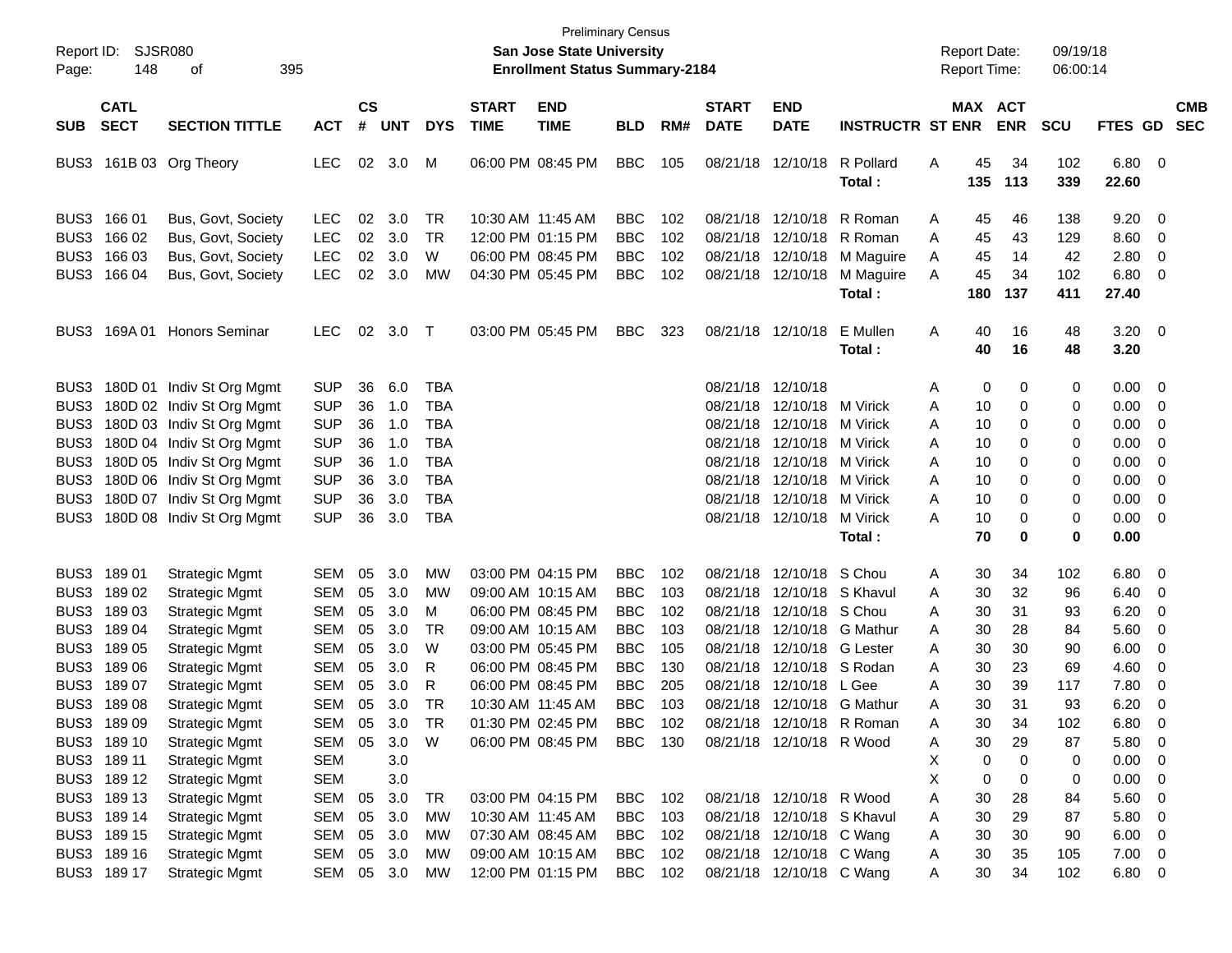|            |              |                             |            |    |            |            |              | <b>Preliminary Census</b>             |            |     |              |                          |                         |   |                     |            |            |                |            |
|------------|--------------|-----------------------------|------------|----|------------|------------|--------------|---------------------------------------|------------|-----|--------------|--------------------------|-------------------------|---|---------------------|------------|------------|----------------|------------|
| Report ID: |              | SJSR080                     |            |    |            |            |              | <b>San Jose State University</b>      |            |     |              |                          |                         |   | <b>Report Date:</b> |            | 09/19/18   |                |            |
| Page:      | 149          | 395<br>οf                   |            |    |            |            |              | <b>Enrollment Status Summary-2184</b> |            |     |              |                          |                         |   | <b>Report Time:</b> |            | 06:00:14   |                |            |
|            | <b>CATL</b>  |                             |            | CS |            |            | <b>START</b> | <b>END</b>                            |            |     | <b>START</b> | <b>END</b>               |                         |   | <b>MAX</b>          | <b>ACT</b> |            |                | <b>CMB</b> |
| <b>SUB</b> | <b>SECT</b>  | <b>SECTION TITTLE</b>       | <b>ACT</b> | #  | <b>UNT</b> | <b>DYS</b> | <b>TIME</b>  | <b>TIME</b>                           | <b>BLD</b> | RM# | <b>DATE</b>  | <b>DATE</b>              | <b>INSTRUCTR ST ENR</b> |   |                     | <b>ENR</b> | <b>SCU</b> | FTES GD        | <b>SEC</b> |
| BUS3       | 189 18       | <b>Strategic Mgmt</b>       | SEM        | 05 | 3.0        | <b>TR</b>  |              | 01:30 PM 02:45 PM                     | BBC.       | 326 | 08/21/18     | 12/10/18                 | G Radine                | A | 30                  | 40         | 120        | $8.00 \quad 0$ |            |
| BUS3       | 189 19       | <b>Strategic Mgmt</b>       | <b>SEM</b> | 05 | 3.0        | <b>TR</b>  |              | 12:00 PM 01:15 PM                     | BBC.       | 326 | 08/21/18     | 12/10/18                 | G Radine                | A | 30                  | 38         | 114        | $7.60 \quad 0$ |            |
|            |              |                             |            |    |            |            |              |                                       |            |     |              |                          | Total :                 |   | 510                 | 545        | 1635       | 109.00         |            |
|            | Department : | <b>School of Management</b> |            |    |            |            |              |                                       |            |     |              | <b>Department Total:</b> |                         |   | 3286                | 3048       | 9144       | 609.65         |            |
|            |              |                             |            |    |            |            |              |                                       |            |     |              | <b>Lower Division:</b>   |                         |   | 778                 | 676        | 2028       | 135.25         |            |
|            |              |                             |            |    |            |            |              |                                       |            |     |              | <b>Upper Division:</b>   |                         |   | 2508                |            | 2372 7116  | 474.40         |            |

**Graduate Division : 0 0 0 0.00**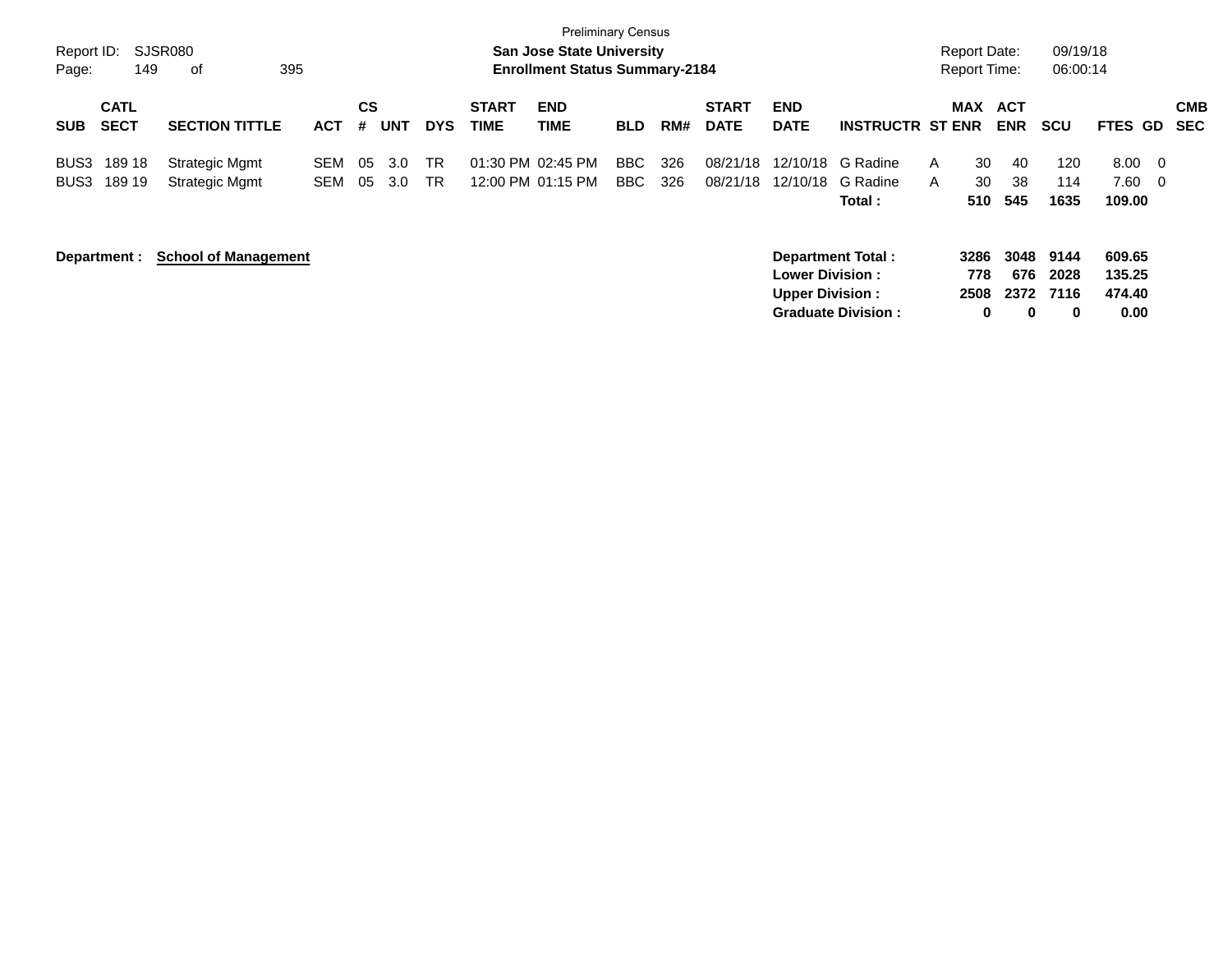| Report ID:<br>Page: | 150                        | SJSR080<br>395<br>οf                                  |            |                    |            |            |                             | <b>Preliminary Census</b><br><b>San Jose State University</b><br><b>Enrollment Status Summary-2184</b> |            |     |                             |                           |                                | <b>Report Date:</b> |          | <b>Report Time:</b>   | 09/19/18<br>06:00:14 |              |                         |                          |
|---------------------|----------------------------|-------------------------------------------------------|------------|--------------------|------------|------------|-----------------------------|--------------------------------------------------------------------------------------------------------|------------|-----|-----------------------------|---------------------------|--------------------------------|---------------------|----------|-----------------------|----------------------|--------------|-------------------------|--------------------------|
| <b>SUB</b>          | <b>CATL</b><br><b>SECT</b> | <b>SECTION TITTLE</b>                                 | <b>ACT</b> | $\mathsf{cs}$<br># | <b>UNT</b> | <b>DYS</b> | <b>START</b><br><b>TIME</b> | <b>END</b><br><b>TIME</b>                                                                              | <b>BLD</b> | RM# | <b>START</b><br><b>DATE</b> | <b>END</b><br><b>DATE</b> | <b>INSTRUCTR ST ENR</b>        |                     |          | MAX ACT<br><b>ENR</b> | <b>SCU</b>           | FTES GD      |                         | <b>CMB</b><br><b>SEC</b> |
| College             |                            | <b>Business</b>                                       |            |                    |            |            |                             |                                                                                                        |            |     |                             |                           |                                |                     |          |                       |                      |              |                         |                          |
|                     | Department :               | <b>School of Information Systems &amp; Technology</b> |            |                    |            |            |                             |                                                                                                        |            |     |                             |                           |                                |                     |          |                       |                      |              |                         |                          |
| BUS4.               | 91A 01                     | Adv Comp Tools Bus LEC                                |            |                    | 01 1.0     | M          |                             | 04:30 PM 05:45 PM                                                                                      | <b>BBC</b> | 305 | 08/21/18 11/05/18           |                           | M Splane<br>Total:             | A                   | 45<br>45 | 13<br>13              | 13<br>13             | 0.87<br>0.87 | $\overline{\mathbf{0}}$ |                          |
| BUS4                | 91L01                      | Comp Tools for Bus                                    | <b>LEC</b> | 01                 | 1.0        | Т          |                             | 06:00 PM 07:15 PM                                                                                      | <b>BBC</b> | 305 | 08/21/18                    | 10/23/18                  | P Kwan                         | A                   | 40       | 39                    | 39                   | 2.60         | 0                       |                          |
| BUS4                | 91L02                      | Comp Tools for Bus                                    | <b>LEC</b> | 01                 | 1.0        | Т          |                             | 07:30 PM 08:45 PM                                                                                      | <b>BBC</b> | 305 | 08/21/18                    | 10/23/18                  | P Kwan                         | A                   | 40       | 39                    | 39                   | 2.60         | 0                       |                          |
| BUS4                | 91L03                      | Comp Tools for Bus                                    | <b>LEC</b> | 01                 | 1.0        | M          |                             | 06:00 PM 07:15 PM                                                                                      | <b>BBC</b> | 305 | 08/21/18                    | 11/05/18                  | U Andra                        | Α                   | 40       | 45                    | 45                   | 3.00         | 0                       |                          |
| BUS4                | 91L04                      | Comp Tools for Bus                                    | <b>LEC</b> | 01                 | 1.0        | м          |                             | 07:30 PM 08:45 PM                                                                                      | <b>BBC</b> | 305 | 08/21/18                    | 11/05/18                  | U Andra                        | Α                   | 40       | 42                    | 42                   | 2.80         | 0                       |                          |
| BUS4                | 91L05                      | Comp Tools for Bus                                    | <b>LEC</b> | 01                 | 1.0        | м          |                             | 01:30 PM 02:45 PM                                                                                      | <b>BBC</b> | 305 | 08/21/18                    | 11/05/18                  | M Splane                       | Α                   | 40       | 45                    | 45                   | 3.00         | 0                       |                          |
| BUS4                | 91L06                      | Comp Tools for Bus                                    | <b>LEC</b> | 01                 | 1.0        | м          |                             | 03:00 PM 04:15 PM                                                                                      | <b>BBC</b> | 305 | 08/21/18                    | 11/05/18                  | M Splane                       | Α                   | 40       | 45                    | 45                   | 3.00         | 0                       |                          |
| BUS4                | 91L07                      | Comp Tools for Bus                                    | <b>LEC</b> | 01                 | 1.0        | Т          |                             | 01:30 PM 02:45 PM                                                                                      | <b>BBC</b> | 305 | 08/21/18                    | 10/23/18                  | M Splane                       | Α                   | 40       | 45                    | 45                   | 3.00         | 0                       |                          |
| BUS4                | 91L08                      | Comp Tools for Bus                                    | <b>LEC</b> | 01                 | 1.0        | $\top$     |                             | 03:00 PM 04:15 PM                                                                                      | <b>BBC</b> | 305 | 08/21/18                    | 10/23/18                  | M Splane                       | Α                   | 40       | 46                    | 46                   | 3.07         | 0                       |                          |
| BUS4                | 91L09                      | Comp Tools for Bus                                    | <b>LEC</b> | 01                 | 1.0        | W          |                             | 01:30 PM 02:45 PM                                                                                      | <b>BBC</b> | 305 | 08/21/18                    | 10/24/18                  | M Splane                       | Α                   | 40       | 46                    | 46                   | 3.07         | 0                       |                          |
| BUS4                | 91L 10                     | Comp Tools for Bus                                    | <b>LEC</b> | 01                 | 1.0        | W          |                             | 03:00 PM 04:15 PM                                                                                      | <b>BBC</b> | 305 | 08/21/18                    | 10/24/18                  | M Splane                       | Α                   | 40       | 44                    | 44                   | 2.93         | 0                       |                          |
| BUS4                | 91L 11                     | Comp Tools for Bus                                    | <b>LEC</b> | 01                 | 1.0        | R          |                             | 01:30 PM 02:45 PM                                                                                      | <b>BBC</b> | 305 | 08/21/18                    | 10/25/18                  | M Splane                       | Α                   | 40       | 43                    | 43                   | 2.87         | 0                       |                          |
| BUS4                | 91L 12                     | Comp Tools for Bus                                    | <b>LEC</b> | 01                 | 1.0        | R          |                             | 03:00 PM 04:15 PM                                                                                      | <b>BBC</b> | 305 | 08/21/18 10/25/18           |                           | M Splane                       | A                   | 40       | 47                    | 47                   | 3.13         | 0                       |                          |
|                     |                            |                                                       |            |                    |            |            |                             |                                                                                                        |            |     |                             |                           | Total:                         |                     | 480      | 526                   | 526                  | 35.07        |                         |                          |
| BUS4                | 92 01                      | Intro Bus Prog                                        | SEM        | 04                 | 3.0        | MW         | 10:30 AM 11:45 AM           |                                                                                                        | <b>BBC</b> | 301 |                             | 08/21/18 12/10/18         | M Roldan                       | A                   | 45       | 46                    | 138                  | 9.20         | 0                       |                          |
| BUS4                | 92 02                      | Intro Bus Prog                                        | SEM        | 04                 | 3.0        | MW         |                             | 01:30 PM 02:45 PM                                                                                      | <b>BBC</b> | 302 |                             | 08/21/18 12/10/18         | M Roldan                       | Α                   | 45       | 44                    | 132                  | 8.80         | 0                       |                          |
| BUS4                | 92 03                      | Intro Bus Prog                                        | <b>SEM</b> | 04                 | 3.0        | TR         | 10:30 AM 11:45 AM           |                                                                                                        | <b>BBC</b> | 301 | 08/21/18 12/10/18           |                           | M Roldan                       | Α                   | 45       | 45                    | 135                  | 9.00         | 0                       |                          |
|                     |                            |                                                       |            |                    |            |            |                             |                                                                                                        |            |     |                             |                           | Total:                         |                     | 135      | 135                   | 405                  | 27.00        |                         |                          |
| BUS4                | 110A 01                    | Fund Mgmt Info Sys                                    | <b>SEM</b> | 04                 | 3.0        | TR         |                             | 09:00 AM 10:15 AM                                                                                      | <b>BBC</b> | 304 |                             | 08/21/18 12/10/18         | L Albert                       | A                   | 45       | 45                    | 135                  | 9.00         | 0                       |                          |
| BUS4                | 110A 02                    | Fund Mgmt Info Sys                                    | <b>SEM</b> | 04                 | 3.0        | TR         |                             | 12:00 PM 01:15 PM                                                                                      | <b>BBC</b> | 304 |                             | 08/21/18 12/10/18         | L Albert                       | Α                   | 45       | 48                    | 144                  | 9.60         | 0                       |                          |
| BUS4                | 110A03                     | Fund Mgmt Info Sys                                    | <b>SEM</b> | 04                 | 3.0        | W          |                             | 06:00 PM 08:45 PM                                                                                      | <b>BBC</b> | 304 |                             | 08/21/18 12/10/18         | R Sessions                     | A                   | 45       | 44                    | 132                  | 8.80         | 0                       |                          |
|                     |                            |                                                       |            |                    |            |            |                             |                                                                                                        |            |     |                             |                           | Total:                         |                     | 135      | 137                   | 411                  | 27.40        |                         |                          |
| BUS4                |                            | 110B 01 Sys Analysis & Desig                          | SEM        | 04                 | 3.0        | MW         |                             | 09:00 AM 10:15 AM                                                                                      | <b>BBC</b> | 021 | 08/21/18                    | 12/10/18                  | R Burkhard                     | A                   | 45       | 49                    | 147                  | 9.80         | 0                       |                          |
|                     |                            | BUS4 110B 02 Sys Analysis & Desig SEM 04 3.0 MW       |            |                    |            |            | 10:30 AM 11:45 AM           |                                                                                                        | <b>BBC</b> | 021 |                             |                           | 08/21/18 12/10/18 R Burkhard   | Α                   | 45       | 50                    | 150                  | $10.00 \t 0$ |                         |                          |
|                     |                            | BUS4 110B 03 Sys Analysis & Desig SEM 04 3.0 T        |            |                    |            |            |                             | 03:00 PM 05:45 PM                                                                                      | BBC 103    |     |                             |                           | 08/21/18 12/10/18 R Burkhard A |                     | 45       | 50                    | 150                  | $10.00 \t 0$ |                         |                          |
|                     |                            |                                                       |            |                    |            |            |                             |                                                                                                        |            |     |                             |                           | Total:                         |                     |          | 135 149               | 447                  | 29.80        |                         |                          |
|                     | BUS4 111 01                | Networking & Data Co SEM 04 3.0                       |            |                    |            | MW         |                             | 10:30 AM 11:45 AM                                                                                      | BBC 304    |     |                             |                           | 08/21/18 12/10/18 N Aggarwal   | $\mathsf{A}$        | 45       | 41                    | 123                  | $8.20 \ 0$   |                         |                          |
|                     | BUS4 111 02                | Networking & Data Co SEM 04 3.0                       |            |                    |            | MW         |                             | 12:00 PM 01:15 PM                                                                                      | BBC 304    |     |                             |                           | 08/21/18 12/10/18 N Aggarwal   | A                   | 45       | 45                    | 135                  | $9.00 \t 0$  |                         |                          |
|                     | BUS4 111 03                | Networking & Data Co SEM 04 3.0                       |            |                    |            | MW         |                             | 01:30 PM 02:45 PM                                                                                      | BBC 304    |     |                             |                           | 08/21/18 12/10/18 N Aggarwal A |                     | 45       | 40                    | 120                  | $8.00 \t 0$  |                         |                          |
|                     |                            |                                                       |            |                    |            |            |                             |                                                                                                        |            |     |                             |                           | Total:                         |                     |          | 135 126               | 378                  | 25.20        |                         |                          |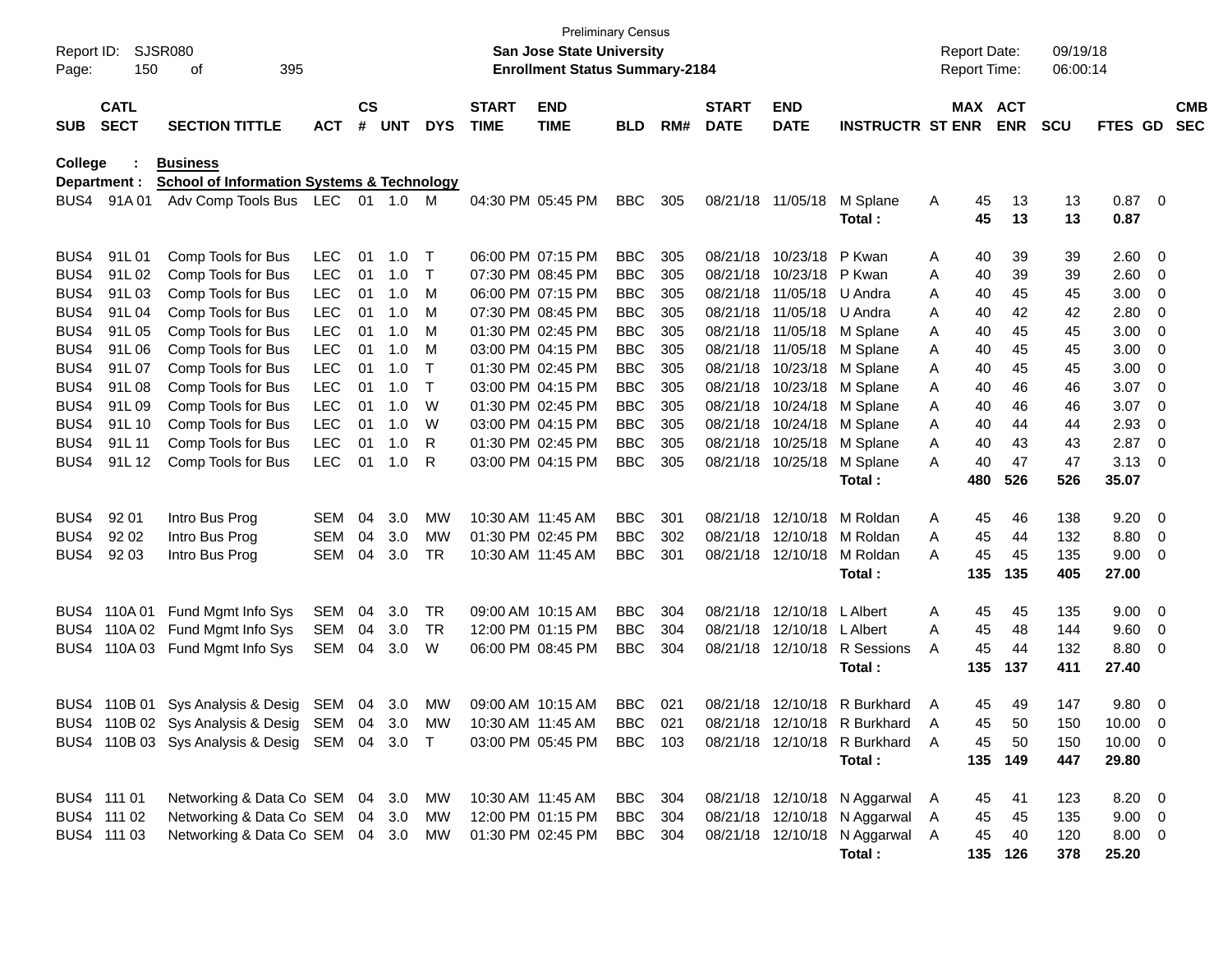| Report ID:<br>Page: | 151                        | SJSR080<br>395<br>οf                        |            |                    |            |            |                             | <b>Preliminary Census</b><br>San Jose State University<br><b>Enrollment Status Summary-2184</b> |            |     |                             |                             |                              | <b>Report Date:</b><br><b>Report Time:</b> |           |                         | 09/19/18<br>06:00:14 |                        |                          |            |
|---------------------|----------------------------|---------------------------------------------|------------|--------------------|------------|------------|-----------------------------|-------------------------------------------------------------------------------------------------|------------|-----|-----------------------------|-----------------------------|------------------------------|--------------------------------------------|-----------|-------------------------|----------------------|------------------------|--------------------------|------------|
| <b>SUB</b>          | <b>CATL</b><br><b>SECT</b> | <b>SECTION TITTLE</b>                       | <b>ACT</b> | $\mathsf{cs}$<br># | <b>UNT</b> | <b>DYS</b> | <b>START</b><br><b>TIME</b> | <b>END</b><br><b>TIME</b>                                                                       | <b>BLD</b> | RM# | <b>START</b><br><b>DATE</b> | <b>END</b><br><b>DATE</b>   | <b>INSTRUCTR ST ENR</b>      | MAX ACT                                    |           | <b>ENR</b>              | <b>SCU</b>           | FTES GD SEC            |                          | <b>CMB</b> |
|                     | BUS4 112 01                | Database Mgmt Syst LEC                      |            |                    | 02 3.0     | TR         |                             | 03:00 PM 04:15 PM                                                                               | <b>BBC</b> | 320 |                             | 08/21/18 12/10/18 A Shirani |                              | A                                          | 45        | 47                      | 141                  | 9.55                   | $\overline{\mathbf{3}}$  |            |
|                     | BUS4 112 02                | Database Mgmt Syst LEC                      |            | 02                 | 3.0        | $\top$     |                             | 06:00 PM 08:45 PM                                                                               | <b>BBC</b> | 320 |                             | 08/21/18 12/10/18 A Shirani |                              | Α                                          | 45        | 47                      | 141                  | 9.45                   | - 1                      |            |
|                     | BUS4 112 03                | Database Mgmt Syst LEC                      |            |                    | 02 3.0     | R          |                             | 06:00 PM 08:45 PM                                                                               | <b>BBC</b> | 320 |                             | 08/21/18 12/10/18           | A Shirani<br>Total:          | А                                          | 45<br>135 | 45<br>139               | 135<br>417           | 9.05<br>28.05          | $\overline{\phantom{1}}$ |            |
|                     | BUS4 115 01                | Advanced Ntwrkng & DSEM 04 3.0 M            |            |                    |            |            |                             | 03:00 PM 05:45 PM                                                                               | BBC        | 105 |                             | 08/21/18 12/10/18           | S Dhar<br>Total:             | Α                                          | 45<br>45  | 37<br>37                | 111<br>111           | $7.40 \quad 0$<br>7.40 |                          |            |
|                     |                            | BUS4 118C 01 Info Security Mgmt             | SEM        | 04                 | 3.0        | TR         |                             | 10:30 AM 11:45 AM                                                                               | <b>BBC</b> | 304 |                             | 08/21/18 12/10/18           | L Albert<br>Total:           | Α                                          | 45<br>45  | 46<br>46                | 138<br>138           | $9.20 \ 0$<br>9.20     |                          |            |
|                     | BUS4 118D 01 Big Data      |                                             | <b>LEC</b> | 02                 | 3.0        | TR         |                             | 12:00 PM 01:15 PM                                                                               | <b>BBC</b> | 103 |                             |                             | 08/21/18 12/10/18 S Jensen   | A                                          | 45        | 40                      | 120                  | 8.20 4                 |                          |            |
|                     | BUS4 118D 02 Big Data      |                                             | <b>LEC</b> | 02                 | 3.0        | TR         |                             | 01:30 PM 02:45 PM                                                                               | <b>BBC</b> | 103 |                             | 08/21/18 12/10/18           | S Jensen<br>Total:           | A                                          | 45<br>90  | 41<br>81                | 123<br>243           | 8.20<br>16.40          | $\overline{\phantom{0}}$ |            |
|                     |                            | BUS4 118H 01 Honors Practicum I             | <b>LEC</b> | 02                 | 3.0        | M          |                             | 03:00 PM 05:45 PM                                                                               | <b>BBC</b> | 103 |                             | 08/21/18 12/10/18           | J Sawyer<br>Total:           | A                                          | 20<br>20  | 15<br>15                | 45<br>45             | $3.00 \ 0$<br>3.00     |                          |            |
|                     |                            | BUS4 118W 01 Web Based Computing SEM 04 3.0 |            |                    |            | MW         |                             | 10:30 AM 11:45 AM                                                                               | <b>BBC</b> | 305 |                             | 08/21/18 12/10/18 S Dhar    |                              | A                                          | 45        | 36                      | 108                  | 7.20                   | - 0                      |            |
|                     |                            | BUS4 118W 02 Web Based Computing SEM 04 3.0 |            |                    |            | W          |                             | 03:00 PM 05:45 PM                                                                               | <b>BBC</b> | 304 |                             | 08/21/18 12/10/18 S Dhar    | Total:                       | A                                          | 45<br>90  | 27<br>63                | 81<br>189            | 5.40<br>12.60          | $\overline{\phantom{0}}$ |            |
|                     |                            | BUS4 119A 01 MIS Practicum                  | <b>LEC</b> | 02                 | 3.0        | мw         |                             | 01:30 PM 02:45 PM                                                                               | <b>BBC</b> | 103 |                             | 08/21/18 12/10/18 R Sridar  |                              | A                                          | 45        | 46                      | 138                  | 9.20                   | $\overline{\phantom{0}}$ |            |
| BUS4                |                            | 119A 02 MIS Practicum                       | <b>LEC</b> | 02                 | 3.0        | <b>TR</b>  |                             | 12:00 PM 01:15 PM                                                                               | <b>BBC</b> | 320 |                             | 08/21/18 12/10/18 R Sridar  |                              | A                                          | 45        | 45                      | 135                  | 9.00                   | $\overline{\mathbf{0}}$  |            |
|                     |                            | BUS4 119A 03 MIS Practicum                  | <b>LEC</b> | 02                 | 3.0        | $\top$     |                             | 06:00 PM 08:45 PM                                                                               | <b>BBC</b> | 103 |                             | 08/21/18 12/10/18 L Gee     | Total:                       | А                                          | 45<br>135 | 20<br>111               | 60<br>333            | 4.00<br>22.20          | $\overline{\mathbf{0}}$  |            |
|                     |                            | BUS4 119B 01 Bus Strat Info Sys             | <b>LEC</b> | 02                 | 3.0        | <b>TR</b>  |                             | 09:00 AM 10:15 AM                                                                               | <b>BBC</b> | 320 |                             |                             | 08/21/18 12/10/18 R Sessions | A                                          | 45        | 37                      | 111                  | 7.40                   | $\overline{\phantom{0}}$ |            |
| BUS4                |                            | 119B 02 Bus Strat Info Sys                  | <b>LEC</b> | 02                 | 3.0        | <b>TR</b>  |                             | 10:30 AM 11:45 AM                                                                               | <b>BBC</b> | 320 | 08/21/18                    |                             | 12/10/18 R Sessions          | A                                          | 45        | 29                      | 87                   | 5.80                   | $\overline{0}$           |            |
|                     |                            | BUS4 119B 03 Bus Strat Info Sys             | <b>LEC</b> | 02                 | 3.0        | W          |                             | 03:00 PM 05:45 PM                                                                               | <b>BBC</b> | 103 |                             |                             | 08/21/18 12/10/18 R Sessions | A                                          | 45        | 31                      | 93                   | 6.20                   | $\overline{0}$           |            |
|                     |                            |                                             |            |                    |            |            |                             |                                                                                                 |            |     |                             |                             | Total:                       |                                            | 135       | 97                      | 291                  | 19.40                  |                          |            |
|                     | BUS4 180 01                | Ind Studies MIS                             | <b>SUP</b> |                    | 36 4.0     | TBA        |                             |                                                                                                 |            |     |                             | 08/21/18 12/10/18           |                              | A                                          | 0         | 0                       | 0                    | $0.00 \t 0$            |                          |            |
|                     | BUS4 180102                | Ind Studies MIS                             | <b>SUP</b> |                    | 36 1.0     | <b>TBA</b> |                             |                                                                                                 |            |     |                             | 08/21/18 12/10/18 T Hill    |                              | Α                                          | 10        | $\overline{\mathbf{c}}$ | 2                    | $0.13 \ 0$             |                          |            |
|                     | BUS4 180103                | Ind Studies MIS                             | <b>SUP</b> |                    | 36 2.0     | TBA        |                             |                                                                                                 |            |     |                             | 08/21/18 12/10/18 T Hill    |                              | Α                                          | 10        | 0                       | 0                    | $0.00 \t 0$            |                          |            |
|                     | BUS4 180104                | Ind Studies MIS                             | <b>SUP</b> |                    | 36 3.0     | TBA        |                             |                                                                                                 |            |     |                             | 08/21/18 12/10/18 T Hill    |                              | A                                          | 10        | 0                       | 0                    | $0.00 \t 0$            |                          |            |
|                     |                            |                                             |            |                    |            |            |                             |                                                                                                 |            |     |                             |                             | Total:                       |                                            | 30        | $\mathbf{2}$            | 2                    | 0.13                   |                          |            |
|                     | BUS4 188 01                | <b>Business Systems</b>                     | LEC.       |                    | 02 3.0 MW  |            |                             | 12:00 PM 01:15 PM BBC 103                                                                       |            |     |                             | 08/21/18 12/10/18 R Sridar  |                              | A                                          | 45        | 48                      | 144                  | 9.60 0                 |                          |            |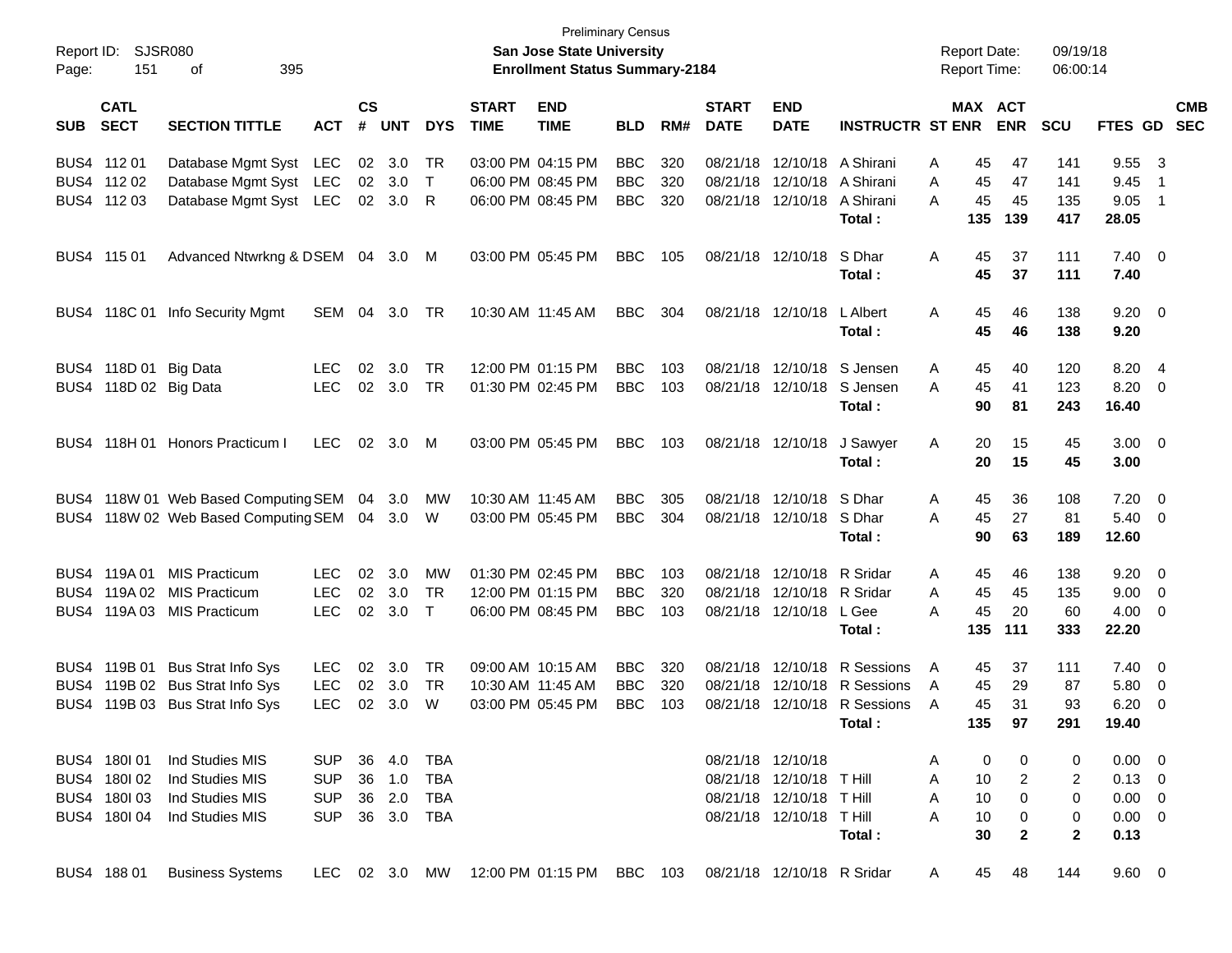| Page:                                                                                        | <b>Preliminary Census</b><br>SJSR080<br>09/19/18<br>Report ID:<br><b>San Jose State University</b><br><b>Report Date:</b><br>06:00:14<br>152<br>395<br><b>Enrollment Status Summary-2184</b><br>Report Time:<br>οf |                                                                                                                                                                                                                                                                                                                                  |                                                                                                                                                 |                                                                      |                                                                                  |                                                            |                                                                                                                                                                                                                |                                        |                                                                                                                                                         |                                                                                  |                                                                                                                                              |                                                                                                                                              |                                                                                                                                    |                                                          |                                                                                                                                              |                                                                                  |                                                                                                                                                                         |                          |
|----------------------------------------------------------------------------------------------|--------------------------------------------------------------------------------------------------------------------------------------------------------------------------------------------------------------------|----------------------------------------------------------------------------------------------------------------------------------------------------------------------------------------------------------------------------------------------------------------------------------------------------------------------------------|-------------------------------------------------------------------------------------------------------------------------------------------------|----------------------------------------------------------------------|----------------------------------------------------------------------------------|------------------------------------------------------------|----------------------------------------------------------------------------------------------------------------------------------------------------------------------------------------------------------------|----------------------------------------|---------------------------------------------------------------------------------------------------------------------------------------------------------|----------------------------------------------------------------------------------|----------------------------------------------------------------------------------------------------------------------------------------------|----------------------------------------------------------------------------------------------------------------------------------------------|------------------------------------------------------------------------------------------------------------------------------------|----------------------------------------------------------|----------------------------------------------------------------------------------------------------------------------------------------------|----------------------------------------------------------------------------------|-------------------------------------------------------------------------------------------------------------------------------------------------------------------------|--------------------------|
| <b>SUB</b>                                                                                   | <b>CATL</b><br><b>SECT</b>                                                                                                                                                                                         | <b>SECTION TITTLE</b>                                                                                                                                                                                                                                                                                                            | <b>ACT</b>                                                                                                                                      | $\mathbf{c}\mathbf{s}$<br>#                                          | <b>UNT</b>                                                                       | <b>DYS</b>                                                 | <b>START</b><br><b>TIME</b>                                                                                                                                                                                    | <b>END</b><br><b>TIME</b>              | <b>BLD</b>                                                                                                                                              | RM#                                                                              | <b>START</b><br><b>DATE</b>                                                                                                                  | <b>END</b><br><b>DATE</b>                                                                                                                    | <b>INSTRUCTR</b>                                                                                                                   | <b>MAX</b><br><b>ST ENR</b>                              | <b>ACT</b><br><b>ENR</b>                                                                                                                     | <b>SCU</b>                                                                       | <b>FTES</b><br><b>GD</b>                                                                                                                                                | <b>CMB</b><br><b>SEC</b> |
| BUS4<br>BUS4<br>BUS4<br>BUS4<br>BUS4<br>BUS4<br>BUS4<br>BUS4<br>BUS4<br>BUS4<br>BUS4<br>BUS4 | 18802<br>18803<br>18804<br>188 05<br>188 06<br>18807<br>18808<br>18809<br>188 10<br>188 11<br>188 12<br>188 13                                                                                                     | <b>Business Systems</b><br><b>Business Systems</b><br><b>Business Systems</b><br><b>Business Systems</b><br><b>Business Systems</b><br><b>Business Systems</b><br><b>Business Systems</b><br><b>Business Systems</b><br><b>Business Systems</b><br><b>Business Systems</b><br><b>Business Systems</b><br><b>Business Systems</b> | <b>LEC</b><br><b>LEC</b><br><b>LEC</b><br>LEC<br><b>LEC</b><br>LEC<br><b>LEC</b><br><b>LEC</b><br><b>LEC</b><br><b>LEC</b><br><b>LEC</b><br>LEC | 02<br>02<br>02<br>02<br>02<br>02<br>02<br>02<br>02<br>02<br>02<br>02 | 3.0<br>3.0<br>3.0<br>3.0<br>3.0<br>3.0<br>3.0<br>3.0<br>3.0<br>3.0<br>3.0<br>3.0 | м<br>м<br>м<br>TR<br><b>TR</b><br>TR<br>W<br>R<br>MW<br>MW | 03:00 PM 05:45 PM<br>06:00 PM 08:45 PM<br>06:00 PM 08:45 PM<br>09:00 AM 10:15 AM<br>10:30 AM 11:45 AM<br>01:30 PM 02:45 PM<br>03:00 PM 05:45 PM<br>06:00 PM 08:45 PM<br>06:00 PM 08:45 PM<br>10:30 AM 11:45 AM | 06:00 PM 08:45 PM<br>09:00 AM 10:15 AM | <b>BBC</b><br><b>BBC</b><br>BBC<br><b>BBC</b><br><b>BBC</b><br><b>BBC</b><br><b>BBC</b><br><b>BBC</b><br><b>BBC</b><br><b>BBC</b><br><b>BBC</b><br>BBC. | 304<br>103<br>304<br>021<br>021<br>320<br>304<br>304<br>324<br>103<br>304<br>226 | 08/21/18<br>08/21/18<br>08/21/18<br>08/21/18<br>08/21/18<br>08/21/18<br>08/21/18<br>08/21/18<br>08/21/18<br>08/21/18<br>08/21/18<br>08/21/18 | 12/10/18<br>12/10/18<br>12/10/18<br>12/10/18<br>12/10/18<br>12/10/18<br>12/10/18<br>12/10/18<br>12/10/18<br>12/10/18<br>12/10/18<br>12/10/18 | S Wilde<br>L Gee<br>S Wilde<br>Y Chen<br>Y Chen<br>R Sridar<br>H Nguyen<br>H Nguyen<br>L Gee<br>K Soohoo<br>N Aggarwal<br>R Sridar | A<br>A<br>A<br>A<br>A<br>A<br>A<br>A<br>A<br>A<br>A<br>A | 45<br>47<br>45<br>48<br>45<br>42<br>45<br>45<br>45<br>45<br>45<br>44<br>45<br>42<br>45<br>41<br>45<br>51<br>45<br>48<br>45<br>45<br>45<br>45 | 141<br>144<br>126<br>135<br>135<br>132<br>126<br>123<br>153<br>144<br>135<br>135 | 9.40<br>$\Omega$<br>9.60<br>0<br>8.40<br>0<br>9.00<br>0<br>9.00<br>$\Omega$<br>8.80<br>0<br>8.40<br>0<br>8.20<br>0<br>10.20<br>0<br>9.60<br>0<br>9.00<br>0<br>9.00<br>0 |                          |
| BUS4<br>BUS4                                                                                 | 188 14<br>188 15                                                                                                                                                                                                   | <b>Business Systems</b><br><b>Business Systems</b>                                                                                                                                                                                                                                                                               | <b>LEC</b><br><b>LEC</b>                                                                                                                        | 02<br>02                                                             | 3.0<br>3.0                                                                       | м<br>F                                                     | 09:00 AM                                                                                                                                                                                                       | 03:00 PM 05:45 PM<br>11:45 AM          | <b>SH</b><br><b>BBC</b>                                                                                                                                 | 411<br>304                                                                       | 08/21/18<br>08/21/18                                                                                                                         | 12/10/18<br>12/10/18                                                                                                                         | R Sha<br>R Thadani<br>Total:                                                                                                       | A<br>A<br>655                                            | 25<br>25<br>45<br>49<br>665                                                                                                                  | 75<br>147<br>1995                                                                | 5.00<br>0<br>9.80<br>0<br>133.00                                                                                                                                        |                          |

**Department : School of Information Systems & Technology** 

| <b>Department Total:</b>  |     | 2445 2342 5944 |     | 396.72 |
|---------------------------|-----|----------------|-----|--------|
| <b>Lower Division :</b>   | 660 | 674            | 944 | 62.93  |
| <b>Upper Division:</b>    |     | 1785 1668 5000 |     | 333.78 |
| <b>Graduate Division:</b> | o   | n              | o   | 0.00   |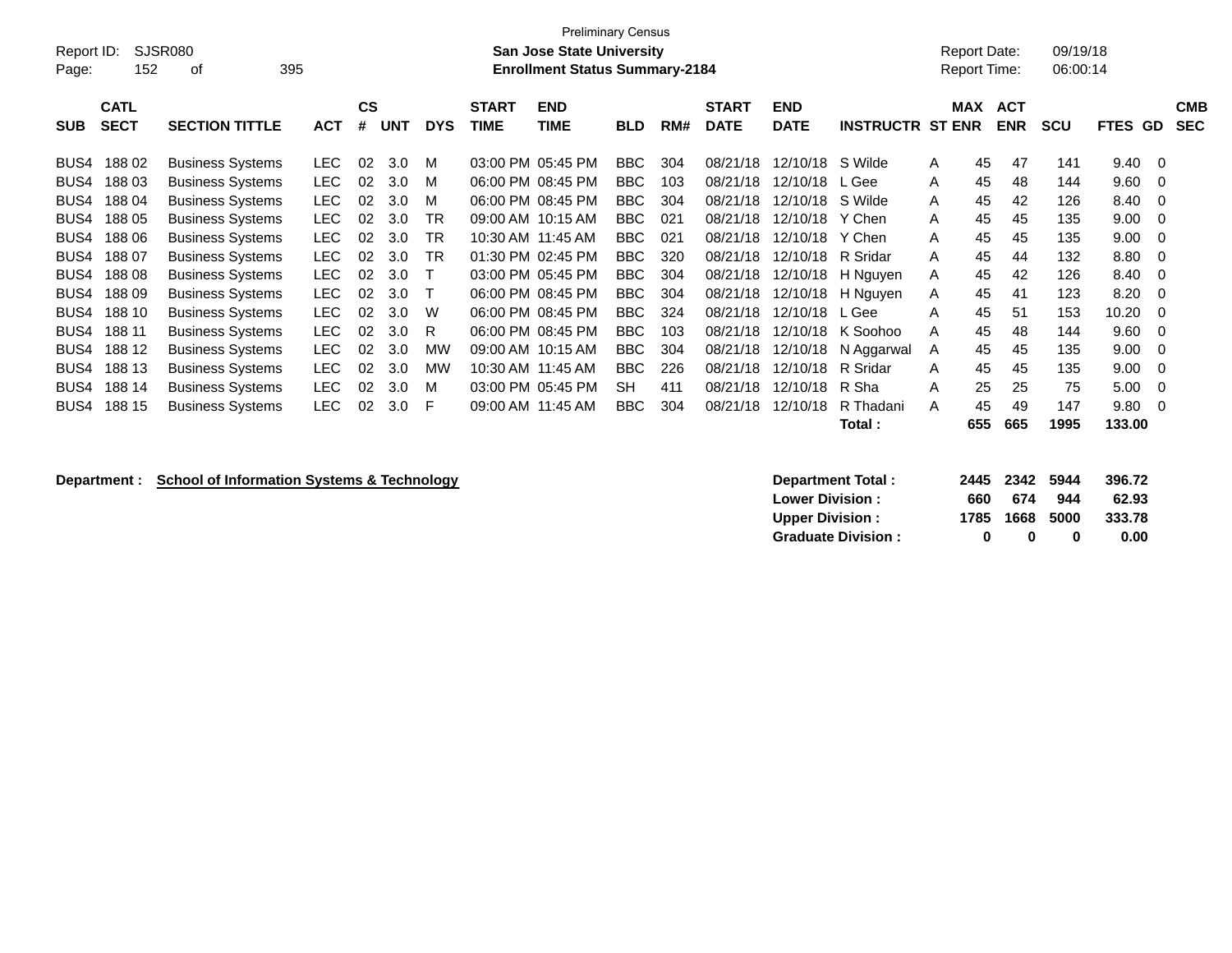| Report ID:<br>Page: | 153          | SJSR080<br>οf                | 395            |           |                |            |                   | <b>Preliminary Census</b><br><b>San Jose State University</b><br><b>Enrollment Status Summary-2184</b> |            |     |              |                           |                         |   | <b>Report Date:</b><br><b>Report Time:</b> |            | 09/19/18<br>06:00:14 |                |                |            |
|---------------------|--------------|------------------------------|----------------|-----------|----------------|------------|-------------------|--------------------------------------------------------------------------------------------------------|------------|-----|--------------|---------------------------|-------------------------|---|--------------------------------------------|------------|----------------------|----------------|----------------|------------|
|                     | <b>CATL</b>  |                              |                | <b>CS</b> |                |            | <b>START</b>      | <b>END</b>                                                                                             |            |     | <b>START</b> | <b>END</b>                |                         |   | MAX ACT                                    |            |                      |                |                | <b>CMB</b> |
| <b>SUB</b>          | <b>SECT</b>  | <b>SECTION TITTLE</b>        | <b>ACT</b>     | #         | <b>UNT</b>     | <b>DYS</b> | <b>TIME</b>       | <b>TIME</b>                                                                                            | <b>BLD</b> | RM# | <b>DATE</b>  | <b>DATE</b>               | <b>INSTRUCTR ST ENR</b> |   |                                            | <b>ENR</b> | <b>SCU</b>           | <b>FTES GD</b> |                | <b>SEC</b> |
| <b>College</b>      |              | <b>Business</b>              |                |           |                |            |                   |                                                                                                        |            |     |              |                           |                         |   |                                            |            |                      |                |                |            |
|                     | Department : | <b>Marketing</b>             |                |           |                |            |                   |                                                                                                        |            |     |              |                           |                         |   |                                            |            |                      |                |                |            |
| BUS <sub>2</sub>    | 90 01        | <b>Bus Statistics</b>        | SEM            | 04        | 3.0            | MW         |                   | 09:00 AM 10:15 AM                                                                                      | <b>BBC</b> | 105 |              | 08/21/18 12/10/18         | D McFeely               | A | 45                                         | 43         | 129                  | 8.60           | 0              |            |
| BUS <sub>2</sub>    | 90 02        | <b>Bus Statistics</b>        | SEM            | 04        | 3.0            | MW         | 10:30 AM 11:45 AM |                                                                                                        | <b>BBC</b> | 105 |              | 08/21/18 12/10/18         | D McFeely               | A | 45                                         | 44         | 132                  | 8.80           | 0              |            |
| BUS <sub>2</sub>    | 90 03        | <b>Bus Statistics</b>        | SEM            | 04        | 3.0            | TR         |                   | 10:30 AM 11:45 AM                                                                                      | <b>BBC</b> | 202 | 08/21/18     | 12/10/18                  | S Tian                  | A | 119                                        | 118        | 354                  | 23.60          | 0              |            |
| BUS <sub>2</sub>    | 90 04        | <b>Bus Statistics</b>        | SEM            |           | 3.0            |            |                   |                                                                                                        |            |     |              |                           |                         | х | 0                                          | 0          | 0                    | 0.00           | 0              |            |
| BUS <sub>2</sub>    | 90 05        | <b>Bus Statistics</b>        | SEM            | 04        | 3.0            | W          |                   | 06:00 PM 08:45 PM                                                                                      | <b>BBC</b> | 224 |              | 08/21/18 12/10/18         | J Johnson               | Α | 45                                         | 55         | 165                  | 11.00          | 0              |            |
| BUS <sub>2</sub>    | 90 06        | <b>Bus Statistics</b>        | SEM            | 04        | 3.0            | MW         | 01:30 PM 02:45 PM |                                                                                                        | <b>BBC</b> | 220 |              | 08/21/18 12/10/18         | D McFeely               | Α | 45                                         | 42         | 126                  | 8.40           | 0              |            |
| BUS <sub>2</sub>    | 90 80        | <b>Bus Statistics</b>        | SEM            | 04        | 3.0            | TBA        |                   |                                                                                                        |            |     |              | 08/21/18 12/10/18         | S Silver                | A | 45                                         | 40         | 120                  | 8.00           | 0              |            |
|                     |              |                              |                |           |                |            |                   |                                                                                                        |            |     |              |                           | Total :                 |   | 344                                        | 342        | 1026                 | 68.40          |                |            |
|                     | BUS2 130 01  | Intro to Marketing           | LEC            | 02        | 3.0            | MW         |                   | 09:00 AM 10:15 AM                                                                                      | <b>BBC</b> | 022 | 08/21/18     | 12/10/18                  | S Lilienthal            | Α | 45                                         | 48         | 144                  | 9.60           | 0              |            |
|                     | BUS2 130 02  | Intro to Marketing           | <b>LEC</b>     | 02        | 3.0            | MW         | 01:30 PM 02:45 PM |                                                                                                        | <b>BBC</b> | 022 | 08/21/18     | 12/10/18                  | S Onkvisit              | Α | 45                                         | 46         | 138                  | 9.20           | 0              |            |
|                     | BUS2 130 03  | Intro to Marketing           | <b>LEC</b>     | 02        | 3.0            | MW         | 01:30 PM 02:45 PM |                                                                                                        | BBC.       | 204 | 08/21/18     | 12/10/18                  | R Murray                | Α | 119                                        | 118        | 354                  | 23.60          | 0              |            |
| BUS2                | 130 04       | Intro to Marketing           | <b>LEC</b>     | 02        | 3.0            | MW         |                   | 03:00 PM 04:15 PM                                                                                      | BBC.       | 324 | 08/21/18     | 12/10/18                  | R Murray                | Α | 45                                         | 48         | 144                  | 9.60           | 0              |            |
| BUS <sub>2</sub>    | 130 05       | Intro to Marketing           | <b>LEC</b>     | 02        | 3.0            | MW         | 03:00 PM 04:15 PM |                                                                                                        | <b>BBC</b> | 022 | 08/21/18     |                           | 12/10/18 S Onkvisit     | A | 45                                         | 41         | 123                  | 8.20           | 0              |            |
| BUS <sub>2</sub>    | 130 06       | Intro to Marketing           | <b>LEC</b>     | 02        | 3.0            | м          | 03:00 PM 05:45 PM |                                                                                                        | BBC.       | 320 | 08/21/18     | 12/10/18 G Castro         |                         | A | 45                                         | 48         | 144                  | 9.65           | $\overline{1}$ |            |
|                     | BUS2 130 07  | Intro to Marketing           | <b>LEC</b>     | 02        | 3.0            | TR         |                   | 09:00 AM 10:15 AM                                                                                      | BBC.       | 224 | 08/21/18     | 12/10/18 T Louie          |                         | A | 45                                         | 44         | 132                  | 8.80           | 0              |            |
| BUS <sub>2</sub>    | 130 08       | Intro to Marketing           | <b>LEC</b>     | 02        | 3.0            | TR         | 10:30 AM 11:45 AM |                                                                                                        | <b>BBC</b> | 224 | 08/21/18     | 12/10/18 T Louie          |                         | A | 45                                         | 45         | 135                  | 9.00           | 0              |            |
| BUS2                | 130 09       | Intro to Marketing           | <b>LEC</b>     | 02        | 3.0            | TR         | 12:00 PM 01:15 PM |                                                                                                        | <b>BBC</b> | 105 | 08/21/18     |                           | 12/10/18 R Sessions     | A | 45                                         | 45         | 135                  | 9.00           | 0              |            |
|                     | BUS2 130 10  | Intro to Marketing           | <b>LEC</b>     | 02        | 3.0            | TR         | 01:30 PM 02:45 PM |                                                                                                        | BBC.       | 324 | 08/21/18     | 12/10/18 T Louie          |                         | A | 45                                         | 42         | 126                  | 8.40           | 0              |            |
|                     | BUS2 130 11  | Intro to Marketing           | <b>LEC</b>     | 02        | 3.0            | Т          | 06:00 PM 08:45 PM |                                                                                                        | <b>BBC</b> | 108 | 08/21/18     | 12/10/18 R Reed           |                         | A | 45                                         | 47         | 141                  | 9.40           | 0              |            |
| BUS <sub>2</sub>    | 13080        | Intro to Marketing           | <b>LEC</b>     | 02        | 3.0            | <b>TBA</b> |                   |                                                                                                        |            |     | 08/21/18     |                           | 12/10/18 M Easter       | Α | 45                                         | 42         | 126                  | 8.40           | 0              |            |
|                     | BUS2 130 81  | Intro to Marketing           | <b>LEC</b>     | 02        | 3.0            | TBA        |                   |                                                                                                        |            |     | 08/21/18     | 12/10/18 M Easter         |                         | A | 45                                         | 43         | 129                  | 8.60           | 0              |            |
| BUS <sub>2</sub>    | 13082        | Intro to Marketing           | <b>LEC</b>     | 02        | 3.0            | TBA        |                   |                                                                                                        |            |     | 08/21/18     |                           | 12/10/18 M Easter       | A | 45                                         | 38         | 114                  | 7.60           | 0              |            |
| BUS <sub>2</sub>    | 13083        | Intro to Marketing           | <b>LEC</b>     | 02        | 3.0            | TBA        |                   |                                                                                                        |            |     | 08/21/18     |                           | 12/10/18 H Combs        | A | 45                                         | 34         | 102                  | 6.80           | 0              |            |
| BUS <sub>2</sub>    | 13084        | Intro to Marketing           | <b>LEC</b>     | 02        | 3.0            | TBA        |                   |                                                                                                        |            |     | 08/21/18     |                           | 12/10/18 H Combs        | A | 45                                         | 30         | 90                   | 6.00           | 0              |            |
| BUS <sub>2</sub>    | 130 85       | Intro to Marketing           | <b>LEC</b>     | 02        | 3.0            | TBA        |                   |                                                                                                        |            |     | 08/21/18     |                           | 12/10/18 H Combs        | A | 45                                         | 28         | 84                   | 5.60           | 0              |            |
| BUS <sub>2</sub>    | 13086        | Intro to Marketing           | <b>LEC</b>     | 02        | 3.0            | TBA        |                   |                                                                                                        |            |     | 08/21/18     | 12/10/18 M Rajan          |                         | Α | 45                                         | 45         | 135                  | 9.00           | 0              |            |
|                     | BUS2 130 87  | Intro to Marketing           | LEC            | 02        | 3.0            | TBA        |                   |                                                                                                        |            |     |              | 08/21/18 12/10/18 M Rajan |                         | Α | 45                                         | 45         | 135                  | 9.00           | 0              |            |
|                     | BUS2 130 88  | Intro to Marketing           | LEC            |           | 02 3.0         | TBA        |                   |                                                                                                        |            |     |              | 08/21/18 12/10/18 M Merz  |                         |   | 45                                         | 47         | 141                  | 9.40           | 0              |            |
|                     | BUS2 130 89  | Intro to Marketing           |                |           | LEC 02 3.0 TBA |            |                   |                                                                                                        |            |     |              | 08/21/18 12/10/18 M Merz  |                         | A | 45                                         | 46         | 138                  | $9.20 \ 0$     |                |            |
|                     | BUS2 130 90  | Intro to Marketing           | LEC 02 3.0     |           |                | TBA        |                   |                                                                                                        |            |     |              | 08/21/18 12/10/18 M Merz  |                         | A | 45                                         | 47         | 141                  | $9.40 \quad 0$ |                |            |
|                     | BUS2 130 91  | Intro to Marketing           | LEC 02 3.0     |           |                | TBA        |                   |                                                                                                        |            |     |              | 08/21/18 12/10/18 M Merz  |                         | A | 45                                         | 45         | 135                  | $9.00 \t 0$    |                |            |
|                     | BUS2 130 92  | Intro to Marketing           | LEC 02 3.0 TBA |           |                |            |                   |                                                                                                        |            |     |              | 08/21/18 12/10/18 M Merz  |                         | A | 45                                         | 45         | 135                  | $9.00 \t 0$    |                |            |
|                     |              |                              |                |           |                |            |                   |                                                                                                        |            |     |              |                           | Total:                  |   | 1154 1107                                  |            | 3321                 | 221.45         |                |            |
|                     |              | BUS2 131A 01 Bus-to-Bus Mktg |                |           |                |            |                   | LEC 02 3.0 TR  09:00 AM  10:15 AM  BBC  324  08/21/18  12/10/18  R  Vitale                             |            |     |              |                           |                         | A | 45                                         | 47         | 141                  | $9.40 \quad 0$ |                |            |
|                     |              |                              |                |           |                |            |                   |                                                                                                        |            |     |              |                           | Total:                  |   | 45                                         | 47         | 141                  | 9.40           |                |            |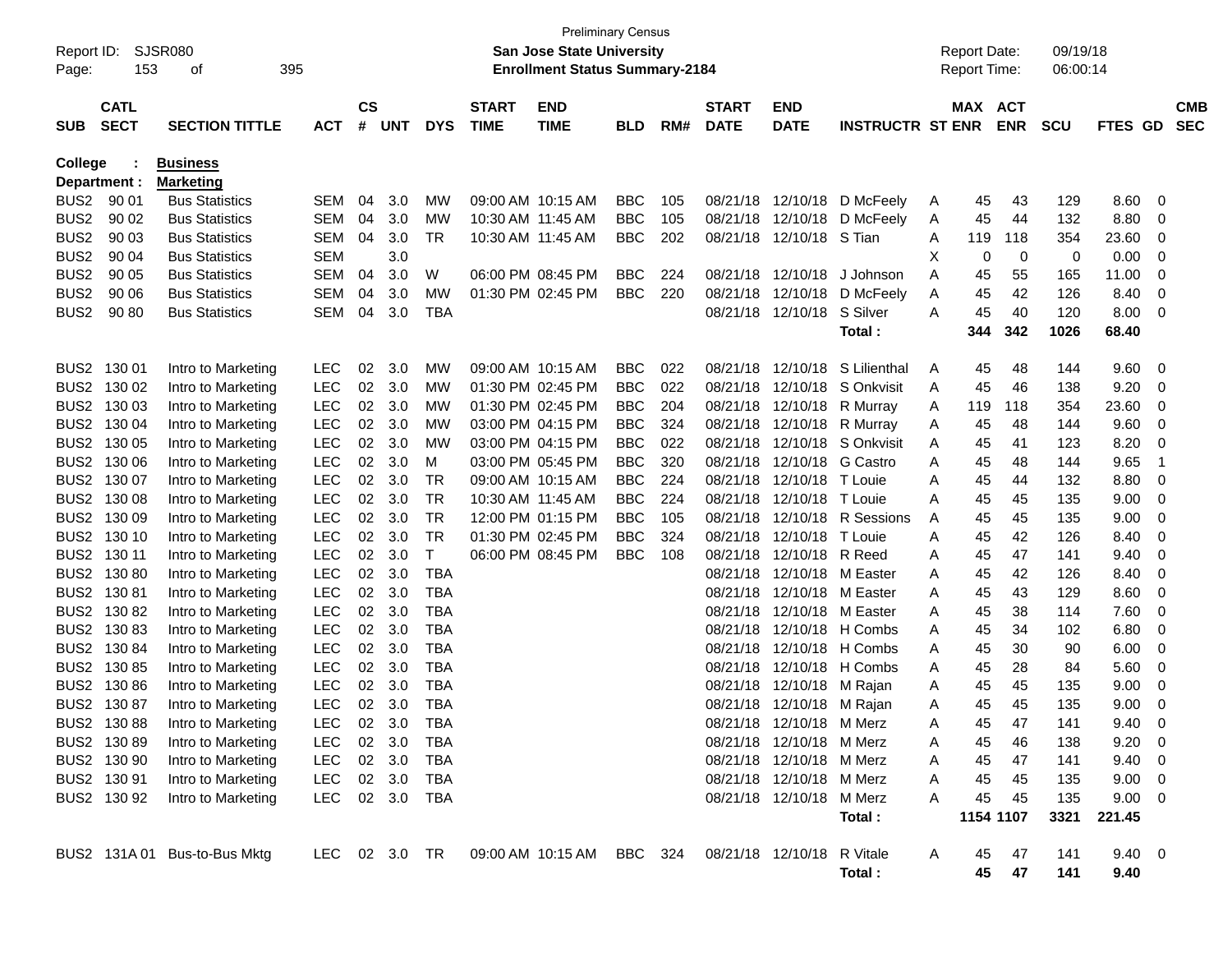| Report ID:<br>Page:                                                          | <b>SJSR080</b><br>154                     |                                                                                                                 |                                        |                      |                          |                                             | <b>Preliminary Census</b><br>San Jose State University<br><b>Enrollment Status Summary-2184</b> |                                                                                  |                                                      |                          |                                  |                                                                                           | <b>Report Date:</b><br><b>Report Time:</b>                        |                                                 | 09/19/18<br>06:00:14        |                                 |                                         |                                            |                          |
|------------------------------------------------------------------------------|-------------------------------------------|-----------------------------------------------------------------------------------------------------------------|----------------------------------------|----------------------|--------------------------|---------------------------------------------|-------------------------------------------------------------------------------------------------|----------------------------------------------------------------------------------|------------------------------------------------------|--------------------------|----------------------------------|-------------------------------------------------------------------------------------------|-------------------------------------------------------------------|-------------------------------------------------|-----------------------------|---------------------------------|-----------------------------------------|--------------------------------------------|--------------------------|
| <b>SUB</b>                                                                   | <b>CATL</b><br><b>SECT</b>                | <b>SECTION TITTLE</b>                                                                                           | <b>ACT</b>                             | $\mathsf{cs}$<br>#   | <b>UNT</b>               | <b>DYS</b>                                  | <b>START</b><br><b>TIME</b>                                                                     | <b>END</b><br><b>TIME</b>                                                        | <b>BLD</b>                                           | RM#                      | <b>START</b><br><b>DATE</b>      | <b>END</b><br><b>DATE</b>                                                                 | <b>INSTRUCTR ST ENR</b>                                           | <b>MAX ACT</b>                                  | <b>ENR</b>                  | <b>SCU</b>                      | <b>FTES GD</b>                          |                                            | <b>CMB</b><br><b>SEC</b> |
| BUS2<br>BUS <sub>2</sub>                                                     |                                           | 131D 01 Mkt in New Ventures<br>131D 02 Mkt in New Ventures                                                      | <b>LEC</b><br><b>LEC</b>               | 01<br>01             | 3.0<br>3.0               | МW<br>$\top$                                |                                                                                                 | 01:30 PM 02:45 PM<br>06:00 PM 08:45 PM                                           | <b>BBC</b><br><b>BBC</b>                             | 105<br>224               |                                  | 08/21/18 12/10/18                                                                         | 08/21/18 12/10/18 J Giglierano<br>G Castro<br>Total:              | 40<br>A<br>A<br>40<br>80                        | 46<br>41<br>87              | 138<br>123<br>261               | $9.20 \ 0$<br>8.20<br>17.40             | - 0                                        |                          |
| BUS <sub>2</sub><br>BUS <sub>2</sub><br>BUS <sub>2</sub>                     | 133A 01<br>133A 02                        | Interntl Marketing<br>Interntl Marketing<br>133A 03 Interntl Marketing                                          | SEM<br>SEM<br>SEM                      | 04<br>04<br>04       | 3.0<br>3.0<br>3.0        | МW<br>MW<br><b>TR</b>                       |                                                                                                 | 10:30 AM 11:45 AM<br>12:00 PM 01:15 PM<br>01:30 PM 02:45 PM                      | <b>BBC</b><br><b>BBC</b><br><b>BBC</b>               | 022<br>022<br>105        | 08/21/18<br>08/21/18             | 08/21/18 12/10/18                                                                         | 12/10/18 S Onkvisit<br>12/10/18 S Onkvisit<br>J Fadiman<br>Total: | A<br>45<br>A<br>45<br>A<br>45<br>135            | 27<br>31<br>44<br>102       | 81<br>93<br>132<br>306          | $5.40 \quad 0$<br>6.20<br>8.80<br>20.40 | - 0<br>- 0                                 |                          |
| BUS <sub>2</sub><br>ASIA                                                     | 133B 01<br>133B 01                        | Mktg: Pac Rim<br>Mktg: Pac Rim                                                                                  | <b>LEC</b><br><b>LEC</b>               | 02<br>02             | 3.0<br>3.0               | W<br>W                                      |                                                                                                 | 06:00 PM 08:45 PM<br>06:00 PM 08:45 PM                                           | <b>BBC</b><br><b>BBC</b>                             | 103<br>103               | 08/21/18                         | 12/10/18<br>08/21/18 12/10/18                                                             | J Fadiman<br>J Fadiman<br>Total:                                  | Α<br>45<br>0<br>A<br>45                         | 35<br>3<br>38               | 105<br>9<br>114                 | 7.00<br>0.60<br>7.60                    |                                            | 0 <sup>o</sup><br>0 C    |
| BUS <sub>2</sub><br>BUS <sub>2</sub><br>BUS <sub>2</sub><br>BUS <sub>2</sub> | 134A 01                                   | <b>Consumer Behavior</b><br>134A 02 Consumer Behavior<br>134A 80 Consumer Behavior<br>134A 81 Consumer Behavior | <b>SEM</b><br>SEM<br>SEM<br><b>SEM</b> | 04<br>04<br>04<br>04 | 3.0<br>3.0<br>3.0<br>3.0 | TR<br><b>TR</b><br><b>TBA</b><br><b>TBA</b> |                                                                                                 | 10:30 AM 11:45 AM<br>12:00 PM 01:15 PM                                           | <b>BBC</b><br><b>BBC</b>                             | 022<br>022               | 08/21/18<br>08/21/18             | 08/21/18 12/10/18 J Zhang<br>12/10/18 J Zhang<br>08/21/18 12/10/18                        | 12/10/18 J Bechkoff<br>J Bechkoff<br>Total:                       | A<br>40<br>A<br>40<br>40<br>A<br>A<br>40<br>160 | 44<br>42<br>44<br>41<br>171 | 132<br>126<br>132<br>123<br>513 | 8.80<br>8.40<br>8.80<br>8.20<br>34.20   | $\overline{\mathbf{0}}$<br>- 0<br>0<br>- 0 |                          |
| BUS <sub>2</sub><br>BUS <sub>2</sub><br>BUS <sub>2</sub><br>BUS <sub>2</sub> |                                           | 134B 01 Marketing Com<br>134B 02 Marketing Com<br>134B 03 Marketing Com<br>134B 04 Marketing Com                | SEM<br>SEM<br>SEM<br>SEM               | 04<br>04<br>04<br>04 | 3.0<br>3.0<br>3.0<br>3.0 | M<br>TR<br><b>TR</b><br>W                   |                                                                                                 | 06:00 PM 08:45 PM<br>12:00 PM 01:15 PM<br>01:30 PM 02:45 PM<br>06:00 PM 08:45 PM | <b>BBC</b><br><b>BBC</b><br><b>BBC</b><br><b>BBC</b> | 320<br>224<br>224<br>320 | 08/21/18<br>08/21/18<br>08/21/18 | 12/10/18 G Castro<br>12/10/18 R Vitale<br>12/10/18 R Vitale<br>08/21/18 12/10/18 G Castro | Total:                                                            | A<br>40<br>40<br>A<br>40<br>A<br>A<br>40<br>160 | 42<br>40<br>41<br>44<br>167 | 126<br>120<br>123<br>132<br>501 | 8.40 0<br>8.00<br>8.20<br>8.80<br>33.40 | $\overline{\mathbf{0}}$<br>0<br>- 0        |                          |
| BUS <sub>2</sub><br>BUS2<br>BUS <sub>2</sub>                                 | 134C 01 SMM<br>134C 02 SMM<br>134C 03 SMM |                                                                                                                 | <b>LEC</b><br><b>LEC</b><br><b>LEC</b> | 02<br>02<br>02       | 3.0<br>3.0<br>3.0        | MW<br>MW<br>MW                              | 10:30 AM 11:45 AM                                                                               | 12:00 PM 01:15 PM<br>03:00 PM 04:15 PM                                           | <b>BBC</b><br><b>BBC</b><br><b>BBC</b>               | 224<br>224<br>224        | 08/21/18<br>08/21/18             | 12/10/18 H Lee<br>12/10/18 H Lee<br>08/21/18 12/10/18 H Lee                               | Total :                                                           | A<br>45<br>45<br>A<br>A<br>45<br>135            | 45<br>44<br>44<br>133       | 135<br>132<br>132<br>399        | 9.00<br>8.80<br>8.80<br>26.60           | $\overline{\phantom{0}}$<br>- 0<br>- 0     |                          |
|                                                                              |                                           | BUS2 136 01 Product Development SEM 04 3.0 MW 12:00 PM 01:15 PM BBC 324 08/21/18 12/10/18 V Agarwal             |                                        |                      |                          |                                             |                                                                                                 |                                                                                  |                                                      |                          |                                  |                                                                                           | Total:                                                            | 45<br>A<br>45                                   | 54<br>54                    | 162<br>162                      | $10.80 \t 0$<br>10.80                   |                                            |                          |
|                                                                              |                                           | BUS2 137A 80 Soft Skills<br>LEC 02 3.0 TBA                                                                      |                                        |                      |                          |                                             |                                                                                                 |                                                                                  |                                                      |                          |                                  |                                                                                           | 08/21/18 12/10/18 J Bechkoff<br>Total:                            | A<br>45<br>45                                   | 45<br>45                    | 135<br>135                      | $9.00 \quad 0$<br>9.00                  |                                            |                          |
|                                                                              |                                           | BUS2 137H 01 Mkt Honors Practicum LEC 02 3.0 M 06:00 PM 08:45 PM BBC 224 08/21/18 12/10/18 R Vitale             |                                        |                      |                          |                                             |                                                                                                 |                                                                                  |                                                      |                          |                                  |                                                                                           | Total:                                                            | A<br>45<br>45                                   | 20<br>20                    | 60<br>60                        | $4.00 \quad 0$<br>4.00                  |                                            |                          |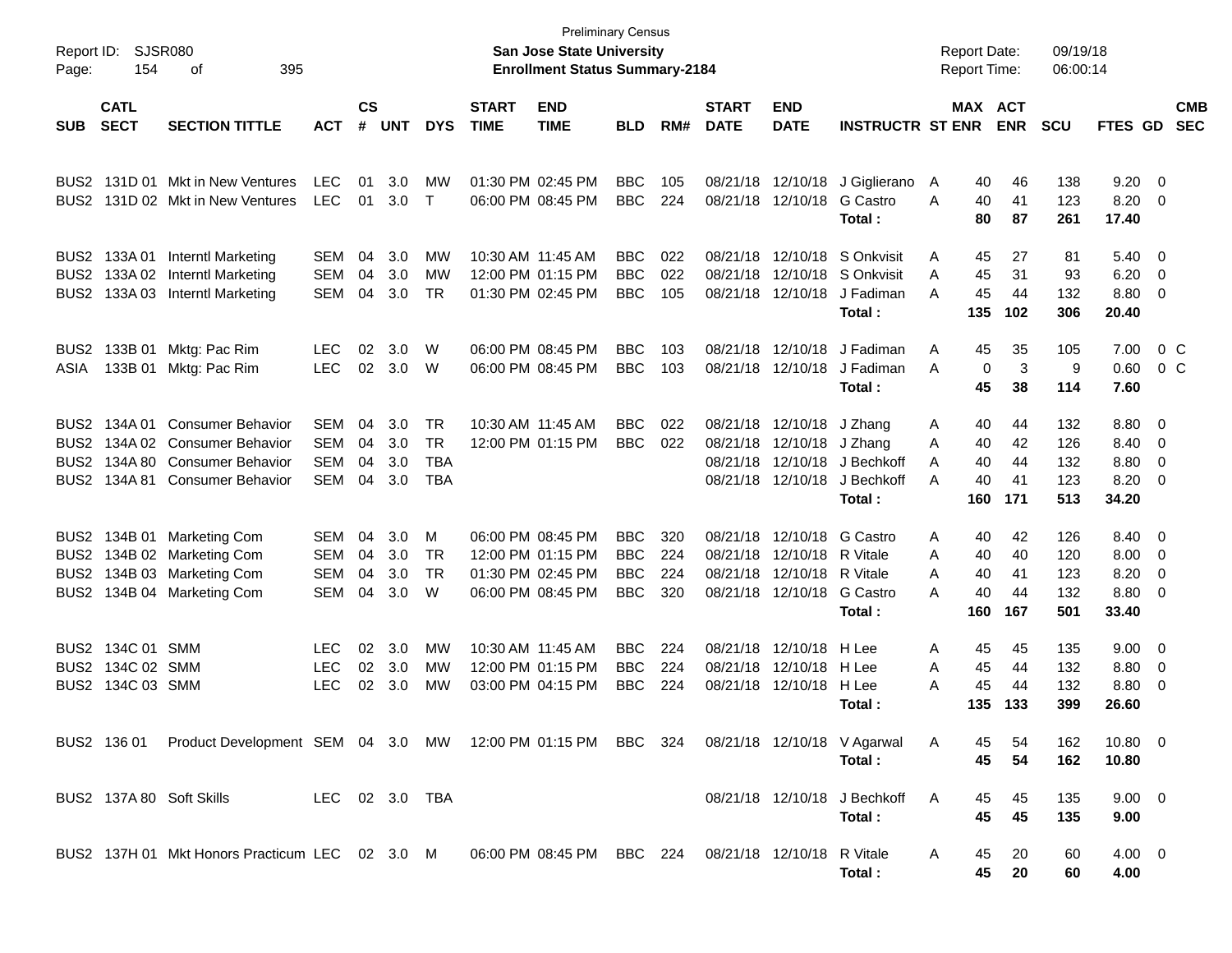| Report ID:<br>Page: | <b>SJSR080</b><br>155      | 395<br>οf                       |                |                    |            |            |                             | <b>San Jose State University</b><br><b>Enrollment Status Summary-2184</b> | <b>Preliminary Census</b> |     |                             |                            |                                  | <b>Report Date:</b><br>Report Time: |             |                       | 09/19/18<br>06:00:14 |                     |                          |                          |
|---------------------|----------------------------|---------------------------------|----------------|--------------------|------------|------------|-----------------------------|---------------------------------------------------------------------------|---------------------------|-----|-----------------------------|----------------------------|----------------------------------|-------------------------------------|-------------|-----------------------|----------------------|---------------------|--------------------------|--------------------------|
| <b>SUB</b>          | <b>CATL</b><br><b>SECT</b> | <b>SECTION TITTLE</b>           | <b>ACT</b>     | $\mathsf{cs}$<br># | <b>UNT</b> | <b>DYS</b> | <b>START</b><br><b>TIME</b> | <b>END</b><br><b>TIME</b>                                                 | <b>BLD</b>                | RM# | <b>START</b><br><b>DATE</b> | <b>END</b><br><b>DATE</b>  | <b>INSTRUCTR ST ENR</b>          |                                     |             | MAX ACT<br><b>ENR</b> | <b>SCU</b>           | <b>FTES GD</b>      |                          | <b>CMB</b><br><b>SEC</b> |
|                     |                            | BUS2 137S 80 Mkt Special Topics | <b>LEC</b>     |                    | 02 3.0     | TBA        |                             |                                                                           |                           |     |                             | 08/21/18 12/10/18 M Merz   | Total:                           | Α                                   | 45<br>45    | 45<br>45              | 135<br>135           | $9.00 \t 0$<br>9.00 |                          |                          |
|                     | BUS2 138 01                | Mktg Research                   | SEM            | 04                 | 3.0        | <b>TR</b>  |                             | 09:00 AM 10:15 AM                                                         | <b>BBC</b>                | 022 |                             | 08/21/18 12/10/18 K Gehrt  |                                  | Α                                   | 40          | 42                    | 126                  | 8.40 0              |                          |                          |
|                     | BUS2 138 02                | <b>Mktg Research</b>            | <b>SEM</b>     | 04                 | 3.0        | <b>TR</b>  |                             | 10:30 AM 11:45 AM                                                         | <b>BBC</b>                | 324 |                             | 08/21/18 12/10/18 K Gehrt  |                                  | Α                                   | 40          | 41                    | 123                  | 8.20                | $\overline{\phantom{0}}$ |                          |
|                     | BUS2 138 03                | <b>Mktg Research</b>            | <b>SEM</b>     | 04                 | 3.0        | <b>TR</b>  |                             | 04:30 PM 05:45 PM                                                         | <b>BBC</b>                | 224 |                             |                            | 08/21/18 12/10/18 A Kalinowski   | A                                   | 40          | 34                    | 102                  | 6.80                | $\overline{\mathbf{0}}$  |                          |
|                     | BUS2 138 04                | <b>Mktg Research</b>            | <b>SEM</b>     | 04                 | 3.0        | W          |                             | 03:00 PM 05:45 PM                                                         | <b>BBC</b>                | 320 |                             | 08/21/18 12/10/18 R Sibley | Total:                           | A                                   | 40<br>160   | 43<br>160             | 129<br>480           | $8.60$ 0<br>32.00   |                          |                          |
|                     | BUS2 139 01                | <b>Marketing Manage</b>         | <b>SEM</b>     | 04                 | 3.0        | TR         |                             | 12:00 PM 01:15 PM                                                         | <b>BBC</b>                | 324 |                             | 08/21/18 12/10/18 K Gehrt  |                                  | Α                                   | 35          | 37                    | 111                  | $7.40 \ 0$          |                          |                          |
|                     | BUS2 139 02                | <b>Marketing Manage</b>         | <b>SEM</b>     | 04                 | 3.0        | Т          |                             | 03:00 PM 05:45 PM                                                         | <b>BBC</b>                | 324 |                             | 08/21/18 12/10/18 R Sibley |                                  | Α                                   | 35          | 40                    | 120                  | 8.00                | $\overline{\phantom{0}}$ |                          |
|                     | BUS2 139 03                | <b>Marketing Manage</b>         | <b>SEM</b>     | 04                 | 3.0        | $\top$     |                             | 06:00 PM 08:45 PM                                                         | <b>BBC</b>                | 324 |                             | 08/21/18 12/10/18          | R Sibley                         | A                                   | 35          | 35                    | 105                  | $7.00 \t 0$         |                          |                          |
|                     |                            |                                 |                |                    |            |            |                             |                                                                           |                           |     |                             |                            | Total:                           |                                     | 105         | 112                   | 336                  | 22.40               |                          |                          |
|                     |                            | BUS2 180F 01 Indiv Study Mktg   | <b>SUP</b>     | 36                 | 3.0        | TBA        |                             |                                                                           |                           |     |                             | 08/21/18 12/10/18          |                                  | Α                                   | 0           | 0                     | 0                    | $0.00 \t 0$         |                          |                          |
| BUS <sub>2</sub>    |                            | 180F 02 Indiv Study Mktg        | <b>SUP</b>     | 36                 | 1.0        | <b>TBA</b> |                             |                                                                           |                           |     |                             | 08/21/18 12/10/18          |                                  | Α                                   | 10          | 1                     | 1                    | 0.07                | $\overline{\phantom{0}}$ |                          |
| BUS <sub>2</sub>    |                            | 180F 03 Indiv Study Mktg        | <b>SUP</b>     | 36                 | 1.0        | TBA        |                             |                                                                           |                           |     |                             | 08/21/18 12/10/18          |                                  | Α                                   | 10          | 0                     | 0                    | 0.00                | $\overline{\mathbf{0}}$  |                          |
| BUS <sub>2</sub>    |                            | 180F 04 Indiv Study Mktg        | <b>SUP</b>     | 36                 | 1.0        | <b>TBA</b> |                             |                                                                           |                           |     |                             | 08/21/18 12/10/18          |                                  | Α                                   | 10          | 0                     | 0                    | 0.00                | $\overline{\phantom{0}}$ |                          |
| BUS2                |                            | 180F 05 Indiv Study Mktg        | <b>SUP</b>     | 36                 | 2.0        | <b>TBA</b> |                             |                                                                           |                           |     |                             | 08/21/18 12/10/18          |                                  | Α                                   | 10          | 0                     | 0                    | 0.00                | $\overline{\phantom{0}}$ |                          |
| BUS <sub>2</sub>    |                            | 180F 06 Indiv Study Mktg        | <b>SUP</b>     | 36                 | 2.0        | TBA        |                             |                                                                           |                           |     |                             | 08/21/18 12/10/18          |                                  | Α                                   | 10          | 0                     | 0                    | 0.00                | $\overline{\mathbf{0}}$  |                          |
| BUS <sub>2</sub>    |                            | 180F 07 Indiv Study Mktg        | <b>SUP</b>     | 36                 | 2.0        | <b>TBA</b> |                             |                                                                           |                           |     |                             | 08/21/18 12/10/18          |                                  | Α                                   | 10          | 0                     | 0                    | 0.00                | $\overline{\mathbf{0}}$  |                          |
| BUS2                |                            | 180F 08 Indiv Study Mktg        | <b>SUP</b>     | 36                 | 3.0        | <b>TBA</b> |                             |                                                                           |                           |     |                             | 08/21/18 12/10/18          | D McFeely                        | Α                                   | 10          | 0                     | 0                    | 0.00                | $\overline{\phantom{0}}$ |                          |
| BUS2                |                            | 180F 09 Indiv Study Mktg        | <b>SUP</b>     | 36                 | 3.0        | TBA        |                             |                                                                           |                           |     |                             | 08/21/18 12/10/18          |                                  | Α                                   | 10          | 0                     | 0                    | 0.00                | $\overline{\phantom{0}}$ |                          |
| BUS2                |                            | 180F 10 Indiv Study Mktg        | <b>SUP</b>     | 36                 | 3.0        | <b>TBA</b> |                             |                                                                           |                           |     |                             | 08/21/18 12/10/18          |                                  | Α                                   | 10          | 0                     | 0                    | $0.00 \t 0$         |                          |                          |
|                     |                            |                                 |                |                    |            |            |                             |                                                                           |                           |     |                             |                            | Total:                           |                                     | 90          | 1                     | 1                    | 0.07                |                          |                          |
|                     | BUS2 190 01                | <b>Quant Bus Analysis</b>       | SEM            | 04                 | 3.0        | MW         |                             | 09:00 AM 10:15 AM                                                         | <b>BBC</b>                | 324 |                             | 08/21/18 12/10/18          | O Yu                             | Α                                   | 35          | 46                    | 138                  | 9.20                | $\overline{\phantom{0}}$ |                          |
| BUS2                | 190 02                     | <b>Quant Bus Analysis</b>       | <b>SEM</b>     | 04                 | 3.0        | MW         |                             | 10:30 AM 11:45 AM                                                         | <b>BBC</b>                | 324 |                             | 08/21/18 12/10/18 O Yu     |                                  | Α                                   | 35          | 48                    | 144                  | 9.60                | $\overline{\phantom{0}}$ |                          |
|                     | BUS2 190 03                | <b>Quant Bus Analysis</b>       | <b>SEM</b>     |                    | 3.0        |            |                             |                                                                           |                           |     |                             |                            |                                  | X                                   | $\mathbf 0$ | 0                     | 0                    | 0.00                | $\overline{\phantom{0}}$ |                          |
|                     | BUS2 190 04                | <b>Quant Bus Analysis</b>       | SEM            | 04                 | 3.0        | МW         |                             | 01:30 PM 02:45 PM                                                         | BBC 224                   |     |                             | 08/21/18 12/10/18 O Yu     |                                  | A                                   | 35          | 46                    | 138                  | 9.20                | $\mathbf 0$              |                          |
|                     | BUS2 190 05                | <b>Quant Bus Analysis</b>       | <b>SEM</b>     |                    | 3.0        |            |                             |                                                                           |                           |     |                             |                            |                                  | х                                   | 0           | 0                     | 0                    | $0.00 \t 0$         |                          |                          |
|                     | BUS2 190 06                | <b>Quant Bus Analysis</b>       | SEM            | 04                 | 3.0        | <b>TR</b>  |                             | 09:00 AM 10:15 AM                                                         | <b>BBC</b> 105            |     |                             |                            | 08/21/18 12/10/18 A Kalinowski A |                                     | 35          | 48                    | 144                  | 9.60 0              |                          |                          |
|                     | BUS2 190 07                | <b>Quant Bus Analysis</b>       | SEM            | 04                 | 3.0        | TR         |                             | 12:00 PM 01:15 PM                                                         | <b>BBC</b>                | 204 |                             |                            | 08/21/18 12/10/18 A Kalinowski A |                                     | 109         | 117                   | 351                  | 23.40               | $\overline{\phantom{0}}$ |                          |
|                     | BUS2 190 08                | <b>Quant Bus Analysis</b>       | SEM            | 04                 | 3.0        | <b>TR</b>  |                             | 01:30 PM 02:45 PM                                                         | <b>BBC</b>                | 022 |                             | 08/21/18 12/10/18 M Klein  |                                  | Α                                   | 35          | 44                    | 132                  | 8.80 0              |                          |                          |
|                     | BUS2 190 09                | <b>Quant Bus Analysis</b>       | SEM            | 04                 | 3.0        | <b>TR</b>  |                             | 03:00 PM 04:15 PM                                                         | <b>BBC</b>                | 022 |                             | 08/21/18 12/10/18 M Klein  |                                  | Α                                   | 35          | 45                    | 135                  | $9.00 \t 0$         |                          |                          |
|                     | BUS2 190 10                | <b>Quant Bus Analysis</b>       | SEM            | 04                 | 3.0        | T          |                             | 06:00 PM 08:45 PM                                                         | <b>BBC</b>                | 205 |                             | 08/21/18 12/10/18 N Chugh  |                                  | Α                                   | 40          | 45                    | 135                  | $9.00 \t 0$         |                          |                          |
|                     | BUS2 190 80                | <b>Quant Bus Analysis</b>       | SEM            | 04                 | 3.0        | TBA        |                             |                                                                           |                           |     |                             |                            | 08/21/18 12/10/18 B Boveda       | Α                                   | 35          | 47                    | 141                  | $9.40 \quad 0$      |                          |                          |
|                     | BUS2 190 81                | <b>Quant Bus Analysis</b>       | SEM 04 3.0 TBA |                    |            |            |                             |                                                                           |                           |     |                             |                            | 08/21/18 12/10/18 B Boveda       | Α                                   | 35          | 47                    | 141                  | 9.40 0              |                          |                          |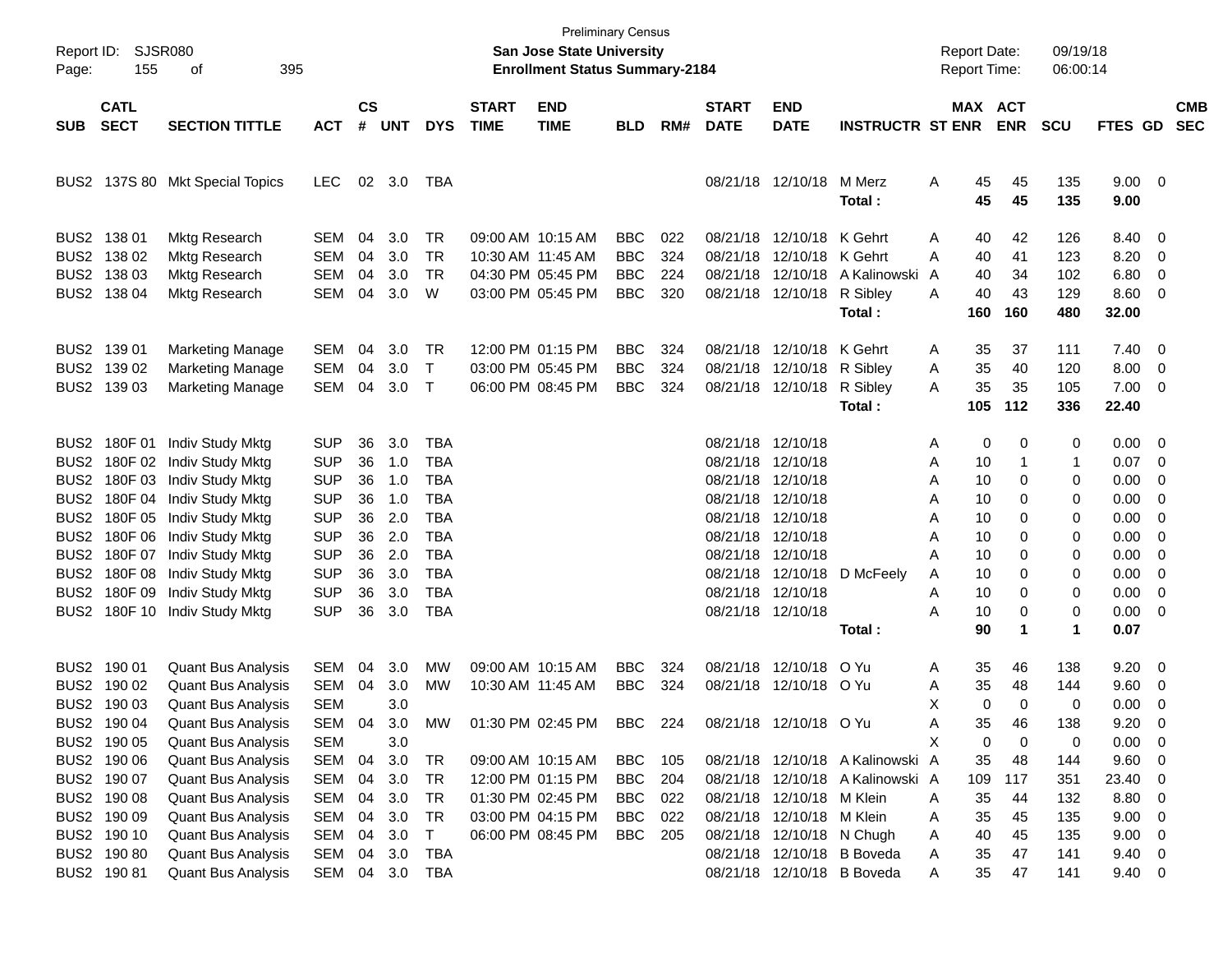| Report ID:<br>Page:                  | 156                        | SJSR080<br>395<br>оf                                       |              |                |            |                        |                             | <b>Preliminary Census</b><br><b>San Jose State University</b><br><b>Enrollment Status Summary-2184</b> |                   |            |                             |                           |                                              | <b>Report Date:</b><br><b>Report Time:</b> |                 |                       | 09/19/18<br>06:00:14 |                        |                                                     |                          |
|--------------------------------------|----------------------------|------------------------------------------------------------|--------------|----------------|------------|------------------------|-----------------------------|--------------------------------------------------------------------------------------------------------|-------------------|------------|-----------------------------|---------------------------|----------------------------------------------|--------------------------------------------|-----------------|-----------------------|----------------------|------------------------|-----------------------------------------------------|--------------------------|
| <b>SUB</b>                           | <b>CATL</b><br><b>SECT</b> | <b>SECTION TITTLE</b>                                      | <b>ACT</b>   | <b>CS</b><br># | UNT        | <b>DYS</b>             | <b>START</b><br><b>TIME</b> | <b>END</b><br><b>TIME</b>                                                                              | <b>BLD</b>        | RM#        | <b>START</b><br><b>DATE</b> | <b>END</b><br><b>DATE</b> | <b>INSTRUCTR ST ENR</b>                      |                                            |                 | MAX ACT<br><b>ENR</b> | <b>SCU</b>           | FTES GD                |                                                     | <b>CMB</b><br><b>SEC</b> |
| BUS <sub>2</sub><br>BUS2             | 190 82<br>19083            | <b>Quant Bus Analysis</b><br>Quant Bus Analysis            | SEM<br>SEM   | 04<br>04       | 3.0<br>3.0 | TBA<br>TBA             |                             |                                                                                                        |                   |            | 08/21/18<br>08/21/18        | 12/10/18<br>12/10/18      | <b>B</b> Boveda<br><b>B</b> Boveda<br>Total: | A<br>A                                     | 35<br>35<br>499 | 45<br>48<br>626       | 135<br>144<br>1878   | 9.00<br>9.60<br>125.20 | $\overline{\mathbf{0}}$<br>$\overline{\phantom{0}}$ |                          |
| BUS <sub>2</sub><br>BUS <sub>2</sub> | 194A 01<br>194A 02         | <b>Statistical Analysis</b><br><b>Statistical Analysis</b> | LEC.<br>LEC. | 02<br>02       | 3.0<br>3.0 | <b>TR</b><br><b>TR</b> |                             | 01:30 PM 02:45 PM<br>03:00 PM 04:15 PM                                                                 | BBC<br><b>BBC</b> | 302<br>224 | 08/21/18<br>08/21/18        | 12/10/18<br>12/10/18      | S Tian<br>A Kalinowski A<br>Total:           | A                                          | 40<br>40<br>80  | 37<br>41<br>78        | 111<br>123<br>234    | 7.40<br>8.20<br>15.60  | $\overline{\mathbf{0}}$<br>$\overline{\mathbf{0}}$  |                          |
| BUS <sub>2</sub>                     | 194B 01                    | <b>Business Analytics</b>                                  | LEC.         | 02             | 3.0        | W                      |                             | 06:00 PM 08:45 PM                                                                                      | <b>BBC</b>        | 302        | 08/21/18                    | 12/10/18                  | D Czerwinski A<br>Total:                     |                                            | 45<br>45        | 22<br>22              | 66<br>66             | 4.40<br>4.40           | $\overline{\mathbf{0}}$                             |                          |
| BUS <sub>2</sub>                     | 195B 01                    | Data Viz                                                   | LEC.         | 02             | 3.0        | <b>TR</b>              |                             | 07:30 AM 08:45 AM                                                                                      | BBC               | 104        | 08/21/18                    | 12/10/18                  | H Patel<br>Total :                           | A                                          | 40<br>40        | 18<br>18              | 54<br>54             | $3.60 \quad 0$<br>3.60 |                                                     |                          |
|                                      | Department :               | Marketing                                                  |              |                |            |                        |                             |                                                                                                        |                   |            |                             |                           | <b>Department Total:</b>                     |                                            | 3457            |                       | 3375 10123           | 674.92                 |                                                     |                          |

| <b>DEPARTIFIEL TOTAL.</b> |   |              | <b>JHJI JJIJ IUILJ</b> | 014.JZ |
|---------------------------|---|--------------|------------------------|--------|
| <b>Lower Division:</b>    |   |              | 344 342 1026           | 68.40  |
| <b>Upper Division:</b>    |   |              | 3113 3033 9097         | 606.52 |
| <b>Graduate Division:</b> | 0 | $\mathbf{u}$ | n                      | 0.00   |